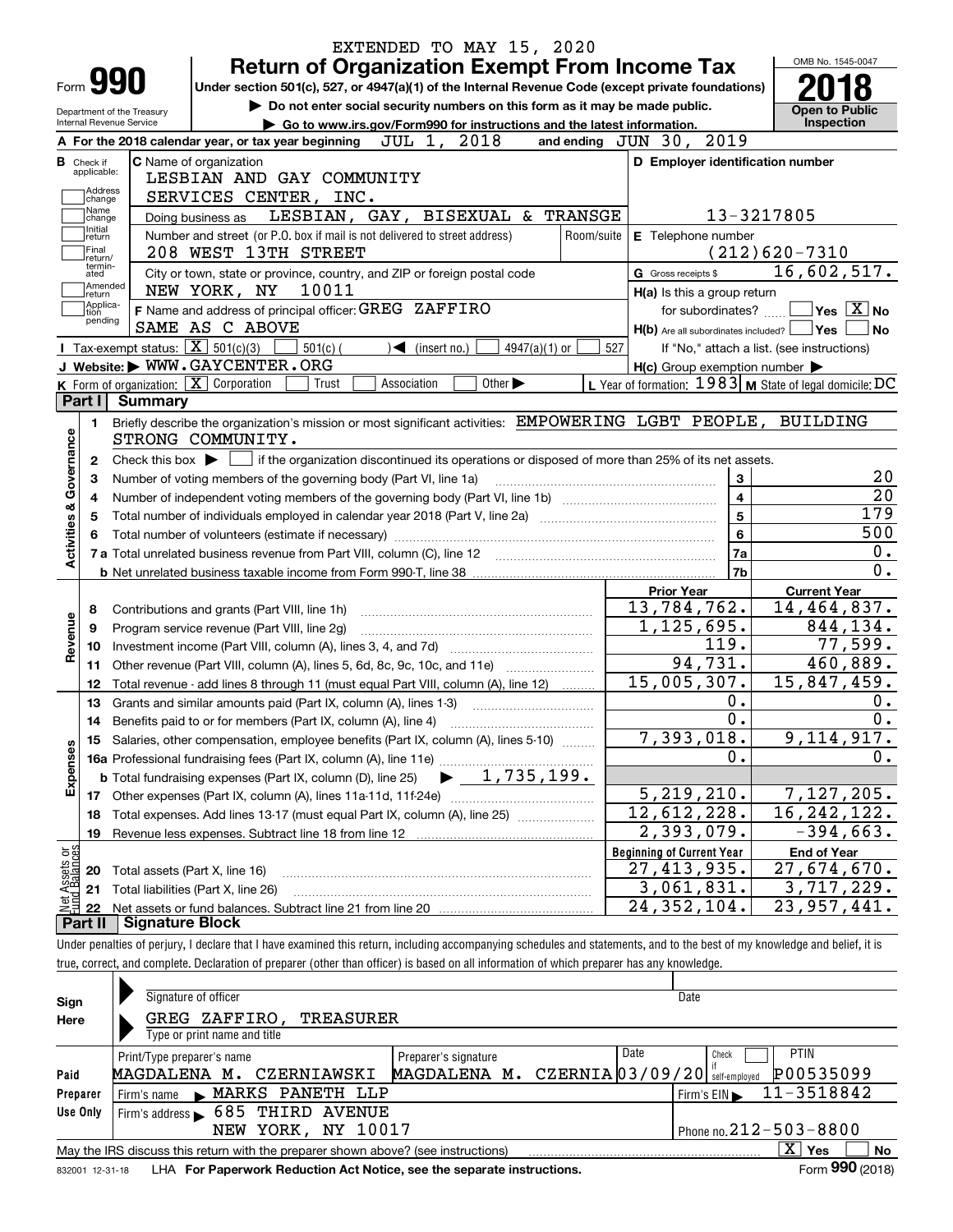|              | LESBIAN AND GAY COMMUNITY                                                                                                                                 |                      |
|--------------|-----------------------------------------------------------------------------------------------------------------------------------------------------------|----------------------|
|              | 13-3217805<br>SERVICES CENTER, INC.<br>Page $2$<br>Form 990 (2018)                                                                                        |                      |
|              | <b>Part III   Statement of Program Service Accomplishments</b>                                                                                            |                      |
|              |                                                                                                                                                           | $\boxed{\textbf{X}}$ |
| 1            | Briefly describe the organization's mission:                                                                                                              |                      |
|              | EMPOWERING LGBT PEOPLE, BUILDING STRONG COMMUNITY. NEW YORK CITY'S                                                                                        |                      |
|              | LESBIAN, GAY, BISEXUAL, & TRANSGENDER COMMUNITY CENTER EMPOWERS PEOPLE                                                                                    |                      |
|              | TO LEAD HEALTHY, SUCCESSFUL LIVES. THE CENTER CELEBRATES OUR DIVERSITY                                                                                    |                      |
|              | AND ADVOCATES FOR JUSTICE AND OPPORTUNITY. NEW YORK CITY'S LESBIAN,                                                                                       |                      |
| $\mathbf{2}$ | Did the organization undertake any significant program services during the year which were not listed on the                                              |                      |
|              | $\sqrt{}$ Yes $\sqrt{}$ $\overline{\rm X}$ No<br>prior Form 990 or 990-EZ?                                                                                |                      |
|              | If "Yes," describe these new services on Schedule O.                                                                                                      |                      |
| 3            | $\overline{\ }$ Yes $\overline{\ \ X}$ No<br>Did the organization cease conducting, or make significant changes in how it conducts, any program services? |                      |
|              | If "Yes," describe these changes on Schedule O.                                                                                                           |                      |
| 4            | Describe the organization's program service accomplishments for each of its three largest program services, as measured by expenses.                      |                      |
|              | Section 501(c)(3) and 501(c)(4) organizations are required to report the amount of grants and allocations to others, the total expenses, and              |                      |
|              | revenue, if any, for each program service reported.<br>) (Revenue \$ 735, 611.)<br>7, $218$ , $832$ . including grants of \$                              |                      |
| 4a l         | (Expenses \$<br>(Code:<br>LGBT PEOPLE & SUBSTANCE USE AND OTHER LGBT PEOPLE:                                                                              |                      |
|              |                                                                                                                                                           |                      |
|              | LGBT PEOPLE AND SUBSTANCE USE - THE CENTER IS THE ONLY NEW YORK STATE                                                                                     |                      |
|              | OFFICE OF ALCOHOL AND SUBSTANCE ABUSE SERVICES (OASAS) LICENSED,                                                                                          |                      |
|              | OUTPATIENT SUBSTANCE ABUSE TREATMENT PROGRAM SPECIFICALLY DESIGNED FOR                                                                                    |                      |
|              | THE LGBT COMMUNITY. CENTER RECOVERY IS A MEDICALLY SUPERVISED,                                                                                            |                      |
|              | INTENSIVE PROGRAM FOR SUBSTANCE USE AND DEPENDENCE. IT USES AN                                                                                            |                      |
|              | ABSTINENCE-BASED MODEL AND INCORPORATES A RANGE OF HOLISTIC SERVICES                                                                                      |                      |
|              | FOR INDIVIDUALS AND THEIR FAMILIES IN THE LGBT COMMUNITY, AGE 18 AND                                                                                      |                      |
|              | OLDER. THE CENTER PROVIDES THE TOOLS OUR CLIENTS NEED TO LEAD SOBER,                                                                                      |                      |
|              | HEALTHIER LIVES.                                                                                                                                          |                      |
|              |                                                                                                                                                           |                      |
|              | 4b (Code:<br>) (Expenses \$                                                                                                                               |                      |
|              |                                                                                                                                                           |                      |
|              | LGBT YOUTH AND LGBT FAMILIES:                                                                                                                             |                      |
|              |                                                                                                                                                           |                      |
|              | LGBT YOUTH - THE CENTER HELPS LGBT YOUNG PEOPLE TO LIVE                                                                                                   |                      |
|              | INDEPENDENTLY, ESTABLISH SUPPORT NETWORKS AND EFFECT POSITIVE, SOCIAL                                                                                     |                      |
|              | CHANGE. OPEN TO YOUTH BETWEEN THE AGES OF 13 AND 21, OUR PROGRAMS BUILD                                                                                   |                      |
|              | SELF ESTEEM AND HELP READY PARTICIPANTS TO SUCCEED IN ACHIEVING THEIR                                                                                     |                      |
|              | LIFE GOALS.                                                                                                                                               |                      |
|              |                                                                                                                                                           |                      |
|              | - LGBT FAMILIES - FOR MORE THAN TWO DECADES, THE CENTER HAS BEEN                                                                                          |                      |
|              | HELPING THE LGBT COMMUNITY BUILD, NURTURE, PROTECT AND GROW OUR                                                                                           |                      |
|              | FAMILIES. WHETHER SOMEONE IS READY TO START A FAMILY, LOOKING TO MAKE A                                                                                   |                      |
|              | PLAY DATE WITH OTHER LGBT FAMILIES OR JUST SEEKING AN LGBT -                                                                                              |                      |
|              | 301,016.<br>$2,395,202$ and including grants of \$<br>) (Expenses \$<br>) (Revenue \$<br>4c (Code:                                                        |                      |
|              | ARTS & CULTURE, COMMUNITY ORGANIZING AND INFORMATION AND REFERRAL                                                                                         |                      |
|              | SERVICES:                                                                                                                                                 |                      |
|              |                                                                                                                                                           |                      |
|              | ARTS & CULTURE - A HOME FOR THE ARTS AND EDUCATION SINCE ITS INCEPTION,                                                                                   |                      |
|              | THE CENTER IS AT THE HEART OF LGBT CULTURE IN NEW YORK CITY. FROM THE<br>FAMOUS KEITH HARING MURAL AND OTHER PERMANENT ART INSTALLATIONS, THE             |                      |
|              | CENTER PROVIDES A FORUM FOR ARTISTS, AUTHORS AND PERFORMERS TO CREATE,                                                                                    |                      |
|              | CELEBRATE AND CONNECT. THE CENTER PRODUCES THE RENOWNED SECOND TUESDAY                                                                                    |                      |
|              | MONTHLY ARTS AND CULTURE SERIES AND HOSTS A CULTURAL EVENT SPACE. THE                                                                                     |                      |
|              | CENTER IS ALSO A PERMANENT HOME FOR THE PAT PARKER/VITO RUSSO CENTER                                                                                      |                      |
|              | LIBRARY AND THE LGBT COMMUNITY CENTER NATIONAL HISTORY ARCHIVE. BOTH                                                                                      |                      |
|              | ARE OPEN TO ALL AND THE CENTER'S ARCHIVE COLLECTION HAS GROWN TO                                                                                          |                      |
|              | 4d Other program services (Describe in Schedule O.)                                                                                                       |                      |
|              | (Expenses \$<br>(Revenue \$<br>including grants of \$                                                                                                     |                      |
|              | 12,972,682.<br>4e Total program service expenses $\blacktriangleright$<br>Form 990 (2018)                                                                 |                      |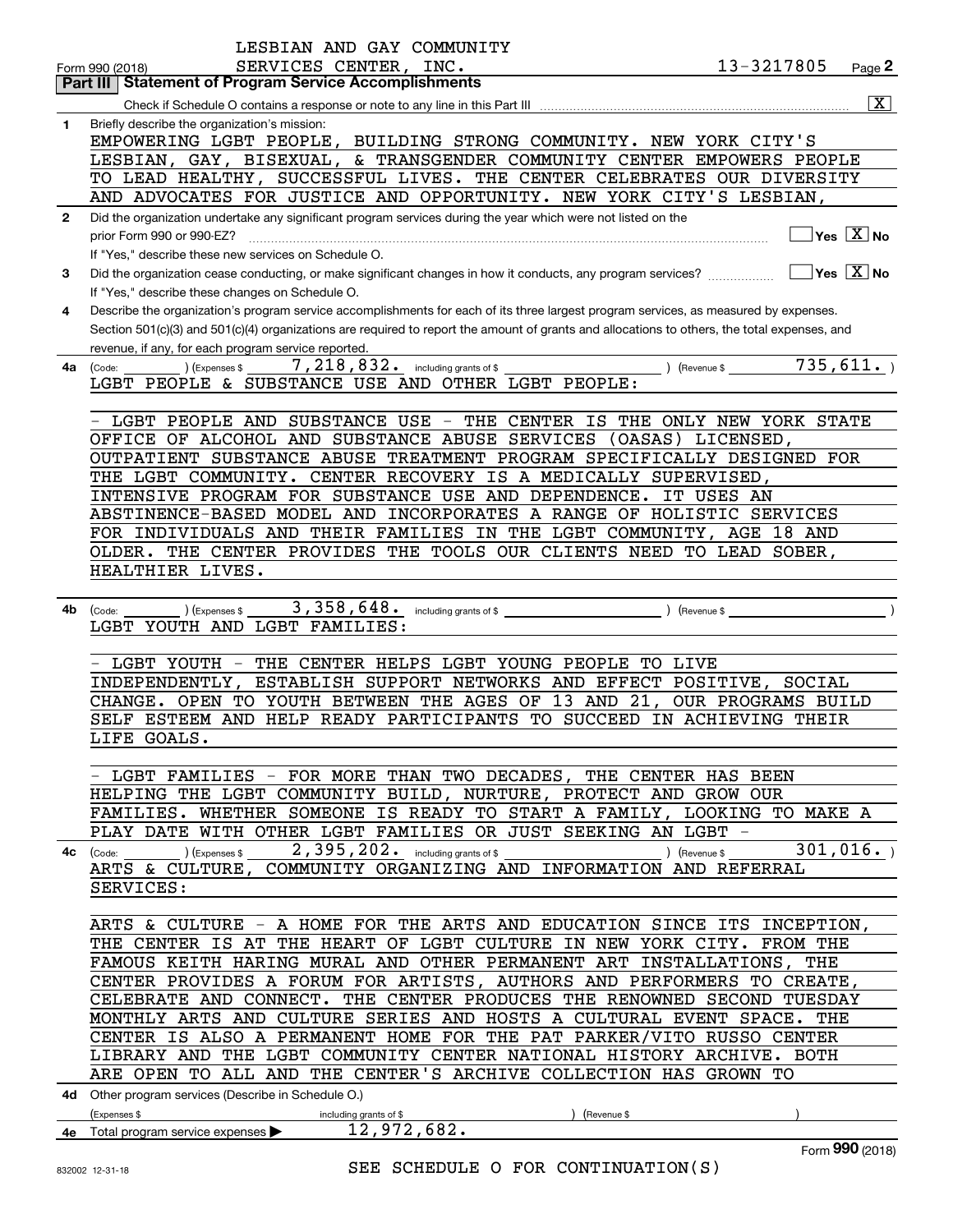|  |  |  |  | LESBIAN AND GAY COMMUNITY |
|--|--|--|--|---------------------------|
|--|--|--|--|---------------------------|

|     |                                                                                                                                  |                 | Yes | No                                   |
|-----|----------------------------------------------------------------------------------------------------------------------------------|-----------------|-----|--------------------------------------|
| 1.  | Is the organization described in section $501(c)(3)$ or $4947(a)(1)$ (other than a private foundation)?                          |                 |     |                                      |
|     |                                                                                                                                  | 1               | х   |                                      |
| 2   |                                                                                                                                  | $\mathbf{2}$    | X   |                                      |
| 3   | Did the organization engage in direct or indirect political campaign activities on behalf of or in opposition to candidates for  |                 |     |                                      |
|     |                                                                                                                                  | 3               |     | X.                                   |
| 4   | Section 501(c)(3) organizations. Did the organization engage in lobbying activities, or have a section 501(h) election in effect |                 |     |                                      |
|     |                                                                                                                                  | 4               | х   |                                      |
| 5   | Is the organization a section 501(c)(4), 501(c)(5), or 501(c)(6) organization that receives membership dues, assessments, or     |                 |     |                                      |
|     |                                                                                                                                  | 5               |     | x                                    |
| 6   | Did the organization maintain any donor advised funds or any similar funds or accounts for which donors have the right to        |                 |     |                                      |
|     | provide advice on the distribution or investment of amounts in such funds or accounts? If "Yes," complete Schedule D, Part I     | 6               |     | X.                                   |
| 7   | Did the organization receive or hold a conservation easement, including easements to preserve open space,                        |                 |     |                                      |
|     |                                                                                                                                  | $\overline{7}$  |     | x                                    |
| 8   | Did the organization maintain collections of works of art, historical treasures, or other similar assets? If "Yes," complete     |                 |     |                                      |
|     |                                                                                                                                  | 8               | х   |                                      |
| 9   | Did the organization report an amount in Part X, line 21, for escrow or custodial account liability, serve as a custodian for    |                 |     |                                      |
|     | amounts not listed in Part X; or provide credit counseling, debt management, credit repair, or debt negotiation services?        |                 |     |                                      |
|     |                                                                                                                                  | 9               | x   |                                      |
| 10  | Did the organization, directly or through a related organization, hold assets in temporarily restricted endowments, permanent    |                 |     |                                      |
|     |                                                                                                                                  | 10              |     | x.                                   |
| 11  | If the organization's answer to any of the following questions is "Yes," then complete Schedule D, Parts VI, VII, VIII, IX, or X |                 |     |                                      |
|     | as applicable.                                                                                                                   |                 |     |                                      |
| а   | Did the organization report an amount for land, buildings, and equipment in Part X, line 10? If "Yes," complete Schedule D,      |                 | X   |                                      |
|     | Did the organization report an amount for investments - other securities in Part X, line 12 that is 5% or more of its total      | 11a             |     |                                      |
| b   |                                                                                                                                  | 11 <sub>b</sub> |     | X.                                   |
| c   | Did the organization report an amount for investments - program related in Part X, line 13 that is 5% or more of its total       |                 |     |                                      |
|     |                                                                                                                                  | 11c             |     | X.                                   |
|     | d Did the organization report an amount for other assets in Part X, line 15 that is 5% or more of its total assets reported in   |                 |     |                                      |
|     |                                                                                                                                  | 11d             |     | x                                    |
|     | Did the organization report an amount for other liabilities in Part X, line 25? If "Yes," complete Schedule D, Part X            | 11e             | X   |                                      |
| f   | Did the organization's separate or consolidated financial statements for the tax year include a footnote that addresses          |                 |     |                                      |
|     | the organization's liability for uncertain tax positions under FIN 48 (ASC 740)? If "Yes," complete Schedule D, Part X           | 11f             | x   |                                      |
| 12a | Did the organization obtain separate, independent audited financial statements for the tax year? If "Yes," complete              |                 |     |                                      |
|     | Schedule D, Parts XI and XII                                                                                                     | 12a             | х   |                                      |
|     | Was the organization included in consolidated, independent audited financial statements for the tax year?                        |                 |     |                                      |
|     | If "Yes," and if the organization answered "No" to line 12a, then completing Schedule D, Parts XI and XII is optional            | 12 <sub>b</sub> |     | $\underline{\underline{\mathbf{X}}}$ |
| 13  | Is the organization a school described in section 170(b)(1)(A)(ii)? If "Yes," complete Schedule E                                | 13              |     | X                                    |
| 14a | Did the organization maintain an office, employees, or agents outside of the United States?                                      | 14a             |     | X                                    |
| b   | Did the organization have aggregate revenues or expenses of more than \$10,000 from grantmaking, fundraising, business,          |                 |     |                                      |
|     | investment, and program service activities outside the United States, or aggregate foreign investments valued at \$100,000       |                 |     |                                      |
|     |                                                                                                                                  | 14b             |     | X.                                   |
| 15  | Did the organization report on Part IX, column (A), line 3, more than \$5,000 of grants or other assistance to or for any        |                 |     |                                      |
|     |                                                                                                                                  | 15              |     | X.                                   |
| 16  | Did the organization report on Part IX, column (A), line 3, more than \$5,000 of aggregate grants or other assistance to         |                 |     |                                      |
|     |                                                                                                                                  | 16              |     | X.                                   |
| 17  | Did the organization report a total of more than \$15,000 of expenses for professional fundraising services on Part IX,          |                 |     | X.                                   |
|     | Did the organization report more than \$15,000 total of fundraising event gross income and contributions on Part VIII, lines     | 17              |     |                                      |
| 18  |                                                                                                                                  | 18              | х   |                                      |
| 19  | Did the organization report more than \$15,000 of gross income from gaming activities on Part VIII, line 9a? If "Yes."           |                 |     |                                      |
|     |                                                                                                                                  | 19              |     | X.                                   |
| 20a | Did the organization operate one or more hospital facilities? If "Yes," complete Schedule H                                      | <b>20a</b>      |     | X                                    |
| b   | If "Yes" to line 20a, did the organization attach a copy of its audited financial statements to this return?                     | 20 <sub>b</sub> |     |                                      |
| 21  | Did the organization report more than \$5,000 of grants or other assistance to any domestic organization or                      |                 |     |                                      |
|     |                                                                                                                                  | 21              |     | x                                    |
|     |                                                                                                                                  |                 |     |                                      |

Form (2018) **990**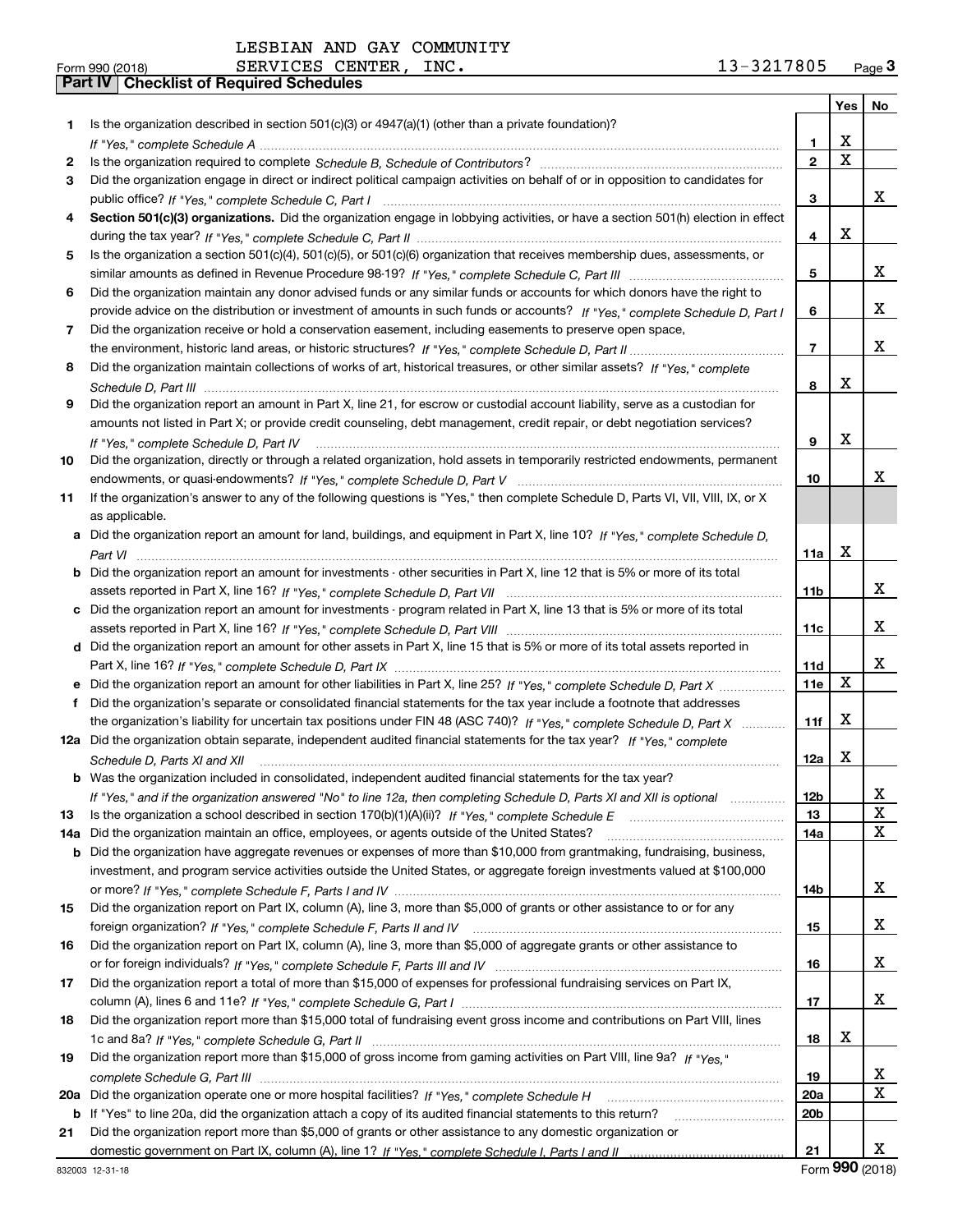*(continued)*

| Form 990 (2018) |                                                       | SERVICES CENTER, | INC. | 13-3217805 | Page 4 |
|-----------------|-------------------------------------------------------|------------------|------|------------|--------|
|                 | Part IV   Checklist of Required Schedules (continued) |                  |      |            |        |

|               |                                                                                                                                                                                     |                 | Yes | No |
|---------------|-------------------------------------------------------------------------------------------------------------------------------------------------------------------------------------|-----------------|-----|----|
| 22            | Did the organization report more than \$5,000 of grants or other assistance to or for domestic individuals on                                                                       |                 |     |    |
|               |                                                                                                                                                                                     | 22              |     | x  |
| 23            | Did the organization answer "Yes" to Part VII, Section A, line 3, 4, or 5 about compensation of the organization's current                                                          |                 |     |    |
|               | and former officers, directors, trustees, key employees, and highest compensated employees? If "Yes," complete                                                                      |                 |     |    |
|               |                                                                                                                                                                                     | 23              | X   |    |
|               | 24a Did the organization have a tax-exempt bond issue with an outstanding principal amount of more than \$100,000 as of the                                                         |                 |     |    |
|               | last day of the year, that was issued after December 31, 2002? If "Yes," answer lines 24b through 24d and complete                                                                  |                 |     |    |
|               |                                                                                                                                                                                     | 24a             |     | x  |
|               |                                                                                                                                                                                     | 24b             |     |    |
|               | c Did the organization maintain an escrow account other than a refunding escrow at any time during the year to defease                                                              |                 |     |    |
|               |                                                                                                                                                                                     | 24c             |     |    |
|               |                                                                                                                                                                                     | 24d             |     |    |
|               | 25a Section 501(c)(3), 501(c)(4), and 501(c)(29) organizations. Did the organization engage in an excess benefit                                                                    |                 |     |    |
|               |                                                                                                                                                                                     | 25a             |     | x  |
|               | b Is the organization aware that it engaged in an excess benefit transaction with a disqualified person in a prior year, and                                                        |                 |     |    |
|               | that the transaction has not been reported on any of the organization's prior Forms 990 or 990-EZ? If "Yes." complete                                                               |                 |     |    |
|               | Schedule L. Part I                                                                                                                                                                  | 25b             |     | x  |
| 26            | Did the organization report any amount on Part X, line 5, 6, or 22 for receivables from or payables to any current or                                                               |                 |     |    |
|               | former officers, directors, trustees, key employees, highest compensated employees, or disqualified persons? If "Yes."                                                              |                 |     |    |
|               | complete Schedule L. Part II                                                                                                                                                        | 26              |     | x  |
| 27            | Did the organization provide a grant or other assistance to an officer, director, trustee, key employee, substantial                                                                |                 |     |    |
|               | contributor or employee thereof, a grant selection committee member, or to a 35% controlled entity or family member                                                                 |                 |     |    |
|               |                                                                                                                                                                                     | 27              |     | x  |
| 28            | Was the organization a party to a business transaction with one of the following parties (see Schedule L, Part IV                                                                   |                 |     |    |
|               | instructions for applicable filing thresholds, conditions, and exceptions):                                                                                                         |                 |     |    |
| а             |                                                                                                                                                                                     | 28a             |     | х  |
| b             | A family member of a current or former officer, director, trustee, or key employee? If "Yes," complete Schedule L, Part IV                                                          | 28b             |     | x  |
|               | c An entity of which a current or former officer, director, trustee, or key employee (or a family member thereof) was an officer,                                                   |                 |     |    |
|               |                                                                                                                                                                                     | 28c             |     | x  |
| 29            |                                                                                                                                                                                     | 29              | X   |    |
| 30            | Did the organization receive contributions of art, historical treasures, or other similar assets, or qualified conservation                                                         |                 |     |    |
|               |                                                                                                                                                                                     | 30              |     | x  |
| 31            | Did the organization liquidate, terminate, or dissolve and cease operations?                                                                                                        |                 |     |    |
|               |                                                                                                                                                                                     | 31              |     | x  |
| 32            | Did the organization sell, exchange, dispose of, or transfer more than 25% of its net assets? If "Yes," complete                                                                    |                 |     |    |
|               |                                                                                                                                                                                     | 32              |     | x  |
| 33            | Did the organization own 100% of an entity disregarded as separate from the organization under Regulations                                                                          |                 |     |    |
|               |                                                                                                                                                                                     | 33              |     | x  |
| 34            | Was the organization related to any tax-exempt or taxable entity? If "Yes," complete Schedule R, Part II, III, or IV, and                                                           |                 |     | х  |
|               | 35a Did the organization have a controlled entity within the meaning of section 512(b)(13)?                                                                                         | 34              |     | x  |
|               |                                                                                                                                                                                     | 35a             |     |    |
|               | b If "Yes" to line 35a, did the organization receive any payment from or engage in any transaction with a controlled entity                                                         |                 |     |    |
| 36            | Section 501(c)(3) organizations. Did the organization make any transfers to an exempt non-charitable related organization?                                                          | 35 <sub>b</sub> |     |    |
|               |                                                                                                                                                                                     | 36              |     | x  |
| 37            | Did the organization conduct more than 5% of its activities through an entity that is not a related organization                                                                    |                 |     |    |
|               |                                                                                                                                                                                     | 37              |     | x  |
| 38            | Did the organization complete Schedule O and provide explanations in Schedule O for Part VI, lines 11b and 19?                                                                      |                 |     |    |
|               | Note. All Form 990 filers are required to complete Schedule O                                                                                                                       | 38              | х   |    |
| <b>Part V</b> | <u>nice vince and help are required to complete Schedule O manual manual manual manual manual manual manual manua<br/>Statements Regarding Other IRS Filings and Tax Compliance</u> |                 |     |    |
|               | Check if Schedule O contains a response or note to any line in this Part V                                                                                                          |                 |     |    |
|               |                                                                                                                                                                                     |                 | Yes | No |
|               | 93<br>1a Enter the number reported in Box 3 of Form 1096. Enter -0- if not applicable<br>1a                                                                                         |                 |     |    |
| b             | 0<br>Enter the number of Forms W-2G included in line 1a. Enter -0- if not applicable<br>1b                                                                                          |                 |     |    |
|               | Did the organization comply with backup withholding rules for reportable payments to vendors and reportable gaming                                                                  |                 |     |    |
|               |                                                                                                                                                                                     | 1c              | х   |    |
|               |                                                                                                                                                                                     |                 | nnn |    |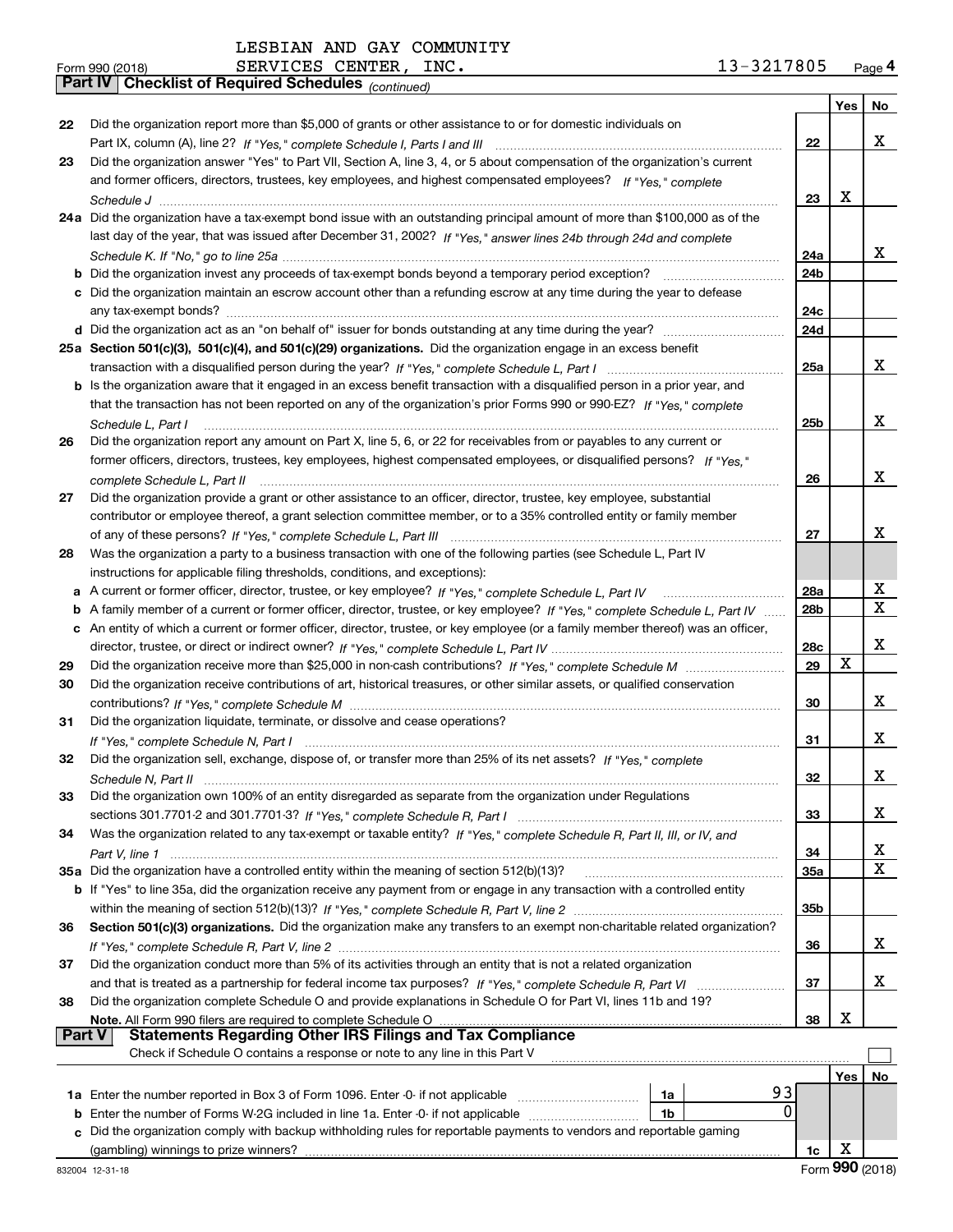|  | LESBIAN AND GAY COMMUNITY |
|--|---------------------------|
|  |                           |

|               | 13-3217805<br>SERVICES CENTER, INC.<br>Form 990 (2018)                                                                                                                        |                |     | $_{\text{Page}}$ 5 |
|---------------|-------------------------------------------------------------------------------------------------------------------------------------------------------------------------------|----------------|-----|--------------------|
| <b>Part V</b> | Statements Regarding Other IRS Filings and Tax Compliance (continued)                                                                                                         |                |     |                    |
|               |                                                                                                                                                                               |                | Yes | No                 |
|               | 2a Enter the number of employees reported on Form W-3, Transmittal of Wage and Tax Statements,                                                                                |                |     |                    |
|               | 179<br>filed for the calendar year ending with or within the year covered by this return <i>[[[[[[[[[[[[[[]]]</i> ]]<br>2a                                                    |                |     |                    |
|               |                                                                                                                                                                               | 2b             | х   |                    |
|               |                                                                                                                                                                               |                |     |                    |
|               | 3a Did the organization have unrelated business gross income of \$1,000 or more during the year?                                                                              | 3a             | x   |                    |
|               |                                                                                                                                                                               | 3 <sub>b</sub> | X   |                    |
|               | 4a At any time during the calendar year, did the organization have an interest in, or a signature or other authority over, a                                                  |                |     |                    |
|               |                                                                                                                                                                               | 4a             |     | х                  |
|               | <b>b</b> If "Yes," enter the name of the foreign country: $\blacktriangleright$                                                                                               |                |     |                    |
|               | See instructions for filing requirements for FinCEN Form 114, Report of Foreign Bank and Financial Accounts (FBAR).                                                           |                |     |                    |
|               | 5a Was the organization a party to a prohibited tax shelter transaction at any time during the tax year?                                                                      | 5a             |     | х                  |
| b             |                                                                                                                                                                               | 5 <sub>b</sub> |     | х                  |
| c             |                                                                                                                                                                               | 5c             |     |                    |
|               | 6a Does the organization have annual gross receipts that are normally greater than \$100,000, and did the organization solicit                                                |                |     |                    |
|               | any contributions that were not tax deductible as charitable contributions?                                                                                                   | 6a             |     | х                  |
|               | <b>b</b> If "Yes," did the organization include with every solicitation an express statement that such contributions or gifts                                                 |                |     |                    |
|               | were not tax deductible?                                                                                                                                                      | 6b             |     |                    |
| 7             | Organizations that may receive deductible contributions under section 170(c).                                                                                                 |                |     |                    |
| а             | Did the organization receive a payment in excess of \$75 made partly as a contribution and partly for goods and services provided to the payor?                               | 7a             | x   |                    |
| b             | If "Yes," did the organization notify the donor of the value of the goods or services provided?                                                                               | 7b             | X   |                    |
|               | c Did the organization sell, exchange, or otherwise dispose of tangible personal property for which it was required                                                           |                |     |                    |
|               |                                                                                                                                                                               | 7c             |     | х                  |
|               | 7d                                                                                                                                                                            |                |     |                    |
| е             | Did the organization receive any funds, directly or indirectly, to pay premiums on a personal benefit contract?                                                               | 7e             |     | х                  |
| f             | Did the organization, during the year, pay premiums, directly or indirectly, on a personal benefit contract?                                                                  | 7f             |     | х                  |
| g             | If the organization received a contribution of qualified intellectual property, did the organization file Form 8899 as required?                                              | 7g             |     |                    |
| h.            | If the organization received a contribution of cars, boats, airplanes, or other vehicles, did the organization file a Form 1098-C?                                            | 7h             |     |                    |
| 8             | Sponsoring organizations maintaining donor advised funds. Did a donor advised fund maintained by the                                                                          |                |     |                    |
|               | sponsoring organization have excess business holdings at any time during the year?                                                                                            | 8              |     |                    |
| 9             | Sponsoring organizations maintaining donor advised funds.                                                                                                                     |                |     |                    |
| а             | Did the sponsoring organization make any taxable distributions under section 4966?                                                                                            | 9а             |     |                    |
| b             | Did the sponsoring organization make a distribution to a donor, donor advisor, or related person?                                                                             | 9b             |     |                    |
| 10            | Section 501(c)(7) organizations. Enter:                                                                                                                                       |                |     |                    |
|               | 10a                                                                                                                                                                           |                |     |                    |
|               | 10b <br>Gross receipts, included on Form 990, Part VIII, line 12, for public use of club facilities                                                                           |                |     |                    |
| 11            | Section 501(c)(12) organizations. Enter:                                                                                                                                      |                |     |                    |
| a             | 11a                                                                                                                                                                           |                |     |                    |
|               | b Gross income from other sources (Do not net amounts due or paid to other sources against                                                                                    |                |     |                    |
|               | 11b                                                                                                                                                                           |                |     |                    |
|               | 12a Section 4947(a)(1) non-exempt charitable trusts. Is the organization filing Form 990 in lieu of Form 1041?                                                                | <b>12a</b>     |     |                    |
|               | 12b<br><b>b</b> If "Yes," enter the amount of tax-exempt interest received or accrued during the year                                                                         |                |     |                    |
| 13            | Section 501(c)(29) qualified nonprofit health insurance issuers.                                                                                                              |                |     |                    |
|               | a Is the organization licensed to issue qualified health plans in more than one state?                                                                                        | <b>13a</b>     |     |                    |
|               | Note. See the instructions for additional information the organization must report on Schedule O.                                                                             |                |     |                    |
|               | <b>b</b> Enter the amount of reserves the organization is required to maintain by the states in which the                                                                     |                |     |                    |
|               | 13b                                                                                                                                                                           |                |     |                    |
|               | 13с                                                                                                                                                                           |                |     | x                  |
| 14a           | Did the organization receive any payments for indoor tanning services during the tax year?                                                                                    | 14a            |     |                    |
| b             |                                                                                                                                                                               | 14b            |     |                    |
| 15            | Is the organization subject to the section 4960 tax on payment(s) of more than \$1,000,000 in remuneration or                                                                 |                |     | x                  |
|               |                                                                                                                                                                               | 15             |     |                    |
| 16            | If "Yes," see instructions and file Form 4720, Schedule N.<br>Is the organization an educational institution subject to the section 4968 excise tax on net investment income? | 16             |     | x                  |
|               | If "Yes," complete Form 4720, Schedule O.                                                                                                                                     |                |     |                    |
|               |                                                                                                                                                                               |                |     |                    |

Form (2018) **990**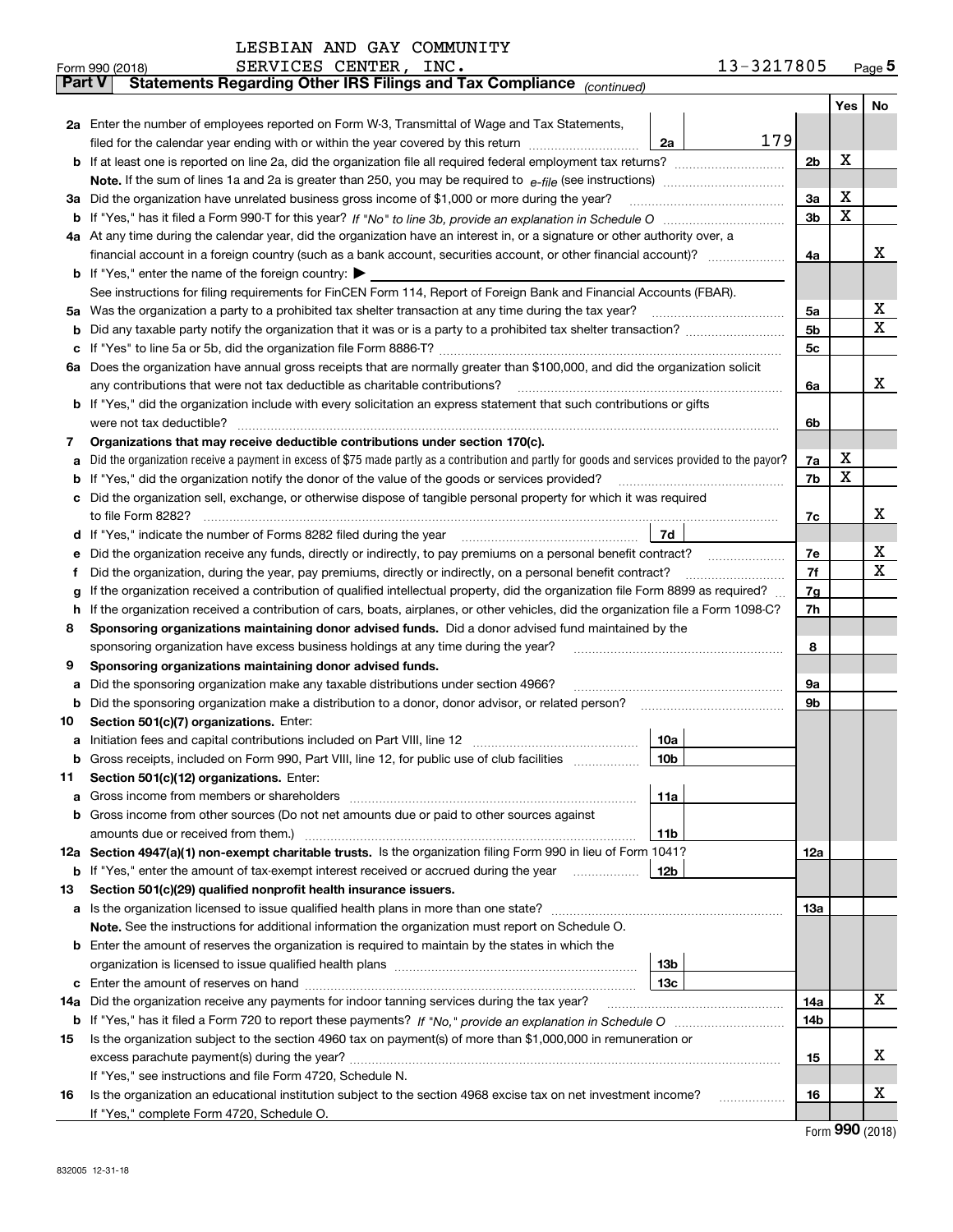|        |                                                                                                                                                                                                                                        |                 | Yes | No          |
|--------|----------------------------------------------------------------------------------------------------------------------------------------------------------------------------------------------------------------------------------------|-----------------|-----|-------------|
|        | 20<br>1a<br><b>1a</b> Enter the number of voting members of the governing body at the end of the tax year                                                                                                                              |                 |     |             |
|        | If there are material differences in voting rights among members of the governing body, or if the governing                                                                                                                            |                 |     |             |
|        | body delegated broad authority to an executive committee or similar committee, explain in Schedule O.                                                                                                                                  |                 |     |             |
| b      | 20<br>Enter the number of voting members included in line 1a, above, who are independent<br>1b<br>.                                                                                                                                    |                 |     |             |
| 2      | Did any officer, director, trustee, or key employee have a family relationship or a business relationship with any other                                                                                                               |                 |     |             |
|        | officer, director, trustee, or key employee?                                                                                                                                                                                           | 2               |     | х           |
| 3      | Did the organization delegate control over management duties customarily performed by or under the direct supervision                                                                                                                  |                 |     |             |
|        | of officers, directors, or trustees, or key employees to a management company or other person?                                                                                                                                         | 3               | х   |             |
| 4      | Did the organization make any significant changes to its governing documents since the prior Form 990 was filed?                                                                                                                       | 4               |     | X           |
| 5      |                                                                                                                                                                                                                                        | 5               |     | $\mathbf X$ |
| 6      | Did the organization have members or stockholders?                                                                                                                                                                                     | 6               |     | х           |
| 7a     | Did the organization have members, stockholders, or other persons who had the power to elect or appoint one or                                                                                                                         |                 |     |             |
|        | more members of the governing body?                                                                                                                                                                                                    | 7a              |     | x           |
|        | b Are any governance decisions of the organization reserved to (or subject to approval by) members, stockholders, or                                                                                                                   |                 |     |             |
|        | persons other than the governing body?                                                                                                                                                                                                 | 7b              |     | х           |
| 8      | Did the organization contemporaneously document the meetings held or written actions undertaken during the year by the following:                                                                                                      |                 |     |             |
|        | The governing body?                                                                                                                                                                                                                    | 8а              | х   |             |
| а<br>b | Each committee with authority to act on behalf of the governing body?                                                                                                                                                                  | 8b              | х   |             |
| 9      |                                                                                                                                                                                                                                        |                 |     |             |
|        | Is there any officer, director, trustee, or key employee listed in Part VII, Section A, who cannot be reached at the                                                                                                                   | 9               |     | х           |
|        | Section B. Policies (This Section B requests information about policies not required by the Internal Revenue Code.)                                                                                                                    |                 |     |             |
|        |                                                                                                                                                                                                                                        |                 | Yes | No          |
|        |                                                                                                                                                                                                                                        | 10a             |     | x           |
|        | <b>b</b> If "Yes," did the organization have written policies and procedures governing the activities of such chapters, affiliates,                                                                                                    |                 |     |             |
|        | and branches to ensure their operations are consistent with the organization's exempt purposes?                                                                                                                                        | 10 <sub>b</sub> |     |             |
|        | 11a Has the organization provided a complete copy of this Form 990 to all members of its governing body before filing the form?                                                                                                        | 11a             | Х   |             |
|        | <b>b</b> Describe in Schedule O the process, if any, used by the organization to review this Form 990.                                                                                                                                 |                 |     |             |
| 12a    | Did the organization have a written conflict of interest policy? If "No," go to line 13                                                                                                                                                | 12a             | х   |             |
| b      |                                                                                                                                                                                                                                        | 12 <sub>b</sub> | х   |             |
|        | c Did the organization regularly and consistently monitor and enforce compliance with the policy? If "Yes." describe                                                                                                                   |                 |     |             |
|        | in Schedule O how this was done manufactured and contact the state of the state of the state of the state of the state of the state of the state of the state of the state of the state of the state of the state of the state         | 12c             | х   |             |
| 13     | Did the organization have a written whistleblower policy?                                                                                                                                                                              | 13              | X   |             |
| 14     | Did the organization have a written document retention and destruction policy?                                                                                                                                                         | 14              | X   |             |
| 15     | Did the process for determining compensation of the following persons include a review and approval by independent                                                                                                                     |                 |     |             |
|        | persons, comparability data, and contemporaneous substantiation of the deliberation and decision?                                                                                                                                      |                 |     |             |
|        | a The organization's CEO, Executive Director, or top management official manufactured content content of the organization's CEO, Executive Director, or top management official manufactured content of the state of the state         | 15a             | х   |             |
|        | Other officers or key employees of the organization                                                                                                                                                                                    | 15 <sub>b</sub> | X   |             |
| b      | If "Yes" to line 15a or 15b, describe the process in Schedule O (see instructions).                                                                                                                                                    |                 |     |             |
|        | 16a Did the organization invest in, contribute assets to, or participate in a joint venture or similar arrangement with a                                                                                                              |                 |     |             |
|        | taxable entity during the year?                                                                                                                                                                                                        | 16a             |     | х           |
|        | b If "Yes," did the organization follow a written policy or procedure requiring the organization to evaluate its participation                                                                                                         |                 |     |             |
|        | in joint venture arrangements under applicable federal tax law, and take steps to safeguard the organization's                                                                                                                         |                 |     |             |
|        |                                                                                                                                                                                                                                        |                 |     |             |
|        |                                                                                                                                                                                                                                        |                 |     |             |
|        | exempt status with respect to such arrangements?                                                                                                                                                                                       | 16b             |     |             |
|        | <b>Section C. Disclosure</b>                                                                                                                                                                                                           |                 |     |             |
| 17     | List the states with which a copy of this Form 990 is required to be filed $\blacktriangleright$ NY, NJ, MA, CT                                                                                                                        |                 |     |             |
| 18     | Section 6104 requires an organization to make its Forms 1023 (1024 or 1024-A if applicable), 990, and 990-T (Section 501(c)(3)s only) available<br>for public inspection. Indicate how you made these available. Check all that apply. |                 |     |             |

## *For each "Yes" response to lines 2 through 7b below, and for a "No" response to line 8a, 8b, or 10b below, describe the circumstances, processes, or changes in Schedule O. See instructions.* Check if Schedule O contains a response or note to any line in this Part VI

Form 990 (2018) **CONDICES CENTER, INC.** The same of the same of the set of the set of the S217805 Page 6 Page 6<br>**Part VI Governance, Management, and Disclosure** For each "Yes" response to lines 2 through 7b below, and fo

**Section A. Governing Body and Management**

**19** *(explain in Schedule O)* Own website  $\Box$  Another's website  $\Box$  Upon request  $\Box$  Other Describe in Schedule O whether (and if so, how) the organization made its governing documents, conflict of interest policy, and financial statements available to the public during the tax year.  $\boxed{\textbf{X}}$  Own website  $\boxed{\phantom{a}}$  Another's website  $\boxed{\textbf{X}}$  Upon request  $\boxed{\phantom{a}}$ 

|  |                                          |  |  | 20 State the name, address, and telephone number of the person who possesses the organization's books and records $\blacktriangleright$ |  |
|--|------------------------------------------|--|--|-----------------------------------------------------------------------------------------------------------------------------------------|--|
|  |                                          |  |  | ROBERT WHEELER, CHIEF OPERATING OFFICER - (212) 620-7310                                                                                |  |
|  | 208 WEST 13TH STREET, NEW YORK, NY 10011 |  |  |                                                                                                                                         |  |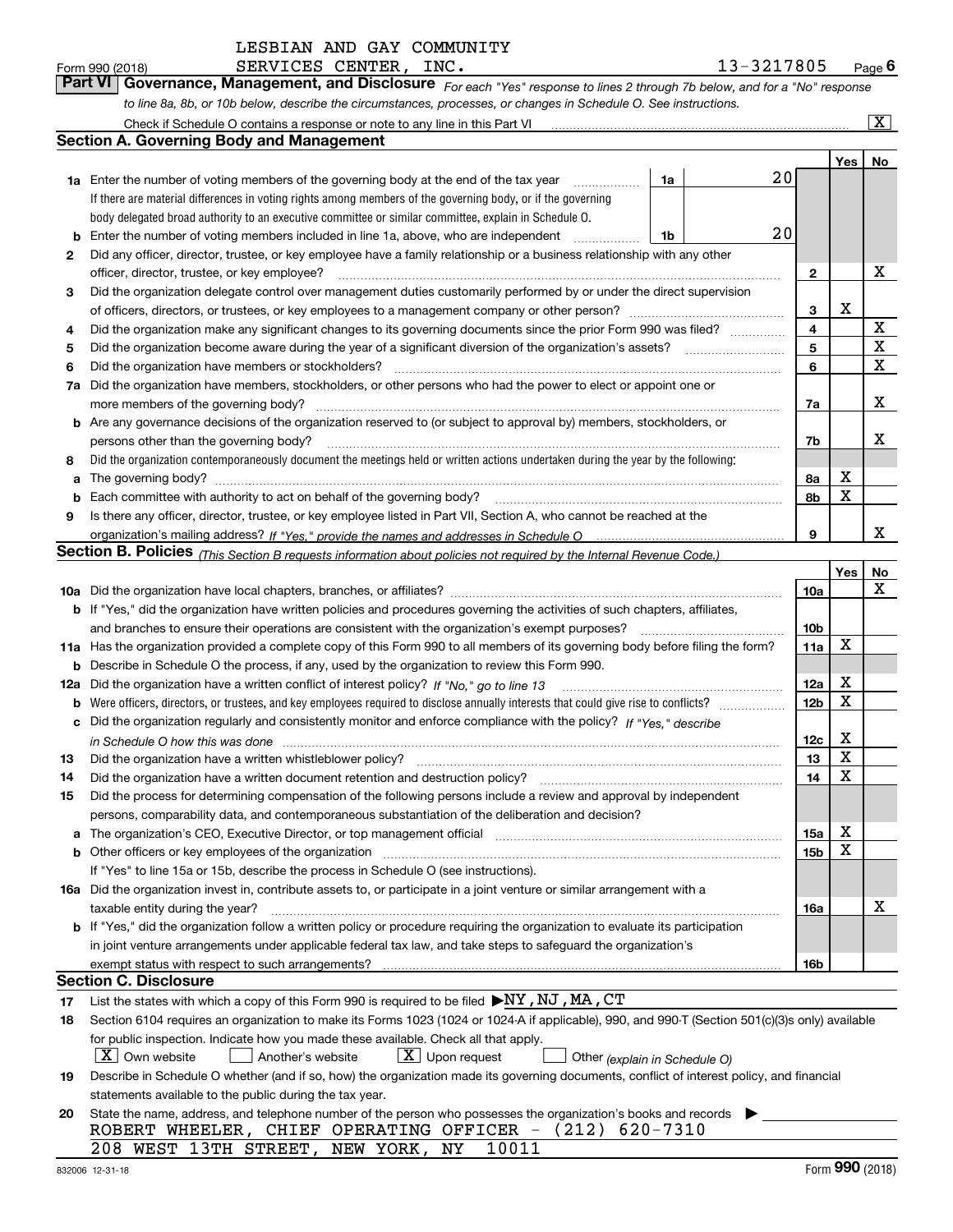|  | LESBIAN AND GAY COMMUNITY |
|--|---------------------------|
|  |                           |

 $\mathcal{L}^{\text{max}}$ 

| Form 990 (2018) |                                               | SERVICES CENTER, INC. | 13-3217805                                                                                 | Page 7 |
|-----------------|-----------------------------------------------|-----------------------|--------------------------------------------------------------------------------------------|--------|
|                 |                                               |                       | Part VII Compensation of Officers, Directors, Trustees, Key Employees, Highest Compensated |        |
|                 | <b>Employees, and Independent Contractors</b> |                       |                                                                                            |        |

Check if Schedule O contains a response or note to any line in this Part VII

**Section A. Officers, Directors, Trustees, Key Employees, and Highest Compensated Employees**

**1a**  Complete this table for all persons required to be listed. Report compensation for the calendar year ending with or within the organization's tax year.

**•** List all of the organization's current officers, directors, trustees (whether individuals or organizations), regardless of amount of compensation.

● List all of the organization's **current** key employees, if any. See instructions for definition of "key employee." Enter -0- in columns  $(D)$ ,  $(E)$ , and  $(F)$  if no compensation was paid.

**•** List the organization's five current highest compensated employees (other than an officer, director, trustee, or key employee) who received report-

 $\bullet$  List all of the organization's **former** officers, key employees, and highest compensated employees who received more than \$100,000 of able compensation (Box 5 of Form W-2 and/or Box 7 of Form 1099-MISC) of more than \$100,000 from the organization and any related organizations. reportable compensation from the organization and any related organizations.

**•** List all of the organization's former directors or trustees that received, in the capacity as a former director or trustee of the organization, more than \$10,000 of reportable compensation from the organization and any related organizations.

List persons in the following order: individual trustees or directors; institutional trustees; officers; key employees; highest compensated employees; and former such persons.

Check this box if neither the organization nor any related organization compensated any current officer, director, or trustee.  $\mathcal{L}^{\text{max}}$ 

| (A)                                     | (B)               |                                |                                                                  |                         | (C)          |                                 |           | (D)             | (E)                           | (F)                   |
|-----------------------------------------|-------------------|--------------------------------|------------------------------------------------------------------|-------------------------|--------------|---------------------------------|-----------|-----------------|-------------------------------|-----------------------|
| Name and Title                          | Average           |                                | Position<br>(do not check more than one                          |                         | Reportable   | Reportable                      | Estimated |                 |                               |                       |
|                                         | hours per         |                                | box, unless person is both an<br>officer and a director/trustee) |                         |              |                                 |           | compensation    | compensation                  | amount of             |
|                                         | week<br>(list any |                                |                                                                  |                         |              |                                 |           | from<br>the     | from related<br>organizations | other<br>compensation |
|                                         | hours for         |                                |                                                                  |                         |              |                                 |           | organization    | (W-2/1099-MISC)               | from the              |
|                                         | related           |                                |                                                                  |                         |              |                                 |           | (W-2/1099-MISC) |                               | organization          |
|                                         | organizations     |                                |                                                                  |                         |              |                                 |           |                 |                               | and related           |
|                                         | below             | Individual trustee or director | Institutional trustee                                            | Officer                 | Key employee | Highest compensated<br>employee | Former    |                 |                               | organizations         |
| (1) BITTAR, ALEXIS                      | line)<br>2.00     |                                |                                                                  |                         |              |                                 |           |                 |                               |                       |
| BOARD MEMBER (OUTGOING)                 |                   | $\mathbf X$                    |                                                                  |                         |              |                                 |           | 0.              | $\mathbf 0$ .                 | $0_{.}$               |
| (2)                                     | 2.00              |                                |                                                                  |                         |              |                                 |           |                 |                               |                       |
| SCHULTZ-HIRSHBERG, ADDISON              |                   | $\mathbf X$                    |                                                                  |                         |              |                                 |           | 0.              | $\mathbf 0$ .                 |                       |
| BOARD MEMBER<br>SHUDLICK, JOHANN<br>(3) | 4.00              |                                |                                                                  |                         |              |                                 |           |                 |                               | $\mathbf 0$ .         |
| PRESIDENT                               |                   | $\mathbf X$                    |                                                                  | $\overline{\textbf{X}}$ |              |                                 |           | 0.              | $\mathbf 0$ .                 |                       |
|                                         |                   |                                |                                                                  |                         |              |                                 |           |                 |                               | $0_{.}$               |
| (4) ROCERO, GEENA                       | 2.00              | $\mathbf X$                    |                                                                  |                         |              |                                 |           | 0.              | 0.                            |                       |
| BOARD MEMBER                            | 2.00              |                                |                                                                  |                         |              |                                 |           |                 |                               | $0_{.}$               |
| (5) SIEGMUND, JAN                       |                   | $\mathbf X$                    |                                                                  |                         |              |                                 |           | 0.              | 0.                            |                       |
| BOARD MEMBER<br>(6) OBEID, MAURICE      | 2.00              |                                |                                                                  |                         |              |                                 |           |                 |                               | $0_{\cdot}$           |
|                                         |                   | $\mathbf X$                    |                                                                  |                         |              |                                 |           | 0.              | 0.                            | $\mathbf 0$ .         |
| BOARD MEMBER<br>(7) ZAFFIRO, GREG       | 4.00              |                                |                                                                  |                         |              |                                 |           |                 |                               |                       |
| TREASURER                               |                   | $\mathbf X$                    |                                                                  | $\overline{\textbf{X}}$ |              |                                 |           | 0.              | 0.                            |                       |
| (8) LINSKY, LISA A.                     | $\overline{2.00}$ |                                |                                                                  |                         |              |                                 |           |                 |                               | $0_{.}$               |
| BOARD MEMBER                            |                   | $\overline{\mathbf{X}}$        |                                                                  |                         |              |                                 |           | 0.              | $\mathbf 0$ .                 | $0_{.}$               |
| (9) TRIPATHI, RAHUL                     | 2.00              |                                |                                                                  |                         |              |                                 |           |                 |                               |                       |
| BOARD MEMBER                            |                   | $\mathbf X$                    |                                                                  |                         |              |                                 |           | 0.              | 0.                            | $0_{.}$               |
| (10) TYRRELL, MILES                     | 2.00              |                                |                                                                  |                         |              |                                 |           |                 |                               |                       |
| BOARD MEMBER                            |                   | $\overline{\mathbf{X}}$        |                                                                  |                         |              |                                 |           | 0.              | $\mathbf 0$ .                 | $\mathbf 0$ .         |
| (11) SERGENT, DOAK                      | 2.00              |                                |                                                                  |                         |              |                                 |           |                 |                               |                       |
| BOARD MEMBER                            |                   | $\mathbf X$                    |                                                                  |                         |              |                                 |           | 0.              | 0.                            | $0_{.}$               |
| (12) JAKEMAN, BRAD                      | 2.00              |                                |                                                                  |                         |              |                                 |           |                 |                               |                       |
| CO-CHAIR                                |                   | $\mathbf X$                    |                                                                  | $\mathbf X$             |              |                                 |           | 0.              | 0.                            | $0_{.}$               |
| (13) GRAYSON, REGINALD V.               | 2.00              |                                |                                                                  |                         |              |                                 |           |                 |                               |                       |
| BOARD MEMBER                            |                   | $\mathbf X$                    |                                                                  |                         |              |                                 |           | $0$ .           | $\mathbf 0$ .                 | $0_{.}$               |
| (14) ENDERSEN, KEITH                    | 2.00              |                                |                                                                  |                         |              |                                 |           |                 |                               |                       |
| BOARD MEMBER (OUTGOING)                 |                   | $\mathbf X$                    |                                                                  |                         |              |                                 |           | 0.              | $\mathbf 0$ .                 | $\mathbf 0$ .         |
| (15) DIEZ, DANIEL                       | 2.00              |                                |                                                                  |                         |              |                                 |           |                 |                               |                       |
| BOARD MEMBER                            |                   | $\mathbf X$                    |                                                                  |                         |              |                                 |           | 0.              | $\mathbf 0$ .                 | $0_{.}$               |
| (16) WILLIAMS, DENNIS                   | 2.00              |                                |                                                                  |                         |              |                                 |           |                 |                               |                       |
| BOARD MEMBER                            |                   | $\mathbf X$                    |                                                                  |                         |              |                                 |           | $\mathbf 0$ .   | 0.                            | $\mathbf 0$ .         |
| (17) CRUZ, JAMES                        | 2.00              |                                |                                                                  |                         |              |                                 |           |                 |                               |                       |
| BOARD MEMBER (OUTGOING)                 |                   | $\mathbf X$                    |                                                                  |                         |              |                                 |           | $\mathbf 0$ .   | 0.                            | $\mathbf 0$ .         |
|                                         |                   |                                |                                                                  |                         |              |                                 |           |                 |                               |                       |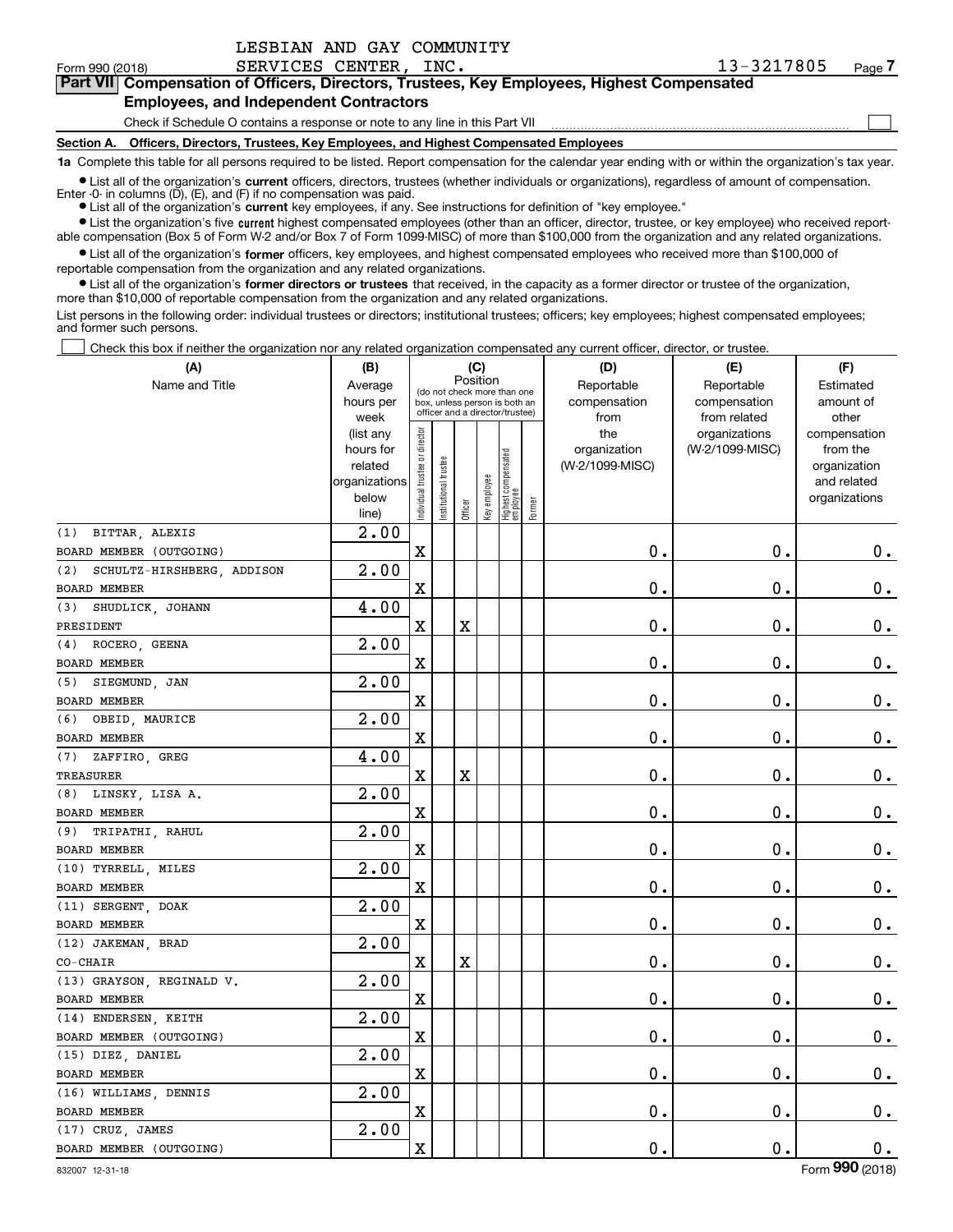**8**13-3217805

| SERVICES CENTER,<br>Form 990 (2018)                                                                                                             |                   |                               | INC.                 |   |                         |                                                              |        |                         | 13-3217805      |    |                 | Page 8 |
|-------------------------------------------------------------------------------------------------------------------------------------------------|-------------------|-------------------------------|----------------------|---|-------------------------|--------------------------------------------------------------|--------|-------------------------|-----------------|----|-----------------|--------|
| <b>Part VII</b><br>Section A. Officers, Directors, Trustees, Key Employees, and Highest Compensated Employees (continued)                       |                   |                               |                      |   |                         |                                                              |        |                         |                 |    |                 |        |
| (A)                                                                                                                                             | (B)               |                               |                      |   | (C)                     |                                                              |        | (D)                     | (E)             |    | (F)             |        |
| Name and title                                                                                                                                  | Average           |                               |                      |   | Position                |                                                              |        | Reportable              | Reportable      |    | Estimated       |        |
|                                                                                                                                                 | hours per         |                               |                      |   |                         | (do not check more than one<br>box, unless person is both an |        | compensation            | compensation    |    | amount of       |        |
|                                                                                                                                                 | week              |                               |                      |   |                         | officer and a director/trustee)                              |        | from                    | from related    |    | other           |        |
|                                                                                                                                                 | (list any         |                               |                      |   |                         |                                                              |        | the                     | organizations   |    | compensation    |        |
|                                                                                                                                                 | hours for         |                               |                      |   |                         |                                                              |        | organization            | (W-2/1099-MISC) |    | from the        |        |
|                                                                                                                                                 | related           |                               |                      |   |                         |                                                              |        | (W-2/1099-MISC)         |                 |    | organization    |        |
|                                                                                                                                                 | organizations     |                               |                      |   |                         |                                                              |        |                         |                 |    | and related     |        |
|                                                                                                                                                 | below             | ndividual trustee or director | nstitutional trustee |   |                         |                                                              |        |                         |                 |    | organizations   |        |
|                                                                                                                                                 | line)             |                               |                      |   | Officer<br>Key employee | Highest compensated<br>employee                              | Former |                         |                 |    |                 |        |
| (18) СНОМ, ТІМОТНУ                                                                                                                              | $\overline{2.00}$ |                               |                      |   |                         |                                                              |        |                         |                 |    |                 |        |
| BOARD MEMBER                                                                                                                                    |                   | X                             |                      |   |                         |                                                              |        | 0.                      |                 | 0. |                 | 0.     |
| (19) CHEVREMONT, RACQUEL                                                                                                                        | 2.00              |                               |                      |   |                         |                                                              |        |                         |                 |    |                 |        |
| BOARD MEMBER                                                                                                                                    |                   | X                             |                      |   |                         |                                                              |        | 0.                      |                 | 0. |                 | 0.     |
| (20) CARSON, SARAH                                                                                                                              | 2.00              |                               |                      |   |                         |                                                              |        |                         |                 |    |                 |        |
| BOARD MEMBER                                                                                                                                    |                   | X                             |                      |   |                         |                                                              |        | 0.                      |                 | 0. |                 | 0.     |
| (21) BRYAN, DAVID                                                                                                                               | 2.00              |                               |                      |   |                         |                                                              |        |                         |                 |    |                 |        |
| BOARD MEMBER (OUTGOING)                                                                                                                         |                   | X                             |                      |   |                         |                                                              |        | 0.                      |                 | 0. |                 | 0.     |
| (22) HARRIS, JULIE                                                                                                                              | 2.00              |                               |                      |   |                         |                                                              |        |                         |                 |    |                 |        |
| BOARD MEMBER                                                                                                                                    |                   | X                             |                      |   |                         |                                                              |        | 0.                      |                 | 0. |                 | 0.     |
| (23) SHANLEY, CLAIRE M.                                                                                                                         | 4.00              |                               |                      |   |                         |                                                              |        |                         |                 |    |                 |        |
| $CO-CHAIR$                                                                                                                                      |                   | X                             |                      | X |                         |                                                              |        | 0.                      |                 | 0. |                 | 0.     |
| (24) DANIEL, BRIAN                                                                                                                              | 35.00             |                               |                      |   |                         |                                                              |        |                         |                 |    |                 |        |
| INTERM, CFO (OUTGOING)                                                                                                                          |                   |                               |                      | X |                         |                                                              |        | 0.                      |                 | 0. |                 | 0.     |
| (25) WHEELER, ROBERT                                                                                                                            | 35.00             |                               |                      |   |                         |                                                              |        |                         |                 |    |                 |        |
| CHIEF OPERATING OFFICER                                                                                                                         |                   |                               |                      | X |                         |                                                              |        | 241,560.                |                 | 0. | 24,496.         |        |
| (26) TESTONE, GLENNDA                                                                                                                           | 35.00             |                               |                      |   |                         |                                                              |        |                         |                 |    |                 |        |
| EXECUTIVE DIRECTOR                                                                                                                              |                   |                               |                      | X |                         |                                                              |        | 275, 294.               |                 | 0. | 27,250.         |        |
| 1b Sub-total                                                                                                                                    |                   |                               |                      |   |                         |                                                              |        | 516,854.                |                 | 0. | 51,746.         |        |
|                                                                                                                                                 |                   |                               |                      |   |                         |                                                              |        | 729,808.                |                 | 0. | 51,107.         |        |
|                                                                                                                                                 |                   |                               |                      |   |                         |                                                              |        | 1,246,662.              |                 | 0. | 102,853.        |        |
| Total number of individuals (including but not limited to those listed above) who received more than \$100,000 of reportable<br>$\mathbf{2}$    |                   |                               |                      |   |                         |                                                              |        |                         |                 |    |                 |        |
| compensation from the organization $\blacktriangleright$                                                                                        |                   |                               |                      |   |                         |                                                              |        |                         |                 |    |                 | 12     |
|                                                                                                                                                 |                   |                               |                      |   |                         |                                                              |        |                         |                 |    | Yes             | No     |
| 3<br>Did the organization list any former officer, director, or trustee, key employee, or highest compensated employee on                       |                   |                               |                      |   |                         |                                                              |        |                         |                 |    |                 |        |
| line 1a? If "Yes," complete Schedule J for such individual manufactured contained and the 1a? If "Yes," complete Schedule J for such individual |                   |                               |                      |   |                         |                                                              |        |                         |                 |    | 3               | x      |
| For any individual listed on line 1a, is the sum of reportable compensation and other compensation from the organization                        |                   |                               |                      |   |                         |                                                              |        |                         |                 |    |                 |        |
|                                                                                                                                                 |                   |                               |                      |   |                         |                                                              |        |                         |                 |    | х<br>4          |        |
| Did any person listed on line 1a receive or accrue compensation from any unrelated organization or individual for services<br>5                 |                   |                               |                      |   |                         |                                                              |        |                         |                 |    |                 |        |
| rendered to the organization? If "Yes." complete Schedule J for such person                                                                     |                   |                               |                      |   |                         |                                                              |        |                         |                 |    | 5               | X      |
| <b>Section B. Independent Contractors</b>                                                                                                       |                   |                               |                      |   |                         |                                                              |        |                         |                 |    |                 |        |
| Complete this table for your five highest compensated independent contractors that received more than \$100,000 of compensation from<br>1.      |                   |                               |                      |   |                         |                                                              |        |                         |                 |    |                 |        |
| the organization. Report compensation for the calendar year ending with or within the organization's tax year.                                  |                   |                               |                      |   |                         |                                                              |        |                         |                 |    |                 |        |
| (A)                                                                                                                                             |                   |                               |                      |   |                         |                                                              |        | (B)                     |                 |    | (C)             |        |
| Name and business address                                                                                                                       |                   |                               |                      |   |                         |                                                              |        | Description of services |                 |    | Compensation    |        |
| STINK DIGITAL USA LLC, 160 VAN BRUNT                                                                                                            |                   |                               |                      |   |                         |                                                              |        |                         |                 |    |                 |        |
| STREET, FLOOR 3R, BROOKLYN, NY 11231                                                                                                            |                   |                               |                      |   |                         |                                                              |        | BUSINESS CONSULTING     |                 |    | 1,308,017.      |        |
| LEAD DOG MARKETING, 440 9TH AVENUE, 17TH                                                                                                        |                   |                               |                      |   |                         |                                                              |        |                         |                 |    |                 |        |
| FLOOR, NEW YORK, NY 10001                                                                                                                       |                   |                               |                      |   |                         |                                                              |        | <b>MARKETING</b>        |                 |    | 342,672.        |        |
| CLEAR SIGHT ADVISORS, 1650 TYSONS BLVD,                                                                                                         |                   |                               |                      |   |                         |                                                              |        |                         |                 |    |                 |        |
| SUITE 710, TYSONS, VA 22102                                                                                                                     |                   |                               |                      |   |                         |                                                              |        | CFO SERVICES            |                 |    | 250,000.        |        |
| FORREST SOLUTIONS INC., 19 WEST 44TH                                                                                                            |                   |                               |                      |   |                         |                                                              |        | EMPLOYMENT SEARCH       |                 |    |                 |        |
| STREET, 9TH FLOOR, NEW YORK, NY 10036                                                                                                           |                   |                               |                      |   |                         |                                                              |        | SERV                    |                 |    | <u>144,789.</u> |        |
| FREMONT BLUE EVENTS, 83 CANAL STREET,                                                                                                           |                   |                               |                      |   |                         |                                                              |        |                         |                 |    |                 |        |
| SUITE 308, NEW YORK, NY 10002                                                                                                                   |                   |                               |                      |   |                         |                                                              |        | <b>EVENT PLANNER</b>    |                 |    | 116,282.        |        |

**2**Total number of independent contractors (including but not limited to those listed above) who received more than \$100,000 of compensation from the organization 6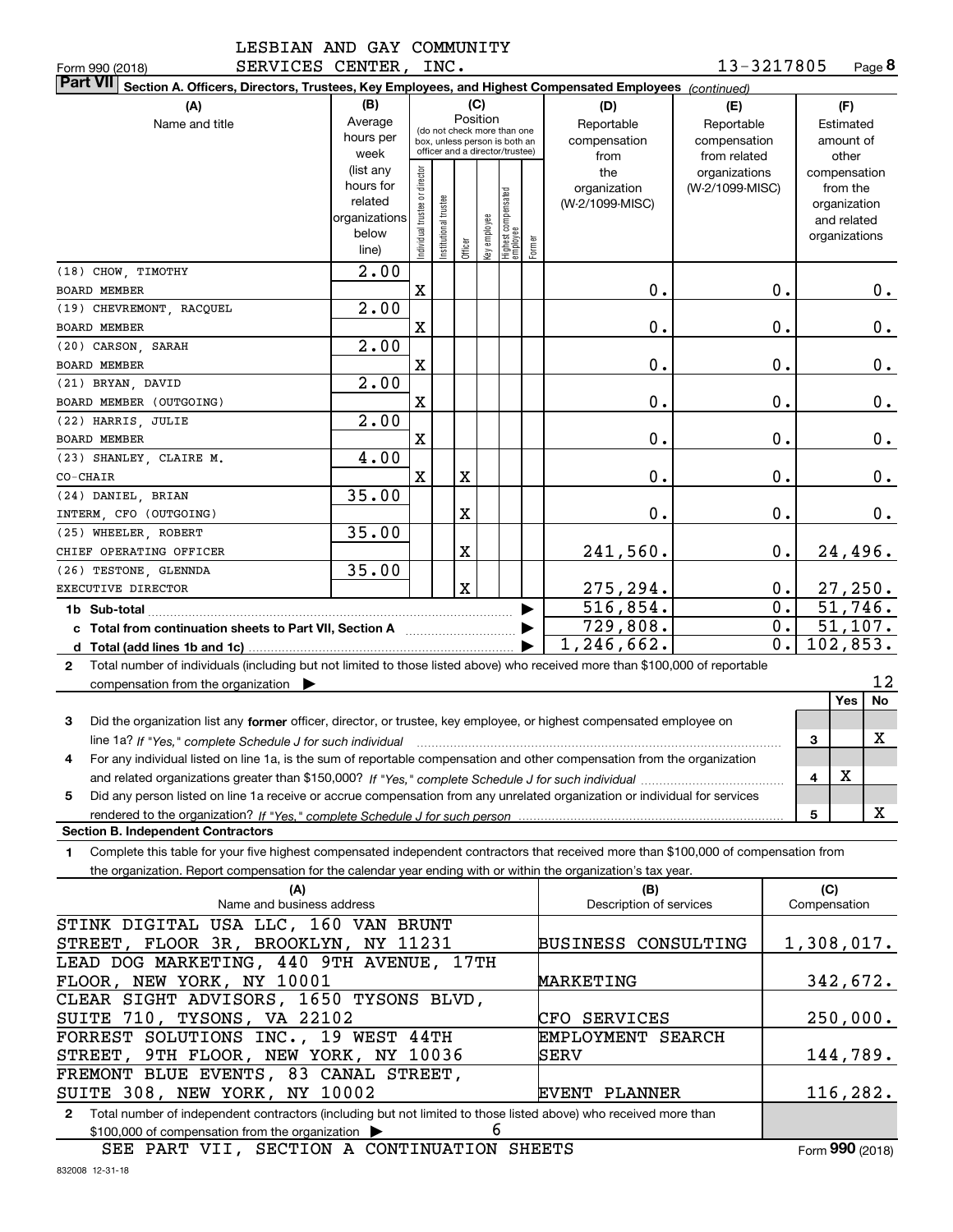SERVICES CENTER, INC. 13-3217805

| SERVICES CENTER, INC.<br>Form 990                                                                                         |                          |                                |                       |          |              |                              |        |                 | 13-3217805      |                              |
|---------------------------------------------------------------------------------------------------------------------------|--------------------------|--------------------------------|-----------------------|----------|--------------|------------------------------|--------|-----------------|-----------------|------------------------------|
| <b>Part VII</b><br>Section A. Officers, Directors, Trustees, Key Employees, and Highest Compensated Employees (continued) |                          |                                |                       |          |              |                              |        |                 |                 |                              |
| (A)                                                                                                                       | (B)                      |                                |                       |          | (C)          |                              |        | (D)             | (E)             | (F)                          |
| Name and title                                                                                                            | Average                  |                                |                       | Position |              |                              |        | Reportable      | Reportable      | Estimated                    |
|                                                                                                                           | hours                    |                                |                       |          |              | (check all that apply)       |        | compensation    | compensation    | amount of                    |
|                                                                                                                           | per                      |                                |                       |          |              |                              |        | from            | from related    | other                        |
|                                                                                                                           | week                     |                                |                       |          |              |                              |        | the             | organizations   | compensation                 |
|                                                                                                                           | (list any                |                                |                       |          |              |                              |        | organization    | (W-2/1099-MISC) | from the                     |
|                                                                                                                           | hours for                |                                |                       |          |              |                              |        | (W-2/1099-MISC) |                 | organization                 |
|                                                                                                                           | related<br>organizations |                                |                       |          |              |                              |        |                 |                 | and related<br>organizations |
|                                                                                                                           | below                    |                                |                       |          |              |                              |        |                 |                 |                              |
|                                                                                                                           | line)                    | Individual trustee or director | Institutional trustee | Officer  | Key employee | Highest compensated employee | Former |                 |                 |                              |
| (27) RUBERTO, ANTONIO                                                                                                     | 35.00                    |                                |                       |          |              |                              |        |                 |                 |                              |
| SENIOR DIRECTOR, BEHAVORIAL                                                                                               |                          |                                |                       |          |              | $\mathbf X$                  |        | 113,736.        | 0.              |                              |
| (28) STEYER, MARY                                                                                                         | 35.00                    |                                |                       |          |              |                              |        |                 |                 | <u>14,035.</u>               |
|                                                                                                                           |                          |                                |                       |          |              | $\mathbf X$                  |        |                 | 0.              |                              |
| SENIOR DIRECTOR, COMM.<br>(29) KADREE, SHIJUADE                                                                           | 35.00                    |                                |                       |          |              |                              |        | 117,808.        |                 | 5,661.                       |
|                                                                                                                           |                          |                                |                       |          |              |                              |        |                 |                 |                              |
| CHIEF ADVOCACY OFFICER                                                                                                    |                          |                                |                       |          |              | $\mathbf X$                  |        | 139,514.        | $\mathbf 0$ .   | 13,104.                      |
| (30) OSBURN JOHANNA                                                                                                       | 35.00                    |                                |                       |          |              |                              |        |                 |                 |                              |
| SENIOR DIRECTOR, DEVELOPMENT                                                                                              |                          |                                |                       |          |              | X                            |        | 154,509.        | $\mathbf 0$ .   | 2,580.                       |
| (31) KLEIN, JEFFREY                                                                                                       | 35.00                    |                                |                       |          |              |                              |        |                 |                 |                              |
| CHIEF STRATEGY OFFICER                                                                                                    |                          |                                |                       |          |              | $\mathbf X$                  |        | 204, 241.       | 0.              | 15, 727.                     |
|                                                                                                                           |                          |                                |                       |          |              |                              |        |                 |                 |                              |
|                                                                                                                           |                          |                                |                       |          |              |                              |        |                 |                 |                              |
|                                                                                                                           |                          |                                |                       |          |              |                              |        |                 |                 |                              |
|                                                                                                                           |                          |                                |                       |          |              |                              |        |                 |                 |                              |
|                                                                                                                           |                          |                                |                       |          |              |                              |        |                 |                 |                              |
|                                                                                                                           |                          |                                |                       |          |              |                              |        |                 |                 |                              |
|                                                                                                                           |                          |                                |                       |          |              |                              |        |                 |                 |                              |
|                                                                                                                           |                          |                                |                       |          |              |                              |        |                 |                 |                              |
|                                                                                                                           |                          |                                |                       |          |              |                              |        |                 |                 |                              |
|                                                                                                                           |                          |                                |                       |          |              |                              |        |                 |                 |                              |
|                                                                                                                           |                          |                                |                       |          |              |                              |        |                 |                 |                              |
|                                                                                                                           |                          |                                |                       |          |              |                              |        |                 |                 |                              |
|                                                                                                                           |                          |                                |                       |          |              |                              |        |                 |                 |                              |
|                                                                                                                           |                          |                                |                       |          |              |                              |        |                 |                 |                              |
|                                                                                                                           |                          |                                |                       |          |              |                              |        |                 |                 |                              |
|                                                                                                                           |                          |                                |                       |          |              |                              |        |                 |                 |                              |
|                                                                                                                           |                          |                                |                       |          |              |                              |        |                 |                 |                              |
|                                                                                                                           |                          |                                |                       |          |              |                              |        |                 |                 |                              |
|                                                                                                                           |                          |                                |                       |          |              |                              |        |                 |                 |                              |
|                                                                                                                           |                          |                                |                       |          |              |                              |        |                 |                 |                              |
|                                                                                                                           |                          |                                |                       |          |              |                              |        |                 |                 |                              |
|                                                                                                                           |                          |                                |                       |          |              |                              |        |                 |                 |                              |
|                                                                                                                           |                          |                                |                       |          |              |                              |        |                 |                 |                              |
|                                                                                                                           |                          |                                |                       |          |              |                              |        |                 |                 |                              |
|                                                                                                                           |                          |                                |                       |          |              |                              |        |                 |                 |                              |
|                                                                                                                           |                          |                                |                       |          |              |                              |        |                 |                 |                              |
|                                                                                                                           |                          |                                |                       |          |              |                              |        |                 |                 |                              |
|                                                                                                                           |                          |                                |                       |          |              |                              |        |                 |                 |                              |
|                                                                                                                           |                          |                                |                       |          |              |                              |        |                 |                 |                              |
|                                                                                                                           |                          |                                |                       |          |              |                              |        |                 |                 |                              |
|                                                                                                                           |                          |                                |                       |          |              |                              |        |                 |                 |                              |
| Total to Part VII, Section A, line 1c                                                                                     |                          |                                |                       |          |              |                              |        | 729,808.        |                 | 51,107.                      |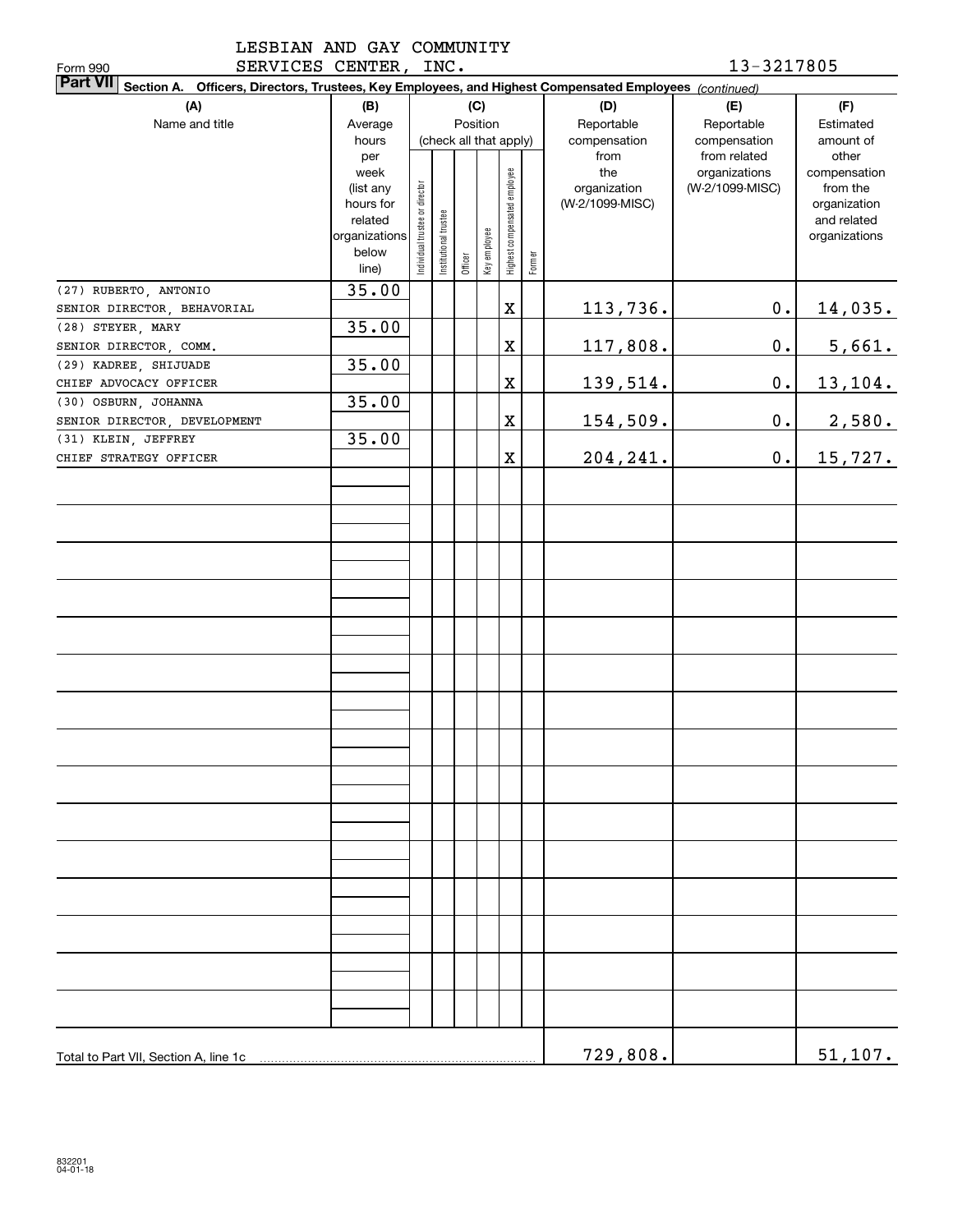| Form 990 (2018 |  |  |
|----------------|--|--|

# SERVICES CENTER, INC. LESBIAN AND GAY COMMUNITY

|                                                           | <b>Part VIII</b> | <b>Statement of Revenue</b>                                                        |                     |                      |                      |                                      |                              |                                           |
|-----------------------------------------------------------|------------------|------------------------------------------------------------------------------------|---------------------|----------------------|----------------------|--------------------------------------|------------------------------|-------------------------------------------|
|                                                           |                  | Check if Schedule O contains a response or note to any line in this Part VIII      |                     |                      |                      |                                      |                              |                                           |
|                                                           |                  |                                                                                    |                     |                      | (A)<br>Total revenue | (B)<br>Related or<br>exempt function | (C)<br>Unrelated<br>business | (D)<br>Revenue excluded<br>from tax under |
|                                                           |                  |                                                                                    |                     |                      |                      | revenue                              | revenue                      | sections<br>512 - 514                     |
|                                                           |                  | 1 a Federated campaigns                                                            | 1a                  |                      |                      |                                      |                              |                                           |
|                                                           |                  | <b>b</b> Membership dues                                                           | 1 <sub>b</sub>      | 263,814.             |                      |                                      |                              |                                           |
|                                                           |                  | c Fundraising events                                                               | 1 <sub>c</sub>      | 1,540,034.           |                      |                                      |                              |                                           |
|                                                           |                  | d Related organizations                                                            | 1 <sub>d</sub><br>. |                      |                      |                                      |                              |                                           |
|                                                           |                  | e Government grants (contributions)                                                | 1e                  | 3,845,037.           |                      |                                      |                              |                                           |
|                                                           |                  | f All other contributions, gifts, grants, and                                      |                     |                      |                      |                                      |                              |                                           |
|                                                           |                  | similar amounts not included above                                                 | 1f                  | 8,815,952.           |                      |                                      |                              |                                           |
| Contributions, Gifts, Grants<br>and Other Similar Amounts |                  | g Noncash contributions included in lines 1a-1f: \$                                |                     | 228,715.             |                      |                                      |                              |                                           |
|                                                           |                  | h.                                                                                 |                     | ▶                    | 14,464,837.          |                                      |                              |                                           |
|                                                           |                  |                                                                                    |                     | <b>Business Code</b> |                      |                                      |                              |                                           |
|                                                           | 2а               | MEDICAID REVENUE                                                                   |                     | 621498               | 622,413.             | 622,413.                             |                              |                                           |
| Program Service<br>Revenue                                |                  | SELF PAY/PRIVATE INS.<br>b                                                         |                     | 621498               | 113,198.             | 113,198.                             |                              |                                           |
|                                                           |                  | PROGRAM REVENUE<br>c.                                                              |                     | 900099               | 79,920.              | 79,920.                              |                              |                                           |
|                                                           |                  | PROGRAM EVENTS ADMISSION<br>d                                                      |                     | 925100               | 28,603.              | 28,603.                              |                              |                                           |
|                                                           | е                |                                                                                    |                     |                      |                      |                                      |                              |                                           |
|                                                           |                  | f All other program service revenue                                                |                     |                      |                      |                                      |                              |                                           |
|                                                           |                  |                                                                                    |                     | ▶                    | 844,134.             |                                      |                              |                                           |
|                                                           | З                | Investment income (including dividends, interest, and                              |                     |                      |                      |                                      |                              |                                           |
|                                                           |                  |                                                                                    |                     |                      | 77,599.              |                                      |                              | 77,599.                                   |
|                                                           | 4                | Income from investment of tax-exempt bond proceeds                                 |                     |                      |                      |                                      |                              |                                           |
|                                                           | 5                |                                                                                    |                     |                      |                      |                                      |                              |                                           |
|                                                           |                  |                                                                                    | (i) Real            | (ii) Personal        |                      |                                      |                              |                                           |
|                                                           |                  | 6 a Gross rents                                                                    | 634,183.            |                      |                      |                                      |                              |                                           |
|                                                           |                  | <b>b</b> Less: rental expenses                                                     | 0.                  |                      |                      |                                      |                              |                                           |
|                                                           | c                | Rental income or (loss)                                                            | 634, 183.           |                      |                      |                                      |                              |                                           |
|                                                           |                  | d Net rental income or (loss)                                                      |                     |                      | 634,183.             |                                      |                              | 634,183.                                  |
|                                                           |                  | 7 a Gross amount from sales of                                                     | (i) Securities      | (ii) Other           |                      |                                      |                              |                                           |
|                                                           |                  | assets other than inventory                                                        |                     |                      |                      |                                      |                              |                                           |
|                                                           |                  | <b>b</b> Less: cost or other basis                                                 |                     |                      |                      |                                      |                              |                                           |
|                                                           |                  | and sales expenses                                                                 |                     |                      |                      |                                      |                              |                                           |
|                                                           |                  |                                                                                    |                     |                      |                      |                                      |                              |                                           |
|                                                           |                  |                                                                                    |                     | ▶                    |                      |                                      |                              |                                           |
|                                                           |                  | 8 a Gross income from fundraising events (not<br>$1,540,034$ . of<br>including $$$ |                     |                      |                      |                                      |                              |                                           |
|                                                           |                  | contributions reported on line 1c). See                                            |                     |                      |                      |                                      |                              |                                           |
|                                                           |                  |                                                                                    |                     | 389,271.             |                      |                                      |                              |                                           |
| Other Revenue                                             |                  |                                                                                    | a<br>b              | 755,058.             |                      |                                      |                              |                                           |
|                                                           |                  | c Net income or (loss) from fundraising events                                     |                     | ▶<br>.               | $-365,787.$          |                                      |                              | $-365,787.$                               |
|                                                           |                  | 9 a Gross income from gaming activities. See                                       |                     |                      |                      |                                      |                              |                                           |
|                                                           |                  |                                                                                    |                     |                      |                      |                                      |                              |                                           |
|                                                           |                  | <b>b</b> Less: direct expenses <b>manually contained</b>                           | b                   |                      |                      |                                      |                              |                                           |
|                                                           |                  | c Net income or (loss) from gaming activities                                      |                     |                      |                      |                                      |                              |                                           |
|                                                           |                  | 10 a Gross sales of inventory, less returns                                        |                     |                      |                      |                                      |                              |                                           |
|                                                           |                  |                                                                                    |                     |                      |                      |                                      |                              |                                           |
|                                                           |                  |                                                                                    | b                   |                      |                      |                                      |                              |                                           |
|                                                           |                  | c Net income or (loss) from sales of inventory                                     |                     |                      |                      |                                      |                              |                                           |
|                                                           |                  | Miscellaneous Revenue                                                              |                     | <b>Business Code</b> |                      |                                      |                              |                                           |
|                                                           |                  | 11 a MISCELLANEOUS                                                                 |                     | 900099               | 192,493.             | 192,493.                             |                              |                                           |
|                                                           | b                | the control of the control of the control of the control of the control of         |                     |                      |                      |                                      |                              |                                           |
|                                                           | с                |                                                                                    |                     |                      |                      |                                      |                              |                                           |
|                                                           |                  |                                                                                    |                     |                      |                      |                                      |                              |                                           |
|                                                           |                  |                                                                                    |                     | ▶                    | 192,493.             |                                      |                              |                                           |
|                                                           | 12               |                                                                                    |                     |                      | 15,847,459.          | 1,036,627.                           | $\mathbf{0}$ .               | 345,995.                                  |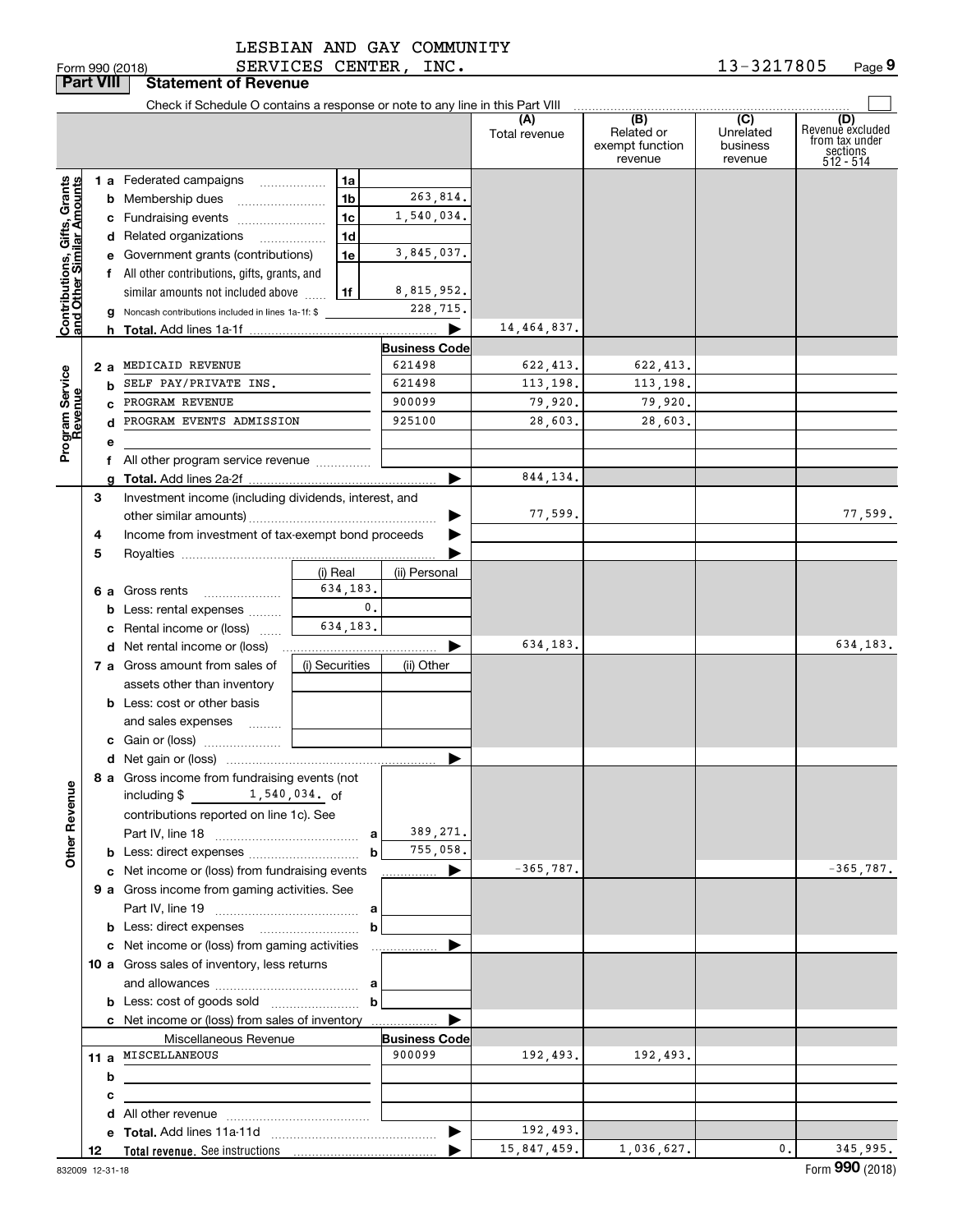|              | Section 501(c)(3) and 501(c)(4) organizations must complete all columns. All other organizations must complete column (A). |                       |                             |                                    | $ \mathbf{X} $                      |
|--------------|----------------------------------------------------------------------------------------------------------------------------|-----------------------|-----------------------------|------------------------------------|-------------------------------------|
|              | Check if Schedule O contains a response or note to any line in this Part IX                                                |                       | (B)                         | (C)                                | (D)                                 |
|              | Do not include amounts reported on lines 6b,<br>7b, 8b, 9b, and 10b of Part VIII.                                          | (A)<br>Total expenses | Program service<br>expenses | Management and<br>general expenses | Fundraising<br>expenses             |
| 1.           | Grants and other assistance to domestic organizations                                                                      |                       |                             |                                    |                                     |
|              | and domestic governments. See Part IV, line 21                                                                             |                       |                             |                                    |                                     |
| $\mathbf{2}$ | Grants and other assistance to domestic                                                                                    |                       |                             |                                    |                                     |
|              | individuals. See Part IV, line 22                                                                                          |                       |                             |                                    |                                     |
| 3            | Grants and other assistance to foreign                                                                                     |                       |                             |                                    |                                     |
|              | organizations, foreign governments, and foreign                                                                            |                       |                             |                                    |                                     |
|              | individuals. See Part IV, lines 15 and 16                                                                                  |                       |                             |                                    |                                     |
| 4            | Benefits paid to or for members                                                                                            |                       |                             |                                    |                                     |
| 5            | Compensation of current officers, directors,                                                                               |                       |                             |                                    |                                     |
|              |                                                                                                                            | 606,017.              | 271,421.                    | 61, 116.                           | 273,480.                            |
| 6            | Compensation not included above, to disqualified                                                                           |                       |                             |                                    |                                     |
|              | persons (as defined under section 4958(f)(1)) and                                                                          |                       |                             |                                    |                                     |
|              | persons described in section $4958(c)(3)(B)$<br>.                                                                          |                       |                             |                                    |                                     |
| 7            |                                                                                                                            | 6,857,122.            | 5,786,607.                  | 618, 313.                          | 452,202.                            |
| 8            | Pension plan accruals and contributions (include                                                                           |                       |                             |                                    |                                     |
|              | section 401(k) and 403(b) employer contributions)                                                                          | 200,023.              | 169,358.                    | 21,719.                            |                                     |
| 9            |                                                                                                                            | 820,498.              | 663, 274.                   | 88,037.                            | $\frac{8,946.}{69,187.}$<br>59,154. |
| 10           |                                                                                                                            | 631, 257.             | $\overline{504,215}$ .      | 67,888.                            |                                     |
| 11           | Fees for services (non-employees):                                                                                         |                       |                             |                                    |                                     |
|              |                                                                                                                            |                       |                             |                                    |                                     |
|              |                                                                                                                            |                       |                             |                                    |                                     |
|              |                                                                                                                            |                       |                             |                                    |                                     |
|              |                                                                                                                            | 90, 250.              |                             | 90, 250.                           |                                     |
| е            | Professional fundraising services. See Part IV, line 17                                                                    |                       |                             |                                    |                                     |
| f            | Investment management fees                                                                                                 |                       |                             |                                    |                                     |
|              | g Other. (If line 11g amount exceeds 10% of line 25,                                                                       | 3,388,277.            | 2,800,907.                  | 214,268.                           |                                     |
|              | column (A) amount, list line 11g expenses on Sch 0.)                                                                       | 100,638.              | 86,305.                     | 13,589.                            | 373,102.<br>744.                    |
| 12           |                                                                                                                            | 594, 256.             | 256,028.                    | 134,716.                           | 203,512.                            |
| 13<br>14     |                                                                                                                            | 198,537.              | 70, 766.                    | 70,766.                            | 57,005.                             |
| 15           |                                                                                                                            |                       |                             |                                    |                                     |
| 16           |                                                                                                                            | 201, 356.             | 175,679.                    | 15,278.                            | 10,399.                             |
| 17           |                                                                                                                            |                       |                             |                                    |                                     |
| 18           | Payments of travel or entertainment expenses                                                                               |                       |                             |                                    |                                     |
|              | for any federal, state, or local public officials                                                                          |                       |                             |                                    |                                     |
| 19           | Conferences, conventions, and meetings                                                                                     | 549,083.              | 478,644.                    | 58,864.                            | 11,575.                             |
| 20           | Interest                                                                                                                   | 80, 115.              | 70,039.                     | 2,643.                             | 7,433.                              |
| 21           |                                                                                                                            |                       |                             |                                    |                                     |
| 22           | Depreciation, depletion, and amortization                                                                                  | 841,844.              | 735,963.                    | 27,772.                            | 78,109.                             |
| 23           | Insurance                                                                                                                  | 97,004.               | 86,926.                     | 7,123.                             | 2,955.                              |
| 24           | Other expenses. Itemize expenses not covered                                                                               |                       |                             |                                    |                                     |
|              | above. (List miscellaneous expenses in line 24e. If line<br>24e amount exceeds 10% of line 25, column (A)                  |                       |                             |                                    |                                     |
|              | amount, list line 24e expenses on Schedule O.)                                                                             |                       |                             |                                    |                                     |
|              | a PROGRAM SUPPLIES                                                                                                         | 276,563.              | 276,563.                    |                                    |                                     |
| b            | REPAIRS AND MAINTENANCE                                                                                                    | 260,385.              | 216,103.                    | 26,026.                            | 18, 256.                            |
|              | EQUIPMENT AND RENTAL                                                                                                       | 165,332.              | 154,952.                    | 5,975.                             | 4,405.                              |
| d            | FOOD AND REFRESHMENTS                                                                                                      | 164,438.              | 147,295.                    | 6, 284.                            | 10,859.                             |
|              | e All other expenses                                                                                                       | 119,127.              | 21,637.<br>12,972,682.      | 3,614.                             | 93,876.<br>1,735,199.               |
| 25           | Total functional expenses. Add lines 1 through 24e                                                                         | 16, 242, 122.         |                             | 1,534,241.                         |                                     |
| 26           | Joint costs. Complete this line only if the organization                                                                   |                       |                             |                                    |                                     |
|              | reported in column (B) joint costs from a combined<br>educational campaign and fundraising solicitation.                   |                       |                             |                                    |                                     |
|              | Check here $\blacktriangleright$<br>if following SOP 98-2 (ASC 958-720)                                                    |                       |                             |                                    |                                     |
|              |                                                                                                                            |                       |                             |                                    |                                     |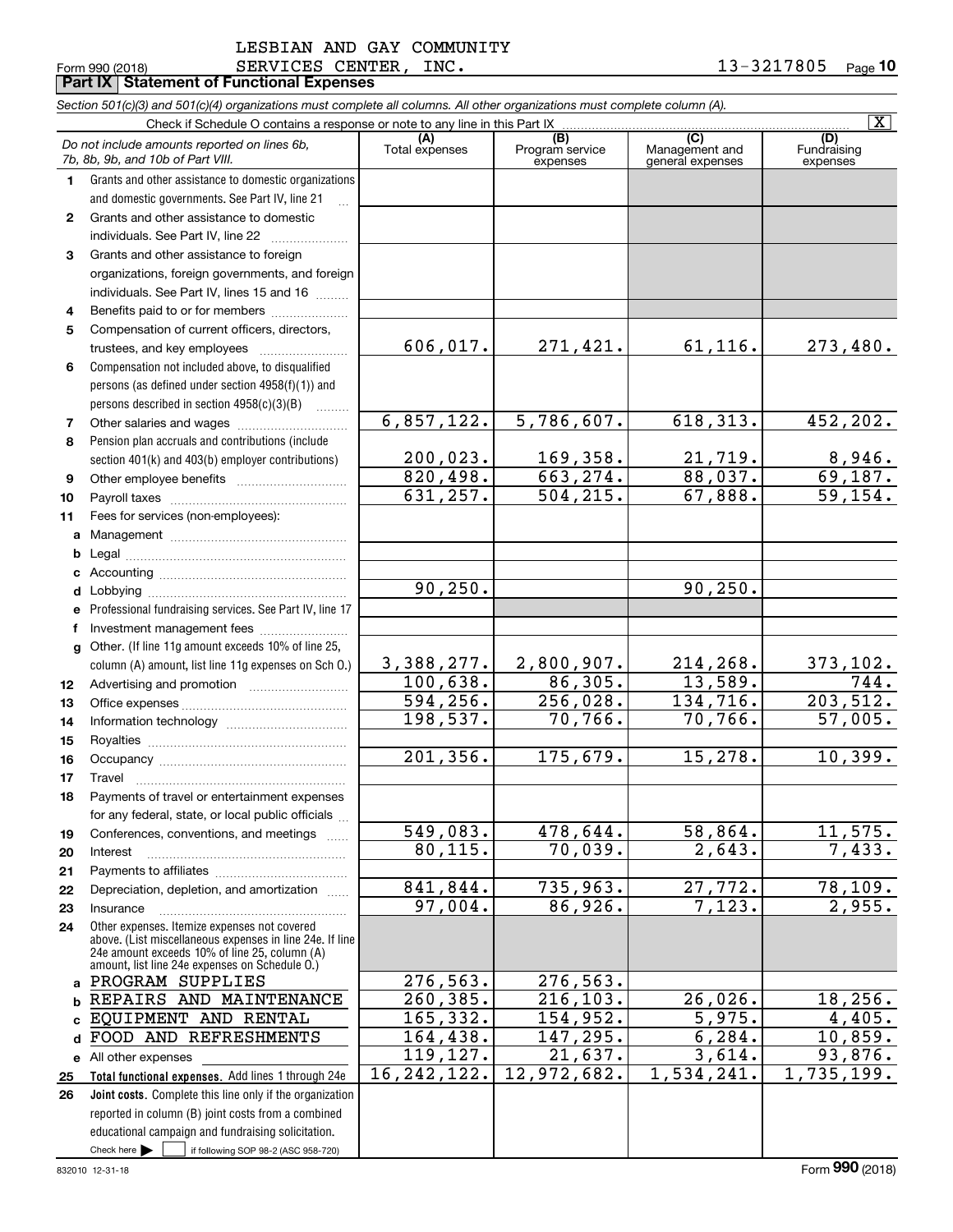|                                            |  | LESBIAN AND GAY COMMUNITY |
|--------------------------------------------|--|---------------------------|
| $\alpha$ pritt $\alpha$ pa $\alpha$ primpr |  | <b>TIT</b>                |

Form 990 (2018) SERVICES CENTER, INC. 1 3-3 2 1 7 8 0 5 <sub>Page</sub> **11**

|                             |          |                                                                                                                              | (A)<br>Beginning of year |                         | (B)<br>End of year   |
|-----------------------------|----------|------------------------------------------------------------------------------------------------------------------------------|--------------------------|-------------------------|----------------------|
|                             | 1        |                                                                                                                              |                          | 1                       | 9,684.               |
|                             | 2        |                                                                                                                              | $\overline{2,641,311}$ . | $\mathbf{2}$            | 6,433,382.           |
|                             | з        |                                                                                                                              | 2,161,671.               | $\mathbf{3}$            | 3,780,411.           |
|                             | 4        |                                                                                                                              | 1,407,422.               | $\overline{\mathbf{4}}$ | 34, 723.             |
|                             | 5        | Loans and other receivables from current and former officers, directors,                                                     |                          |                         |                      |
|                             |          | trustees, key employees, and highest compensated employees. Complete                                                         |                          |                         |                      |
|                             |          |                                                                                                                              |                          | 5                       |                      |
|                             | 6        | Loans and other receivables from other disqualified persons (as defined under                                                |                          |                         |                      |
|                             |          | section 4958(f)(1)), persons described in section 4958(c)(3)(B), and contributing                                            |                          |                         |                      |
|                             |          | employers and sponsoring organizations of section 501(c)(9) voluntary                                                        |                          |                         |                      |
|                             |          | employees' beneficiary organizations (see instr). Complete Part II of Sch L                                                  |                          | 6                       |                      |
| Assets                      | 7        |                                                                                                                              |                          | $\overline{7}$          |                      |
|                             | 8        |                                                                                                                              |                          | 8                       |                      |
|                             | 9        | Prepaid expenses and deferred charges                                                                                        | 497,878.                 | $\boldsymbol{9}$        | 454,266.             |
|                             |          | <b>10a</b> Land, buildings, and equipment: cost or other                                                                     |                          |                         |                      |
|                             |          | basis. Complete Part VI of Schedule D $\frac{10a}{26}$ , 163, 107.                                                           |                          |                         |                      |
|                             |          | 9,391,237.<br>10 <sub>b</sub><br><b>b</b> Less: accumulated depreciation <i></i>                                             | 17,031,974.              | 10 <sub>c</sub>         | 16,771,870.          |
|                             | 11       |                                                                                                                              | 3,654,989.               | 11                      |                      |
|                             | 12       |                                                                                                                              |                          | 12                      |                      |
|                             | 13       |                                                                                                                              |                          | 13                      |                      |
|                             | 14       |                                                                                                                              |                          | 14                      |                      |
|                             | 15       |                                                                                                                              | 18,690.                  | 15                      | 190,334.             |
|                             | 16       |                                                                                                                              | 27,413,935.              | 16                      | 27,674,670.          |
|                             | 17       |                                                                                                                              | 725, 705.                | 17                      | 1,402,028.           |
|                             | 18       |                                                                                                                              |                          | 18                      |                      |
|                             | 19       |                                                                                                                              | 179,147.                 | 19                      | 193,283.             |
|                             | 20       |                                                                                                                              |                          | 20                      |                      |
|                             | 21       | Escrow or custodial account liability. Complete Part IV of Schedule D                                                        | 133,738.                 | 21                      | 171,644.             |
|                             | 22       | Loans and other payables to current and former officers, directors, trustees,                                                |                          |                         |                      |
| Liabilities                 |          | key employees, highest compensated employees, and disqualified persons.                                                      |                          |                         |                      |
|                             |          |                                                                                                                              |                          | 22                      |                      |
|                             | 23       |                                                                                                                              | 2,018,291.               | 23                      | 1,945,324.           |
|                             | 24       |                                                                                                                              |                          | 24                      |                      |
|                             | 25       | Other liabilities (including federal income tax, payables to related third                                                   |                          |                         |                      |
|                             |          | parties, and other liabilities not included on lines 17-24). Complete Part X of                                              |                          |                         |                      |
|                             |          | Schedule D                                                                                                                   | 4,950.                   | 25                      | 4,950.<br>3,717,229. |
|                             | 26       |                                                                                                                              | 3,061,831.               | 26                      |                      |
|                             |          | Organizations that follow SFAS 117 (ASC 958), check here $\blacktriangleright \begin{array}{c} \boxed{X} \\ \end{array}$ and |                          |                         |                      |
|                             |          | complete lines 27 through 29, and lines 33 and 34.                                                                           | 20,974,771.              |                         | 21,090,704.          |
|                             | 27       |                                                                                                                              | 3,377,333.               | 27                      | 2,866,737.           |
|                             | 28       |                                                                                                                              |                          | 28<br>29                |                      |
|                             | 29       | Permanently restricted net assets                                                                                            |                          |                         |                      |
|                             |          | Organizations that do not follow SFAS 117 (ASC 958), check here ▶ │                                                          |                          |                         |                      |
|                             |          | and complete lines 30 through 34.                                                                                            |                          | 30                      |                      |
|                             | 30       |                                                                                                                              |                          | 31                      |                      |
| Net Assets or Fund Balances | 31       | Paid-in or capital surplus, or land, building, or equipment fund                                                             |                          | 32                      |                      |
|                             | 32<br>33 | Retained earnings, endowment, accumulated income, or other funds                                                             | 24, 352, 104.            | 33                      | 23,957,441.          |
|                             | 34       |                                                                                                                              | 27, 413, 935.            | 34                      | 27,674,670.          |
|                             |          |                                                                                                                              |                          |                         |                      |

Form (2018) **990**

**Part X Balance Sheet**

| Form 990 (2018 |  |  |
|----------------|--|--|
|                |  |  |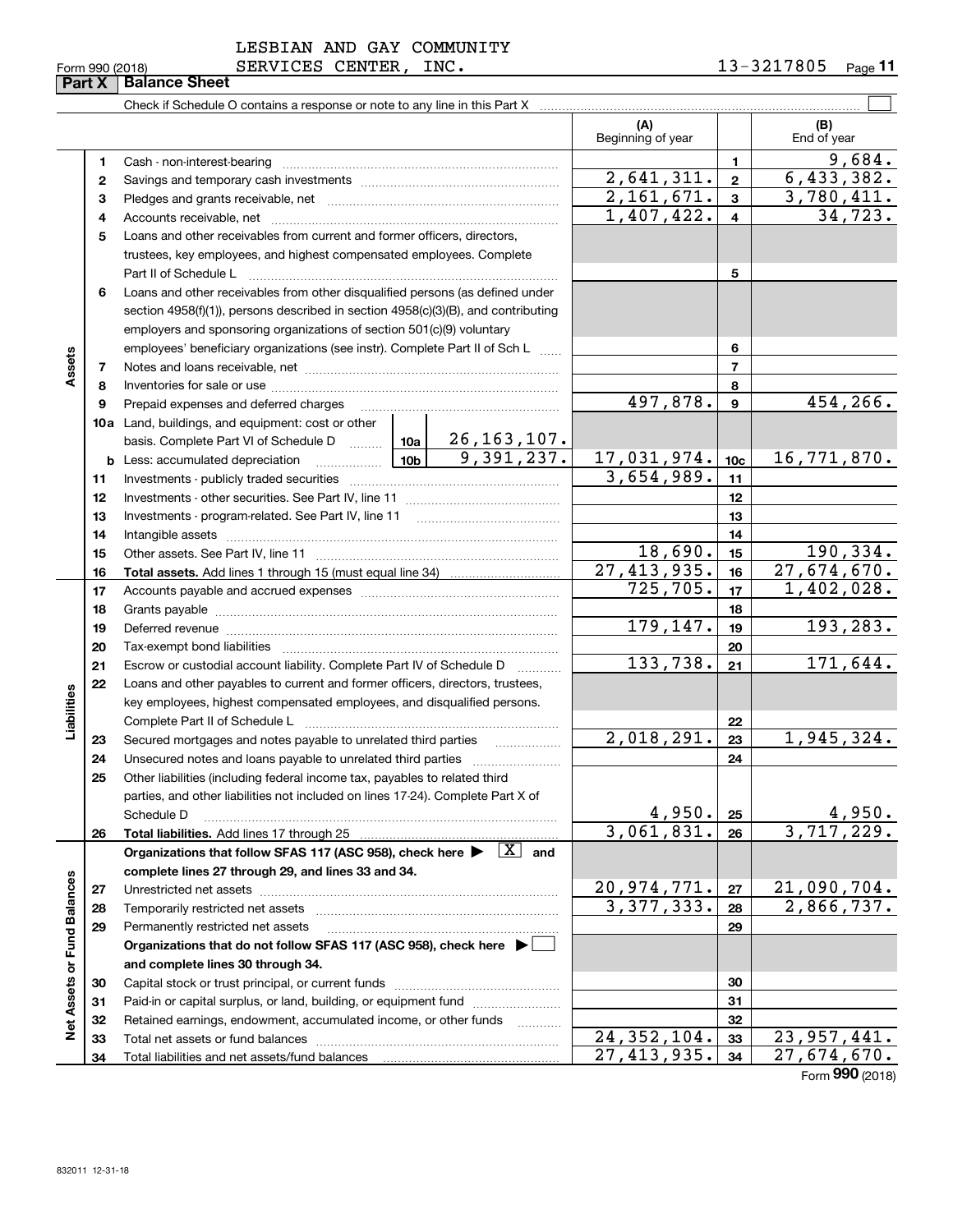|    | LESBIAN AND GAY COMMUNITY                                                                                                                                         |                |                           |            |                         |
|----|-------------------------------------------------------------------------------------------------------------------------------------------------------------------|----------------|---------------------------|------------|-------------------------|
|    | SERVICES CENTER, INC.<br>Form 990 (2018)                                                                                                                          |                | 13-3217805                |            | Page 12                 |
|    | <b>Reconciliation of Net Assets</b><br>Part XI                                                                                                                    |                |                           |            |                         |
|    | Check if Schedule O contains a response or note to any line in this Part XI [11] [12] Check if Schedule O contains a response or note to any line in this Part XI |                |                           |            |                         |
|    |                                                                                                                                                                   |                |                           |            |                         |
| 1  |                                                                                                                                                                   | $\mathbf{1}$   | 15,847,459.               |            |                         |
| 2  |                                                                                                                                                                   | $\mathbf{2}$   | 16, 242, 122.             |            |                         |
| з  | Revenue less expenses. Subtract line 2 from line 1                                                                                                                | 3              |                           |            | $-394,663.$             |
| 4  |                                                                                                                                                                   | 4              | $\overline{24,352,104}$ . |            |                         |
| 5  | Net unrealized gains (losses) on investments                                                                                                                      | 5              |                           |            |                         |
| 6  | Donated services and use of facilities                                                                                                                            | 6              |                           |            |                         |
| 7  | Investment expenses                                                                                                                                               | $\overline{7}$ |                           |            |                         |
| 8  | Prior period adjustments                                                                                                                                          | 8              |                           |            |                         |
| 9  | Other changes in net assets or fund balances (explain in Schedule O)                                                                                              | 9              |                           |            | 0.                      |
| 10 | Net assets or fund balances at end of year. Combine lines 3 through 9 (must equal Part X, line 33,                                                                |                |                           |            |                         |
|    | column (B))                                                                                                                                                       | 10             | 23,957,441.               |            |                         |
|    | Part XII Financial Statements and Reporting                                                                                                                       |                |                           |            |                         |
|    |                                                                                                                                                                   |                |                           |            | $\overline{\mathbf{x}}$ |
|    |                                                                                                                                                                   |                |                           | <b>Yes</b> | <b>No</b>               |
| 1  | $\boxed{\mathbf{X}}$ Accrual<br>Accounting method used to prepare the Form 990: [130] Cash<br>Other                                                               |                |                           |            |                         |
|    | If the organization changed its method of accounting from a prior year or checked "Other," explain in Schedule O.                                                 |                |                           |            |                         |
|    | 2a Were the organization's financial statements compiled or reviewed by an independent accountant?                                                                |                | 2a                        |            | $\mathbf X$             |
|    | If "Yes," check a box below to indicate whether the financial statements for the year were compiled or reviewed on a                                              |                |                           |            |                         |
|    | separate basis, consolidated basis, or both:                                                                                                                      |                |                           |            |                         |
|    | Separate basis<br><b>Consolidated basis</b><br>Both consolidated and separate basis                                                                               |                |                           |            |                         |
|    | <b>b</b> Were the organization's financial statements audited by an independent accountant?                                                                       |                | 2 <sub>b</sub>            | х          |                         |
|    | If "Yes," check a box below to indicate whether the financial statements for the year were audited on a separate basis,                                           |                |                           |            |                         |
|    | consolidated basis, or both:                                                                                                                                      |                |                           |            |                         |
|    | $\boxed{\textbf{X}}$ Separate basis<br>Consolidated basis<br>Both consolidated and separate basis                                                                 |                |                           |            |                         |
|    | c If "Yes" to line 2a or 2b, does the organization have a committee that assumes responsibility for oversight of the audit,                                       |                |                           |            |                         |
|    |                                                                                                                                                                   |                | 2c                        | Х          |                         |
|    | If the organization changed either its oversight process or selection process during the tax year, explain in Schedule O.                                         |                |                           |            |                         |
|    | 3a As a result of a federal award, was the organization required to undergo an audit or audits as set forth in the Single Audit                                   |                |                           |            |                         |
|    |                                                                                                                                                                   |                | 3a                        | х          |                         |
|    | b If "Yes," did the organization undergo the required audit or audits? If the organization did not undergo the required audit                                     |                |                           |            |                         |
|    | or audits, explain why in Schedule O and describe any steps taken to undergo such audits                                                                          |                | 3b                        | х<br>nnn   |                         |

Form (2018) **990**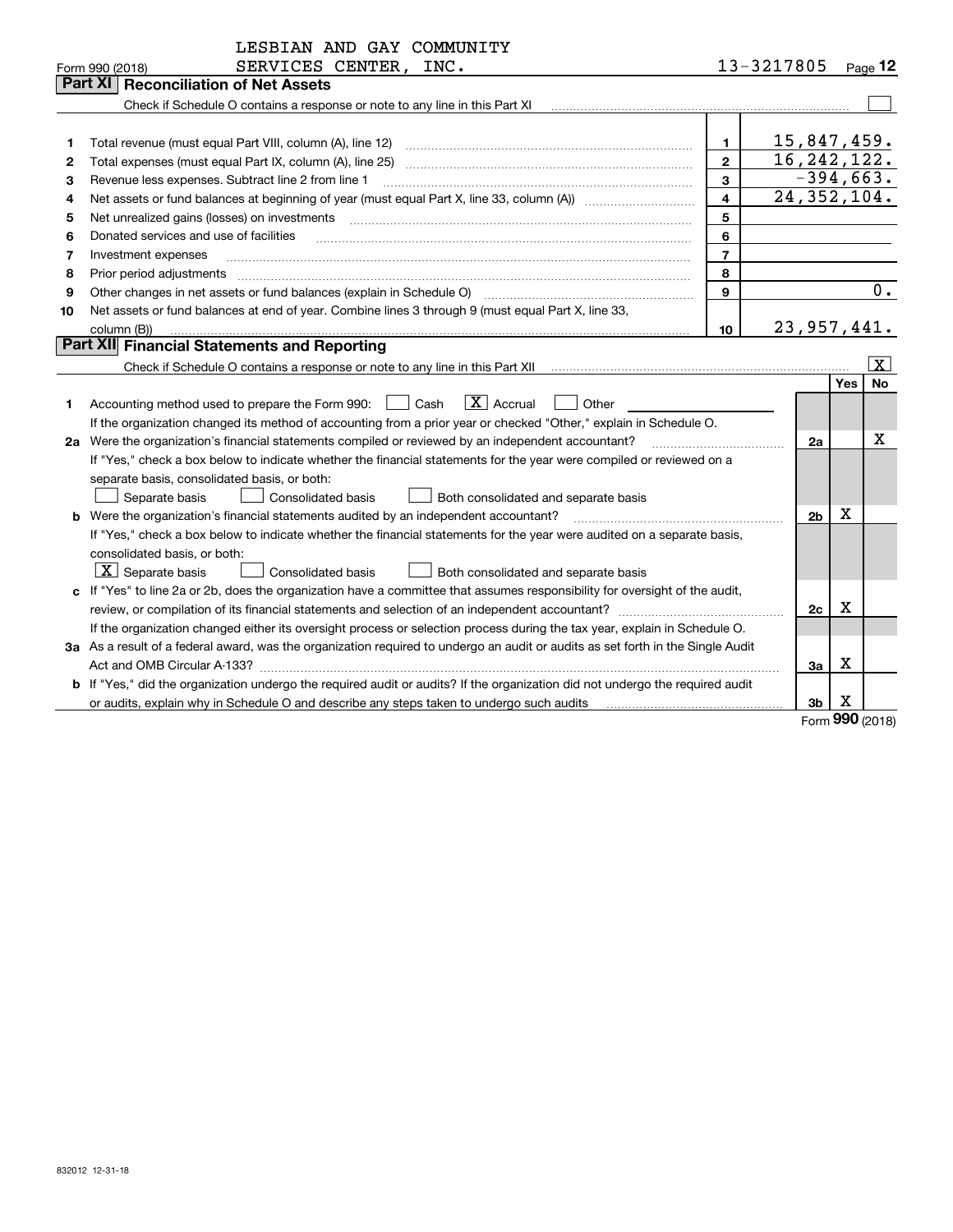| <b>SCHEDULE A</b>                                      |                                                                                                                                                                | <b>Public Charity Status and Public Support</b>                               |                                                                                    |                                                                                                                                                                                                                                               |                             |                                 |                            | OMB No. 1545-0047 |                                       |  |
|--------------------------------------------------------|----------------------------------------------------------------------------------------------------------------------------------------------------------------|-------------------------------------------------------------------------------|------------------------------------------------------------------------------------|-----------------------------------------------------------------------------------------------------------------------------------------------------------------------------------------------------------------------------------------------|-----------------------------|---------------------------------|----------------------------|-------------------|---------------------------------------|--|
| (Form 990 or 990-EZ)                                   |                                                                                                                                                                | Complete if the organization is a section 501(c)(3) organization or a section |                                                                                    |                                                                                                                                                                                                                                               |                             |                                 |                            |                   |                                       |  |
|                                                        |                                                                                                                                                                |                                                                               | 4947(a)(1) nonexempt charitable trust.                                             |                                                                                                                                                                                                                                               |                             |                                 |                            |                   |                                       |  |
| Department of the Treasury<br>Internal Revenue Service |                                                                                                                                                                |                                                                               |                                                                                    | Attach to Form 990 or Form 990-EZ.                                                                                                                                                                                                            |                             |                                 |                            |                   | <b>Open to Public</b>                 |  |
|                                                        |                                                                                                                                                                |                                                                               |                                                                                    | $\blacktriangleright$ Go to www.irs.gov/Form990 for instructions and the latest information.                                                                                                                                                  |                             |                                 |                            |                   | <b>Inspection</b>                     |  |
|                                                        | Name of the organization                                                                                                                                       |                                                                               |                                                                                    | LESBIAN AND GAY COMMUNITY                                                                                                                                                                                                                     |                             |                                 |                            |                   | <b>Employer identification number</b> |  |
| Part I                                                 |                                                                                                                                                                |                                                                               | SERVICES CENTER, INC.                                                              | Reason for Public Charity Status (All organizations must complete this part.) See instructions.                                                                                                                                               |                             |                                 |                            |                   | 13-3217805                            |  |
|                                                        |                                                                                                                                                                |                                                                               |                                                                                    |                                                                                                                                                                                                                                               |                             |                                 |                            |                   |                                       |  |
|                                                        |                                                                                                                                                                |                                                                               |                                                                                    | The organization is not a private foundation because it is: (For lines 1 through 12, check only one box.)                                                                                                                                     |                             |                                 |                            |                   |                                       |  |
| 1<br>2                                                 |                                                                                                                                                                |                                                                               |                                                                                    | A church, convention of churches, or association of churches described in section 170(b)(1)(A)(i).                                                                                                                                            |                             |                                 |                            |                   |                                       |  |
| 3                                                      |                                                                                                                                                                |                                                                               |                                                                                    | A school described in section 170(b)(1)(A)(ii). (Attach Schedule E (Form 990 or 990-EZ).)<br>A hospital or a cooperative hospital service organization described in section 170(b)(1)(A)(iii).                                                |                             |                                 |                            |                   |                                       |  |
|                                                        |                                                                                                                                                                |                                                                               |                                                                                    |                                                                                                                                                                                                                                               |                             |                                 |                            |                   |                                       |  |
|                                                        | A medical research organization operated in conjunction with a hospital described in section 170(b)(1)(A)(iii). Enter the hospital's name,<br>city, and state: |                                                                               |                                                                                    |                                                                                                                                                                                                                                               |                             |                                 |                            |                   |                                       |  |
| 5                                                      |                                                                                                                                                                |                                                                               |                                                                                    | An organization operated for the benefit of a college or university owned or operated by a governmental unit described in                                                                                                                     |                             |                                 |                            |                   |                                       |  |
|                                                        |                                                                                                                                                                |                                                                               | section 170(b)(1)(A)(iv). (Complete Part II.)                                      |                                                                                                                                                                                                                                               |                             |                                 |                            |                   |                                       |  |
| 6                                                      |                                                                                                                                                                |                                                                               |                                                                                    | A federal, state, or local government or governmental unit described in section 170(b)(1)(A)(v).                                                                                                                                              |                             |                                 |                            |                   |                                       |  |
| $\overline{\mathbf{X}}$<br>7                           |                                                                                                                                                                |                                                                               |                                                                                    | An organization that normally receives a substantial part of its support from a governmental unit or from the general public described in                                                                                                     |                             |                                 |                            |                   |                                       |  |
|                                                        |                                                                                                                                                                |                                                                               | section 170(b)(1)(A)(vi). (Complete Part II.)                                      |                                                                                                                                                                                                                                               |                             |                                 |                            |                   |                                       |  |
| 8                                                      |                                                                                                                                                                |                                                                               |                                                                                    | A community trust described in section 170(b)(1)(A)(vi). (Complete Part II.)                                                                                                                                                                  |                             |                                 |                            |                   |                                       |  |
| 9                                                      |                                                                                                                                                                |                                                                               |                                                                                    | An agricultural research organization described in section 170(b)(1)(A)(ix) operated in conjunction with a land-grant college                                                                                                                 |                             |                                 |                            |                   |                                       |  |
|                                                        |                                                                                                                                                                |                                                                               |                                                                                    | or university or a non-land-grant college of agriculture (see instructions). Enter the name, city, and state of the college or                                                                                                                |                             |                                 |                            |                   |                                       |  |
|                                                        | university:                                                                                                                                                    |                                                                               |                                                                                    |                                                                                                                                                                                                                                               |                             |                                 |                            |                   |                                       |  |
| 10                                                     |                                                                                                                                                                |                                                                               |                                                                                    | An organization that normally receives: (1) more than 33 1/3% of its support from contributions, membership fees, and gross receipts from                                                                                                     |                             |                                 |                            |                   |                                       |  |
|                                                        |                                                                                                                                                                |                                                                               |                                                                                    | activities related to its exempt functions - subject to certain exceptions, and (2) no more than 33 1/3% of its support from gross investment                                                                                                 |                             |                                 |                            |                   |                                       |  |
|                                                        |                                                                                                                                                                |                                                                               |                                                                                    | income and unrelated business taxable income (less section 511 tax) from businesses acquired by the organization after June 30, 1975.                                                                                                         |                             |                                 |                            |                   |                                       |  |
|                                                        |                                                                                                                                                                |                                                                               | See section 509(a)(2). (Complete Part III.)                                        |                                                                                                                                                                                                                                               |                             |                                 |                            |                   |                                       |  |
| 11                                                     |                                                                                                                                                                |                                                                               |                                                                                    | An organization organized and operated exclusively to test for public safety. See section 509(a)(4).                                                                                                                                          |                             |                                 |                            |                   |                                       |  |
| 12                                                     |                                                                                                                                                                |                                                                               |                                                                                    | An organization organized and operated exclusively for the benefit of, to perform the functions of, or to carry out the purposes of one or                                                                                                    |                             |                                 |                            |                   |                                       |  |
|                                                        |                                                                                                                                                                |                                                                               |                                                                                    | more publicly supported organizations described in section 509(a)(1) or section 509(a)(2). See section 509(a)(3). Check the box in                                                                                                            |                             |                                 |                            |                   |                                       |  |
|                                                        |                                                                                                                                                                |                                                                               |                                                                                    | lines 12a through 12d that describes the type of supporting organization and complete lines 12e, 12f, and 12g.<br>Type I. A supporting organization operated, supervised, or controlled by its supported organization(s), typically by giving |                             |                                 |                            |                   |                                       |  |
| а                                                      |                                                                                                                                                                |                                                                               |                                                                                    | the supported organization(s) the power to regularly appoint or elect a majority of the directors or trustees of the supporting                                                                                                               |                             |                                 |                            |                   |                                       |  |
|                                                        |                                                                                                                                                                |                                                                               | organization. You must complete Part IV, Sections A and B.                         |                                                                                                                                                                                                                                               |                             |                                 |                            |                   |                                       |  |
| b                                                      |                                                                                                                                                                |                                                                               |                                                                                    | Type II. A supporting organization supervised or controlled in connection with its supported organization(s), by having                                                                                                                       |                             |                                 |                            |                   |                                       |  |
|                                                        |                                                                                                                                                                |                                                                               |                                                                                    | control or management of the supporting organization vested in the same persons that control or manage the supported                                                                                                                          |                             |                                 |                            |                   |                                       |  |
|                                                        |                                                                                                                                                                |                                                                               | organization(s). You must complete Part IV, Sections A and C.                      |                                                                                                                                                                                                                                               |                             |                                 |                            |                   |                                       |  |
| с                                                      |                                                                                                                                                                |                                                                               |                                                                                    | Type III functionally integrated. A supporting organization operated in connection with, and functionally integrated with,                                                                                                                    |                             |                                 |                            |                   |                                       |  |
|                                                        |                                                                                                                                                                |                                                                               |                                                                                    | its supported organization(s) (see instructions). You must complete Part IV, Sections A, D, and E.                                                                                                                                            |                             |                                 |                            |                   |                                       |  |
| d                                                      |                                                                                                                                                                |                                                                               |                                                                                    | Type III non-functionally integrated. A supporting organization operated in connection with its supported organization(s)                                                                                                                     |                             |                                 |                            |                   |                                       |  |
|                                                        |                                                                                                                                                                |                                                                               |                                                                                    | that is not functionally integrated. The organization generally must satisfy a distribution requirement and an attentiveness                                                                                                                  |                             |                                 |                            |                   |                                       |  |
|                                                        |                                                                                                                                                                |                                                                               |                                                                                    | requirement (see instructions). You must complete Part IV, Sections A and D, and Part V.                                                                                                                                                      |                             |                                 |                            |                   |                                       |  |
| е                                                      |                                                                                                                                                                |                                                                               |                                                                                    | Check this box if the organization received a written determination from the IRS that it is a Type I, Type II, Type III                                                                                                                       |                             |                                 |                            |                   |                                       |  |
|                                                        |                                                                                                                                                                |                                                                               |                                                                                    | functionally integrated, or Type III non-functionally integrated supporting organization.                                                                                                                                                     |                             |                                 |                            |                   |                                       |  |
|                                                        |                                                                                                                                                                | f Enter the number of supported organizations                                 |                                                                                    |                                                                                                                                                                                                                                               |                             |                                 |                            |                   |                                       |  |
|                                                        | (i) Name of supported                                                                                                                                          |                                                                               | Provide the following information about the supported organization(s).<br>(ii) EIN | (iii) Type of organization                                                                                                                                                                                                                    |                             | (iv) Is the organization listed | (v) Amount of monetary     |                   | (vi) Amount of other                  |  |
|                                                        | organization                                                                                                                                                   |                                                                               |                                                                                    | (described on lines 1-10                                                                                                                                                                                                                      | in your governing document? |                                 | support (see instructions) |                   | support (see instructions)            |  |
|                                                        |                                                                                                                                                                |                                                                               |                                                                                    | above (see instructions))                                                                                                                                                                                                                     | Yes                         | No.                             |                            |                   |                                       |  |
|                                                        |                                                                                                                                                                |                                                                               |                                                                                    |                                                                                                                                                                                                                                               |                             |                                 |                            |                   |                                       |  |
|                                                        |                                                                                                                                                                |                                                                               |                                                                                    |                                                                                                                                                                                                                                               |                             |                                 |                            |                   |                                       |  |
|                                                        |                                                                                                                                                                |                                                                               |                                                                                    |                                                                                                                                                                                                                                               |                             |                                 |                            |                   |                                       |  |
|                                                        |                                                                                                                                                                |                                                                               |                                                                                    |                                                                                                                                                                                                                                               |                             |                                 |                            |                   |                                       |  |
|                                                        |                                                                                                                                                                |                                                                               |                                                                                    |                                                                                                                                                                                                                                               |                             |                                 |                            |                   |                                       |  |
|                                                        |                                                                                                                                                                |                                                                               |                                                                                    |                                                                                                                                                                                                                                               |                             |                                 |                            |                   |                                       |  |
|                                                        |                                                                                                                                                                |                                                                               |                                                                                    |                                                                                                                                                                                                                                               |                             |                                 |                            |                   |                                       |  |
|                                                        |                                                                                                                                                                |                                                                               |                                                                                    |                                                                                                                                                                                                                                               |                             |                                 |                            |                   |                                       |  |
|                                                        |                                                                                                                                                                |                                                                               |                                                                                    |                                                                                                                                                                                                                                               |                             |                                 |                            |                   |                                       |  |
| Total                                                  |                                                                                                                                                                |                                                                               |                                                                                    |                                                                                                                                                                                                                                               |                             |                                 |                            |                   |                                       |  |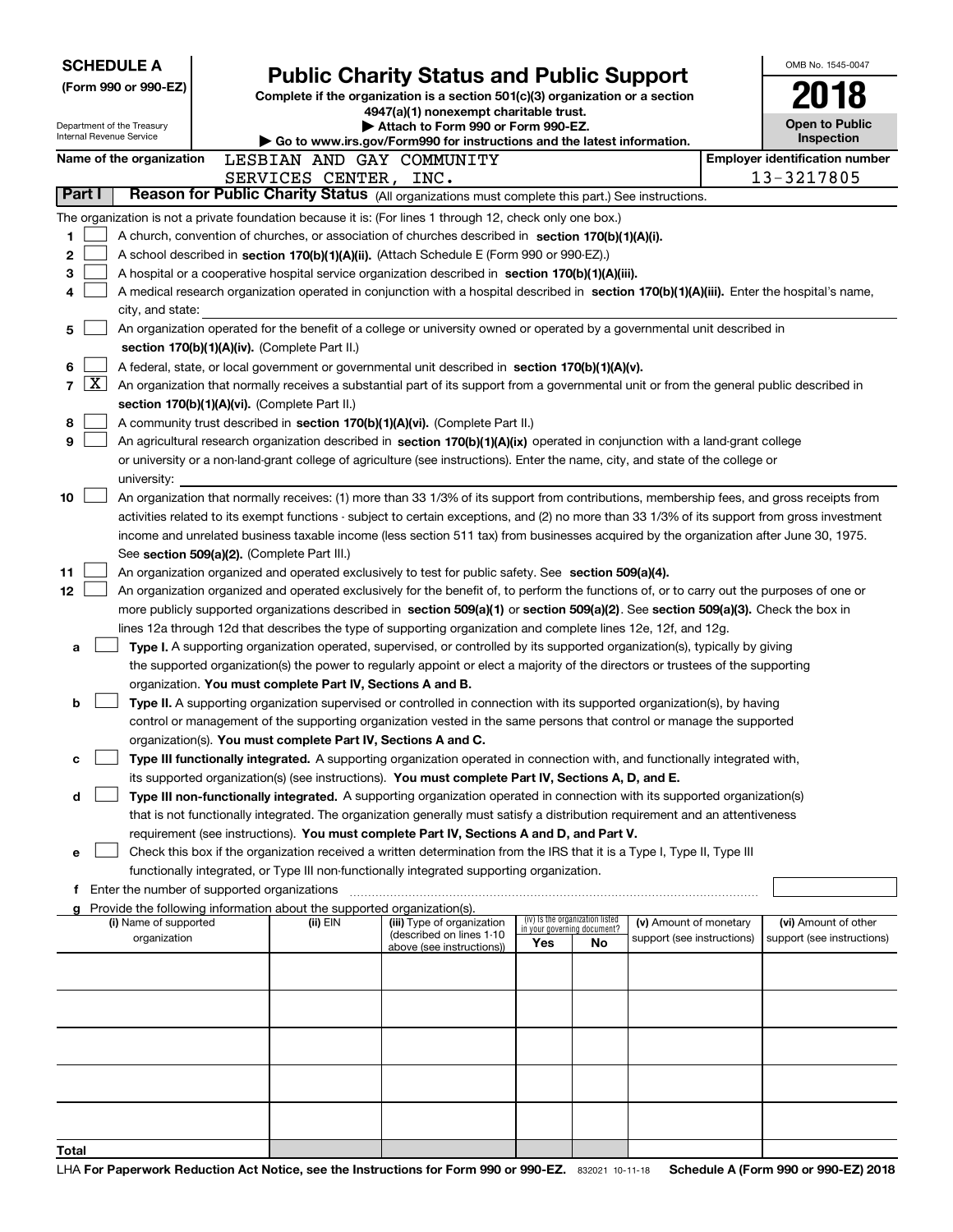# Schedule A (Form 990 or 990-EZ) 2018 Page SERVICES CENTER, INC. 13-3217805

**2**

(Complete only if you checked the box on line 5, 7, or 8 of Part I or if the organization failed to qualify under Part III. If the organization fails to qualify under the tests listed below, please complete Part III.) **Part II** | Support Schedule for Organizations Described in Sections 170(b)(1)(A)(iv) and 170(b)(1)(A)(vi)

| <b>Section A. Public Support</b>                                                                                                               |                       |            |                                                            |            |          |                                          |
|------------------------------------------------------------------------------------------------------------------------------------------------|-----------------------|------------|------------------------------------------------------------|------------|----------|------------------------------------------|
| Calendar year (or fiscal year beginning in)                                                                                                    | (a) 2014              | $(b)$ 2015 | $(c)$ 2016                                                 | $(d)$ 2017 | (e) 2018 | (f) Total                                |
| 1 Gifts, grants, contributions, and                                                                                                            |                       |            |                                                            |            |          |                                          |
| membership fees received. (Do not                                                                                                              |                       |            |                                                            |            |          |                                          |
| include any "unusual grants.")                                                                                                                 | 11106181.             |            | 8102456.12101340.13784762.14464837.59559576.               |            |          |                                          |
| 2 Tax revenues levied for the organ-                                                                                                           |                       |            |                                                            |            |          |                                          |
| ization's benefit and either paid to                                                                                                           |                       |            |                                                            |            |          |                                          |
| or expended on its behalf                                                                                                                      |                       |            |                                                            |            |          |                                          |
| 3 The value of services or facilities                                                                                                          |                       |            |                                                            |            |          |                                          |
| furnished by a governmental unit to                                                                                                            |                       |            |                                                            |            |          |                                          |
| the organization without charge                                                                                                                |                       |            |                                                            |            |          |                                          |
| 4 Total. Add lines 1 through 3                                                                                                                 | 11106181.             |            | 8102456.12101340.13784762.14464837.59559576.               |            |          |                                          |
| 5 The portion of total contributions                                                                                                           |                       |            |                                                            |            |          |                                          |
| by each person (other than a                                                                                                                   |                       |            |                                                            |            |          |                                          |
| governmental unit or publicly                                                                                                                  |                       |            |                                                            |            |          |                                          |
| supported organization) included                                                                                                               |                       |            |                                                            |            |          |                                          |
| on line 1 that exceeds 2% of the                                                                                                               |                       |            |                                                            |            |          |                                          |
| amount shown on line 11,                                                                                                                       |                       |            |                                                            |            |          |                                          |
| column (f)                                                                                                                                     |                       |            |                                                            |            |          | 806, 253.                                |
|                                                                                                                                                |                       |            |                                                            |            |          | 58753323.                                |
| 6 Public support. Subtract line 5 from line 4.<br><b>Section B. Total Support</b>                                                              |                       |            |                                                            |            |          |                                          |
|                                                                                                                                                |                       |            |                                                            |            |          |                                          |
| Calendar year (or fiscal year beginning in)                                                                                                    | (a) 2014<br>11106181. | $(b)$ 2015 | $(c)$ 2016<br>8102456.12101340.13784762.14464837.59559576. | $(d)$ 2017 | (e) 2018 | (f) Total                                |
| <b>7</b> Amounts from line 4                                                                                                                   |                       |            |                                                            |            |          |                                          |
| 8 Gross income from interest,                                                                                                                  |                       |            |                                                            |            |          |                                          |
| dividends, payments received on                                                                                                                |                       |            |                                                            |            |          |                                          |
| securities loans, rents, royalties,                                                                                                            |                       |            |                                                            |            |          |                                          |
| and income from similar sources                                                                                                                |                       |            | 154.                                                       | 119.       | 711,782. | 712,055.                                 |
| <b>9</b> Net income from unrelated business                                                                                                    |                       |            |                                                            |            |          |                                          |
| activities, whether or not the                                                                                                                 |                       |            |                                                            |            |          |                                          |
| business is regularly carried on                                                                                                               |                       |            |                                                            |            |          |                                          |
| <b>10</b> Other income. Do not include gain                                                                                                    |                       |            |                                                            |            |          |                                          |
| or loss from the sale of capital                                                                                                               |                       |            |                                                            |            |          |                                          |
| assets (Explain in Part VI.)                                                                                                                   |                       |            | 681, 334.   841, 945.   828, 839.   742, 095.              |            |          | $581, 764.$ 3675977.                     |
| 11 Total support. Add lines 7 through 10                                                                                                       |                       |            |                                                            |            |          | 63947608.                                |
| 12 Gross receipts from related activities, etc. (see instructions)                                                                             |                       |            |                                                            |            | 12       | 8,086,584.                               |
| 13 First five years. If the Form 990 is for the organization's first, second, third, fourth, or fifth tax year as a section 501(c)(3)          |                       |            |                                                            |            |          |                                          |
| organization, check this box and stop here                                                                                                     |                       |            |                                                            |            |          |                                          |
| Section C. Computation of Public Support Percentage                                                                                            |                       |            |                                                            |            |          |                                          |
| 14 Public support percentage for 2018 (line 6, column (f) divided by line 11, column (f) <i>manumeronoming</i>                                 |                       |            |                                                            |            | 14       | 91.88<br>%                               |
|                                                                                                                                                |                       |            |                                                            |            | 15       | 98.39<br>$\%$                            |
| 16a 33 1/3% support test - 2018. If the organization did not check the box on line 13, and line 14 is 33 1/3% or more, check this box and      |                       |            |                                                            |            |          |                                          |
| stop here. The organization qualifies as a publicly supported organization                                                                     |                       |            |                                                            |            |          | $\blacktriangleright$ $\boxed{\text{X}}$ |
| b 33 1/3% support test - 2017. If the organization did not check a box on line 13 or 16a, and line 15 is 33 1/3% or more, check this box       |                       |            |                                                            |            |          |                                          |
| and stop here. The organization qualifies as a publicly supported organization                                                                 |                       |            |                                                            |            |          |                                          |
| 17a 10% -facts-and-circumstances test - 2018. If the organization did not check a box on line 13, 16a, or 16b, and line 14 is 10% or more,     |                       |            |                                                            |            |          |                                          |
| and if the organization meets the "facts-and-circumstances" test, check this box and stop here. Explain in Part VI how the organization        |                       |            |                                                            |            |          |                                          |
| meets the "facts-and-circumstances" test. The organization qualifies as a publicly supported organization <i>manumumumumumum</i>               |                       |            |                                                            |            |          |                                          |
| <b>b 10% -facts-and-circumstances test - 2017.</b> If the organization did not check a box on line 13, 16a, 16b, or 17a, and line 15 is 10% or |                       |            |                                                            |            |          |                                          |
| more, and if the organization meets the "facts-and-circumstances" test, check this box and stop here. Explain in Part VI how the               |                       |            |                                                            |            |          |                                          |
| organization meets the "facts-and-circumstances" test. The organization qualifies as a publicly supported organization                         |                       |            |                                                            |            |          |                                          |
| 18 Private foundation. If the organization did not check a box on line 13, 16a, 16b, 17a, or 17b, check this box and see instructions          |                       |            |                                                            |            |          |                                          |
|                                                                                                                                                |                       |            |                                                            |            |          |                                          |

**Schedule A (Form 990 or 990-EZ) 2018**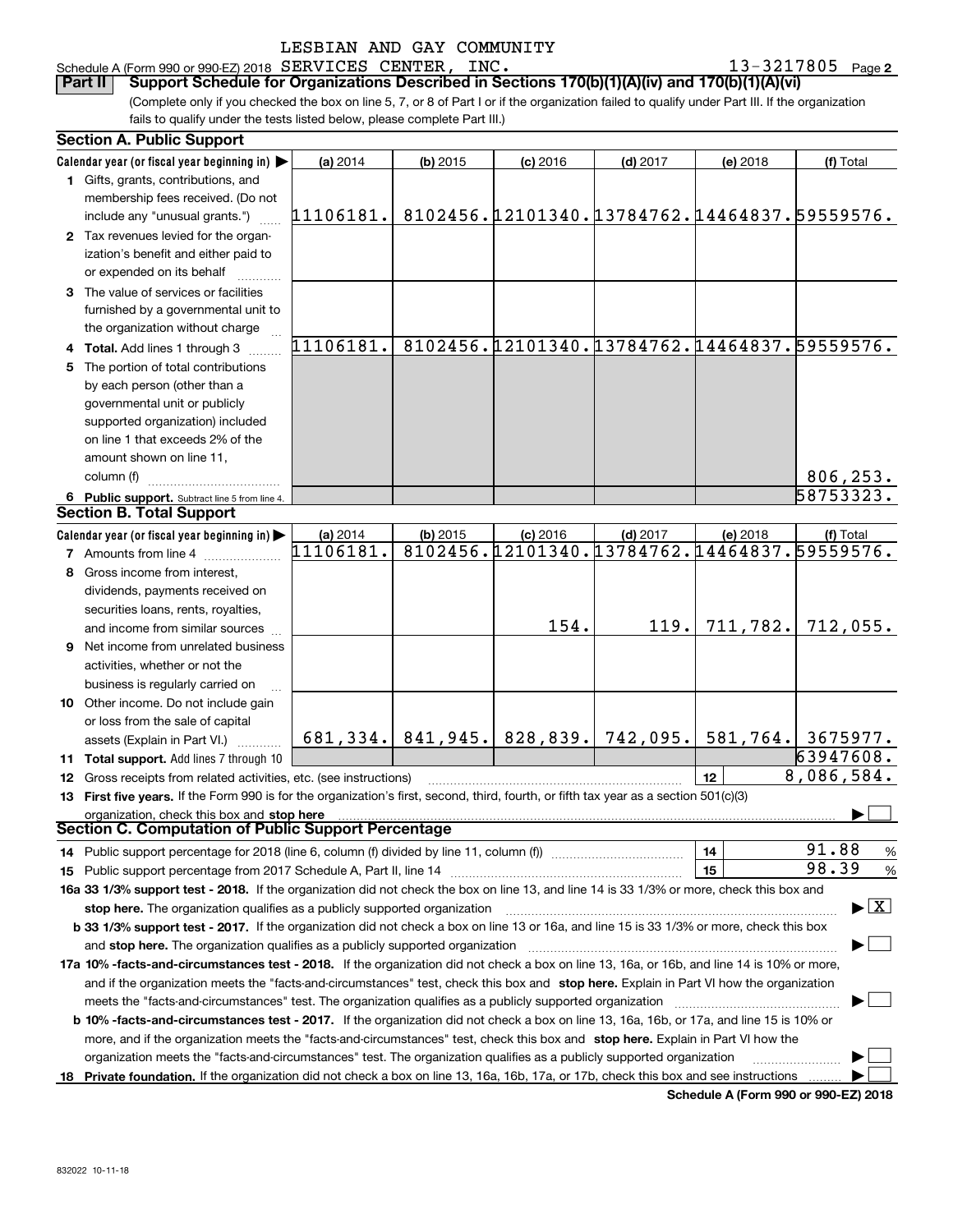# **Part III Support Schedule for Organizations Described in Section 509(a)(2)**

(Complete only if you checked the box on line 10 of Part I or if the organization failed to qualify under Part II. If the organization fails to qualify under the tests listed below, please complete Part II.)

|    | <b>Section A. Public Support</b>                                                                                                                                                                                              |          |            |            |            |          |           |
|----|-------------------------------------------------------------------------------------------------------------------------------------------------------------------------------------------------------------------------------|----------|------------|------------|------------|----------|-----------|
|    | Calendar year (or fiscal year beginning in) $\blacktriangleright$                                                                                                                                                             | (a) 2014 | (b) 2015   | $(c)$ 2016 | $(d)$ 2017 | (e) 2018 | (f) Total |
|    | 1 Gifts, grants, contributions, and                                                                                                                                                                                           |          |            |            |            |          |           |
|    | membership fees received. (Do not                                                                                                                                                                                             |          |            |            |            |          |           |
|    | include any "unusual grants.")                                                                                                                                                                                                |          |            |            |            |          |           |
|    | <b>2</b> Gross receipts from admissions,                                                                                                                                                                                      |          |            |            |            |          |           |
|    | merchandise sold or services per-                                                                                                                                                                                             |          |            |            |            |          |           |
|    | formed, or facilities furnished in                                                                                                                                                                                            |          |            |            |            |          |           |
|    | any activity that is related to the<br>organization's tax-exempt purpose                                                                                                                                                      |          |            |            |            |          |           |
|    | 3 Gross receipts from activities that                                                                                                                                                                                         |          |            |            |            |          |           |
|    | are not an unrelated trade or bus-                                                                                                                                                                                            |          |            |            |            |          |           |
|    | iness under section 513                                                                                                                                                                                                       |          |            |            |            |          |           |
|    | 4 Tax revenues levied for the organ-                                                                                                                                                                                          |          |            |            |            |          |           |
|    | ization's benefit and either paid to                                                                                                                                                                                          |          |            |            |            |          |           |
|    | or expended on its behalf                                                                                                                                                                                                     |          |            |            |            |          |           |
|    | .                                                                                                                                                                                                                             |          |            |            |            |          |           |
|    | 5 The value of services or facilities                                                                                                                                                                                         |          |            |            |            |          |           |
|    | furnished by a governmental unit to                                                                                                                                                                                           |          |            |            |            |          |           |
|    | the organization without charge                                                                                                                                                                                               |          |            |            |            |          |           |
|    | <b>6 Total.</b> Add lines 1 through 5                                                                                                                                                                                         |          |            |            |            |          |           |
|    | 7a Amounts included on lines 1, 2, and                                                                                                                                                                                        |          |            |            |            |          |           |
|    | 3 received from disqualified persons                                                                                                                                                                                          |          |            |            |            |          |           |
|    | <b>b</b> Amounts included on lines 2 and 3 received<br>from other than disqualified persons that                                                                                                                              |          |            |            |            |          |           |
|    | exceed the greater of \$5,000 or 1% of the                                                                                                                                                                                    |          |            |            |            |          |           |
|    | amount on line 13 for the year                                                                                                                                                                                                |          |            |            |            |          |           |
|    | c Add lines 7a and 7b                                                                                                                                                                                                         |          |            |            |            |          |           |
|    | 8 Public support. (Subtract line 7c from line 6.)                                                                                                                                                                             |          |            |            |            |          |           |
|    | <b>Section B. Total Support</b>                                                                                                                                                                                               |          |            |            |            |          |           |
|    | Calendar year (or fiscal year beginning in)                                                                                                                                                                                   | (a) 2014 | $(b)$ 2015 | $(c)$ 2016 | $(d)$ 2017 | (e) 2018 | (f) Total |
|    | 9 Amounts from line 6                                                                                                                                                                                                         |          |            |            |            |          |           |
|    | 10a Gross income from interest,<br>dividends, payments received on                                                                                                                                                            |          |            |            |            |          |           |
|    | securities loans, rents, royalties,                                                                                                                                                                                           |          |            |            |            |          |           |
|    | and income from similar sources                                                                                                                                                                                               |          |            |            |            |          |           |
|    | <b>b</b> Unrelated business taxable income                                                                                                                                                                                    |          |            |            |            |          |           |
|    | (less section 511 taxes) from businesses                                                                                                                                                                                      |          |            |            |            |          |           |
|    | acquired after June 30, 1975 [10001]                                                                                                                                                                                          |          |            |            |            |          |           |
|    | c Add lines 10a and 10b                                                                                                                                                                                                       |          |            |            |            |          |           |
|    | 11 Net income from unrelated business                                                                                                                                                                                         |          |            |            |            |          |           |
|    | activities not included in line 10b.<br>whether or not the business is                                                                                                                                                        |          |            |            |            |          |           |
|    | regularly carried on                                                                                                                                                                                                          |          |            |            |            |          |           |
|    | <b>12</b> Other income. Do not include gain                                                                                                                                                                                   |          |            |            |            |          |           |
|    | or loss from the sale of capital<br>assets (Explain in Part VI.)                                                                                                                                                              |          |            |            |            |          |           |
|    | 13 Total support. (Add lines 9, 10c, 11, and 12.)                                                                                                                                                                             |          |            |            |            |          |           |
|    | 14 First five years. If the Form 990 is for the organization's first, second, third, fourth, or fifth tax year as a section 501(c)(3) organization,                                                                           |          |            |            |            |          |           |
|    | check this box and stop here manufactured content to the state of the state of the state of the state of the state of the state of the state of the state of the state of the state of the state of the state of the state of |          |            |            |            |          |           |
|    | <b>Section C. Computation of Public Support Percentage</b>                                                                                                                                                                    |          |            |            |            |          |           |
|    | 15 Public support percentage for 2018 (line 8, column (f), divided by line 13, column (f))                                                                                                                                    |          |            |            |            | 15       | %         |
| 16 | Public support percentage from 2017 Schedule A, Part III, line 15                                                                                                                                                             |          |            |            |            | 16       | %         |
|    | Section D. Computation of Investment Income Percentage                                                                                                                                                                        |          |            |            |            |          |           |
|    | 17 Investment income percentage for 2018 (line 10c, column (f), divided by line 13, column (f))                                                                                                                               |          |            |            |            | 17       | %         |
|    | 18 Investment income percentage from 2017 Schedule A, Part III, line 17                                                                                                                                                       |          |            |            |            | 18       | %         |
|    | 19a 33 1/3% support tests - 2018. If the organization did not check the box on line 14, and line 15 is more than 33 1/3%, and line 17 is not                                                                                  |          |            |            |            |          |           |
|    | more than 33 1/3%, check this box and stop here. The organization qualifies as a publicly supported organization                                                                                                              |          |            |            |            |          | $\sim$ 1  |
|    | b 33 1/3% support tests - 2017. If the organization did not check a box on line 14 or line 19a, and line 16 is more than 33 1/3%, and                                                                                         |          |            |            |            |          |           |
|    | line 18 is not more than 33 1/3%, check this box and stop here. The organization qualifies as a publicly supported organization                                                                                               |          |            |            |            |          |           |
| 20 |                                                                                                                                                                                                                               |          |            |            |            |          |           |
|    |                                                                                                                                                                                                                               |          |            |            |            |          |           |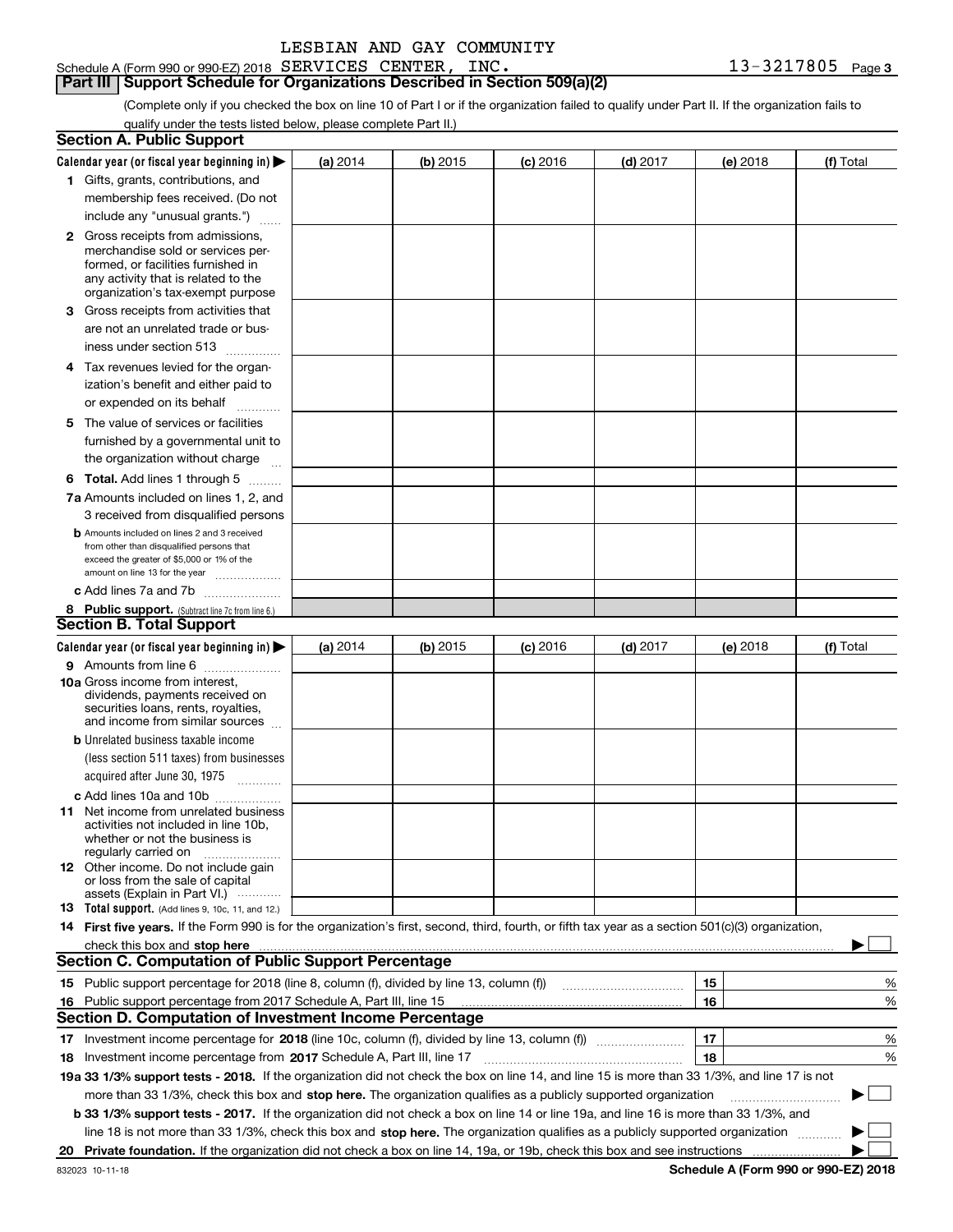# Schedule A (Form 990 or 990-EZ) 2018 Page SERVICES CENTER, INC. 13-3217805

# **Part IV Supporting Organizations**

(Complete only if you checked a box in line 12 on Part I. If you checked 12a of Part I, complete Sections A and B. If you checked 12b of Part I, complete Sections A and C. If you checked 12c of Part I, complete Sections A, D, and E. If you checked 12d of Part I, complete Sections A and D, and complete Part V.)

# **Section A. All Supporting Organizations**

- **1** Are all of the organization's supported organizations listed by name in the organization's governing documents? If "No," describe in **Part VI** how the supported organizations are designated. If designated by *class or purpose, describe the designation. If historic and continuing relationship, explain.*
- **2** Did the organization have any supported organization that does not have an IRS determination of status under section 509(a)(1) or (2)? If "Yes," explain in Part VI how the organization determined that the supported *organization was described in section 509(a)(1) or (2).*
- **3a** Did the organization have a supported organization described in section 501(c)(4), (5), or (6)? If "Yes," answer *(b) and (c) below.*
- **b** Did the organization confirm that each supported organization qualified under section 501(c)(4), (5), or (6) and satisfied the public support tests under section 509(a)(2)? If "Yes," describe in **Part VI** when and how the *organization made the determination.*
- **c**Did the organization ensure that all support to such organizations was used exclusively for section 170(c)(2)(B) purposes? If "Yes," explain in **Part VI** what controls the organization put in place to ensure such use.
- **4a***If* Was any supported organization not organized in the United States ("foreign supported organization")? *"Yes," and if you checked 12a or 12b in Part I, answer (b) and (c) below.*
- **b** Did the organization have ultimate control and discretion in deciding whether to make grants to the foreign supported organization? If "Yes," describe in **Part VI** how the organization had such control and discretion *despite being controlled or supervised by or in connection with its supported organizations.*
- **c** Did the organization support any foreign supported organization that does not have an IRS determination under sections 501(c)(3) and 509(a)(1) or (2)? If "Yes," explain in **Part VI** what controls the organization used *to ensure that all support to the foreign supported organization was used exclusively for section 170(c)(2)(B) purposes.*
- **5a***If "Yes,"* Did the organization add, substitute, or remove any supported organizations during the tax year? answer (b) and (c) below (if applicable). Also, provide detail in **Part VI,** including (i) the names and EIN *numbers of the supported organizations added, substituted, or removed; (ii) the reasons for each such action; (iii) the authority under the organization's organizing document authorizing such action; and (iv) how the action was accomplished (such as by amendment to the organizing document).*
- **b** Type I or Type II only. Was any added or substituted supported organization part of a class already designated in the organization's organizing document?
- **cSubstitutions only.**  Was the substitution the result of an event beyond the organization's control?
- **6** Did the organization provide support (whether in the form of grants or the provision of services or facilities) to **Part VI.** *If "Yes," provide detail in* support or benefit one or more of the filing organization's supported organizations? anyone other than (i) its supported organizations, (ii) individuals that are part of the charitable class benefited by one or more of its supported organizations, or (iii) other supporting organizations that also
- **7**Did the organization provide a grant, loan, compensation, or other similar payment to a substantial contributor *If "Yes," complete Part I of Schedule L (Form 990 or 990-EZ).* regard to a substantial contributor? (as defined in section 4958(c)(3)(C)), a family member of a substantial contributor, or a 35% controlled entity with
- **8** Did the organization make a loan to a disqualified person (as defined in section 4958) not described in line 7? *If "Yes," complete Part I of Schedule L (Form 990 or 990-EZ).*
- **9a** Was the organization controlled directly or indirectly at any time during the tax year by one or more in section 509(a)(1) or (2))? If "Yes," *provide detail in* <code>Part VI.</code> disqualified persons as defined in section 4946 (other than foundation managers and organizations described
- **b** Did one or more disqualified persons (as defined in line 9a) hold a controlling interest in any entity in which the supporting organization had an interest? If "Yes," provide detail in P**art VI**.
- **c**Did a disqualified person (as defined in line 9a) have an ownership interest in, or derive any personal benefit from, assets in which the supporting organization also had an interest? If "Yes," provide detail in P**art VI.**
- **10a** Was the organization subject to the excess business holdings rules of section 4943 because of section supporting organizations)? If "Yes," answer 10b below. 4943(f) (regarding certain Type II supporting organizations, and all Type III non-functionally integrated
- **b** Did the organization have any excess business holdings in the tax year? (Use Schedule C, Form 4720, to *determine whether the organization had excess business holdings.)*

**3c4a4b4c5a5b5c6789a 9b9c10a10b**

**1**

**2**

**3a**

**3b**

**Yes**

**No**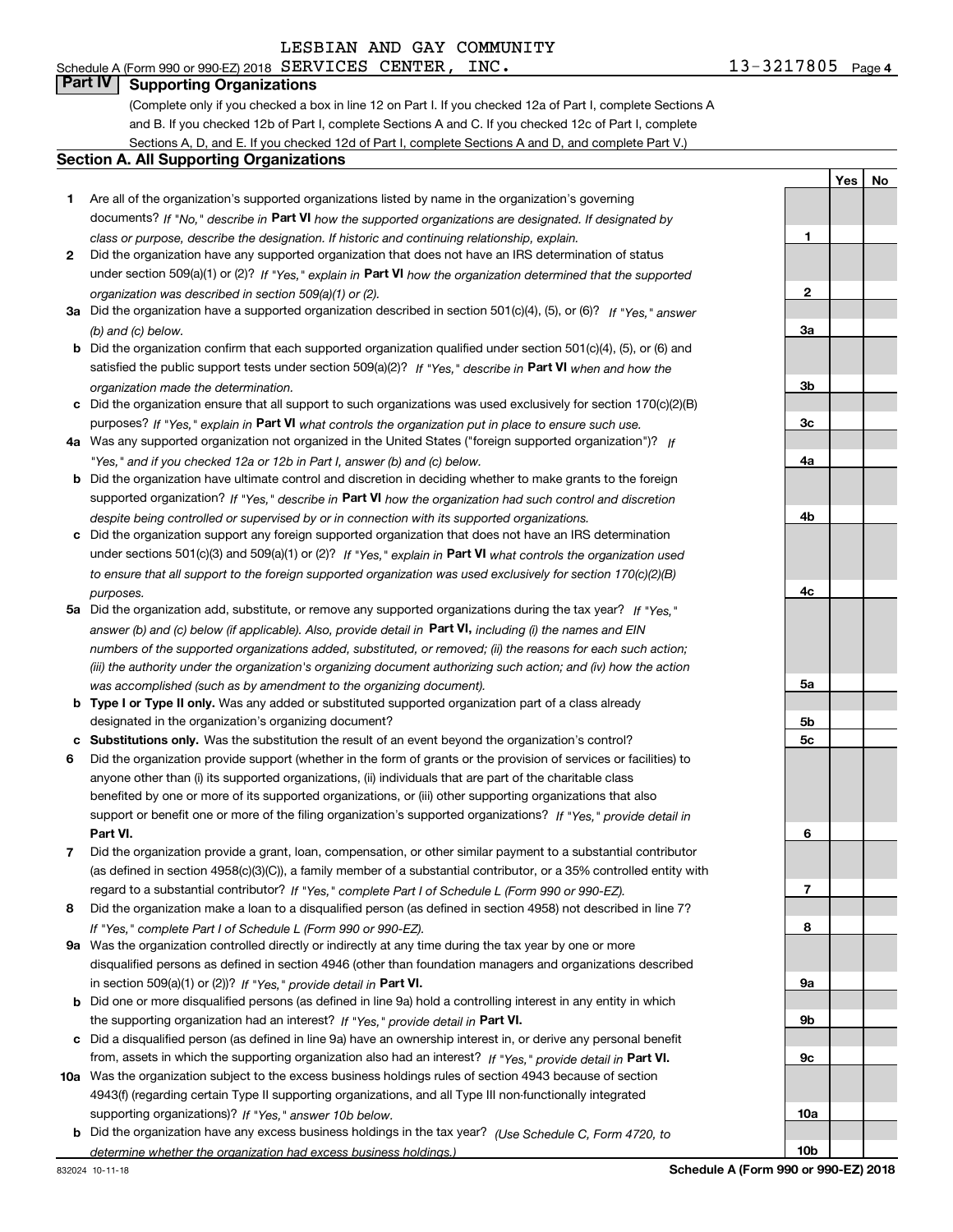Schedule A (Form 990 or 990-EZ) 2018 SERVICES CENTER,INC。 1 J - J Z I 7 8 U D Page SERVICES CENTER, INC. 13-3217805

|     |                                                                                                                                   |                 | Yes∣ | No |
|-----|-----------------------------------------------------------------------------------------------------------------------------------|-----------------|------|----|
| 11. | Has the organization accepted a gift or contribution from any of the following persons?                                           |                 |      |    |
|     | a A person who directly or indirectly controls, either alone or together with persons described in (b) and (c)                    |                 |      |    |
|     | below, the governing body of a supported organization?                                                                            | 11a             |      |    |
|     | <b>b</b> A family member of a person described in (a) above?                                                                      | 11 <sub>b</sub> |      |    |
|     | c A 35% controlled entity of a person described in (a) or (b) above? If "Yes" to a, b, or c, provide detail in Part VI.           | 11c             |      |    |
|     | <b>Section B. Type I Supporting Organizations</b>                                                                                 |                 |      |    |
|     |                                                                                                                                   |                 | Yes  | No |
| 1   | Did the directors, trustees, or membership of one or more supported organizations have the power to                               |                 |      |    |
|     | regularly appoint or elect at least a majority of the organization's directors or trustees at all times during the                |                 |      |    |
|     | tax year? If "No," describe in Part VI how the supported organization(s) effectively operated, supervised, or                     |                 |      |    |
|     | controlled the organization's activities. If the organization had more than one supported organization,                           |                 |      |    |
|     | describe how the powers to appoint and/or remove directors or trustees were allocated among the supported                         |                 |      |    |
|     | organizations and what conditions or restrictions, if any, applied to such powers during the tax year.                            | 1               |      |    |
| 2   | Did the organization operate for the benefit of any supported organization other than the supported                               |                 |      |    |
|     | organization(s) that operated, supervised, or controlled the supporting organization? If "Yes," explain in                        |                 |      |    |
|     | Part VI how providing such benefit carried out the purposes of the supported organization(s) that operated,                       |                 |      |    |
|     | supervised, or controlled the supporting organization.                                                                            | 2               |      |    |
|     | <b>Section C. Type II Supporting Organizations</b>                                                                                |                 |      |    |
|     |                                                                                                                                   |                 | Yes  | No |
| 1   | Were a majority of the organization's directors or trustees during the tax year also a majority of the directors                  |                 |      |    |
|     | or trustees of each of the organization's supported organization(s)? If "No," describe in Part VI how control                     |                 |      |    |
|     | or management of the supporting organization was vested in the same persons that controlled or managed                            |                 |      |    |
|     | the supported organization(s).                                                                                                    | 1               |      |    |
|     | Section D. All Type III Supporting Organizations                                                                                  |                 |      |    |
|     |                                                                                                                                   |                 | Yes  | No |
| 1   | Did the organization provide to each of its supported organizations, by the last day of the fifth month of the                    |                 |      |    |
|     | organization's tax year, (i) a written notice describing the type and amount of support provided during the prior tax             |                 |      |    |
|     | year, (ii) a copy of the Form 990 that was most recently filed as of the date of notification, and (iii) copies of the            |                 |      |    |
|     | organization's governing documents in effect on the date of notification, to the extent not previously provided?                  | 1               |      |    |
| 2   | Were any of the organization's officers, directors, or trustees either (i) appointed or elected by the supported                  |                 |      |    |
|     | organization(s) or (ii) serving on the governing body of a supported organization? If "No," explain in Part VI how                |                 |      |    |
|     | the organization maintained a close and continuous working relationship with the supported organization(s).                       | 2               |      |    |
| 3   | By reason of the relationship described in (2), did the organization's supported organizations have a                             |                 |      |    |
|     | significant voice in the organization's investment policies and in directing the use of the organization's                        |                 |      |    |
|     | income or assets at all times during the tax year? If "Yes," describe in Part VI the role the organization's                      |                 |      |    |
|     | supported organizations played in this regard.                                                                                    | 3               |      |    |
|     | Section E. Type III Functionally Integrated Supporting Organizations                                                              |                 |      |    |
| 1   | Check the box next to the method that the organization used to satisfy the Integral Part Test during the year (see instructions). |                 |      |    |
| a   | The organization satisfied the Activities Test. Complete line 2 below.                                                            |                 |      |    |
| b   | The organization is the parent of each of its supported organizations. Complete line 3 below.                                     |                 |      |    |
| c   | The organization supported a governmental entity. Describe in Part VI how you supported a government entity (see instructions)    |                 |      |    |
| 2   | Activities Test. Answer (a) and (b) below.                                                                                        |                 | Yes  | No |
| а   | Did substantially all of the organization's activities during the tax year directly further the exempt purposes of                |                 |      |    |
|     | the supported organization(s) to which the organization was responsive? If "Yes," then in Part VI identify                        |                 |      |    |
|     | those supported organizations and explain how these activities directly furthered their exempt purposes,                          |                 |      |    |
|     | how the organization was responsive to those supported organizations, and how the organization determined                         |                 |      |    |
|     | that these activities constituted substantially all of its activities.                                                            | 2a              |      |    |
|     | <b>b</b> Did the activities described in (a) constitute activities that, but for the organization's involvement, one or more      |                 |      |    |
|     | of the organization's supported organization(s) would have been engaged in? If "Yes," explain in Part VI the                      |                 |      |    |
|     | reasons for the organization's position that its supported organization(s) would have engaged in these                            |                 |      |    |
|     | activities but for the organization's involvement.                                                                                | 2b              |      |    |
| з   | Parent of Supported Organizations. Answer (a) and (b) below.                                                                      |                 |      |    |
|     | a Did the organization have the power to regularly appoint or elect a majority of the officers, directors, or                     |                 |      |    |
|     | trustees of each of the supported organizations? Provide details in Part VI.                                                      | За              |      |    |
|     | <b>b</b> Did the organization exercise a substantial degree of direction over the policies, programs, and activities of each      |                 |      |    |
|     | of its supported organizations? If "Yes," describe in Part VI the role played by the organization in this regard.                 | 3b              |      |    |
|     | Schedule A (Form 990 or 990-EZ) 2018<br>832025 10-11-18                                                                           |                 |      |    |

**Part IV Supporting Organizations** *(continued)*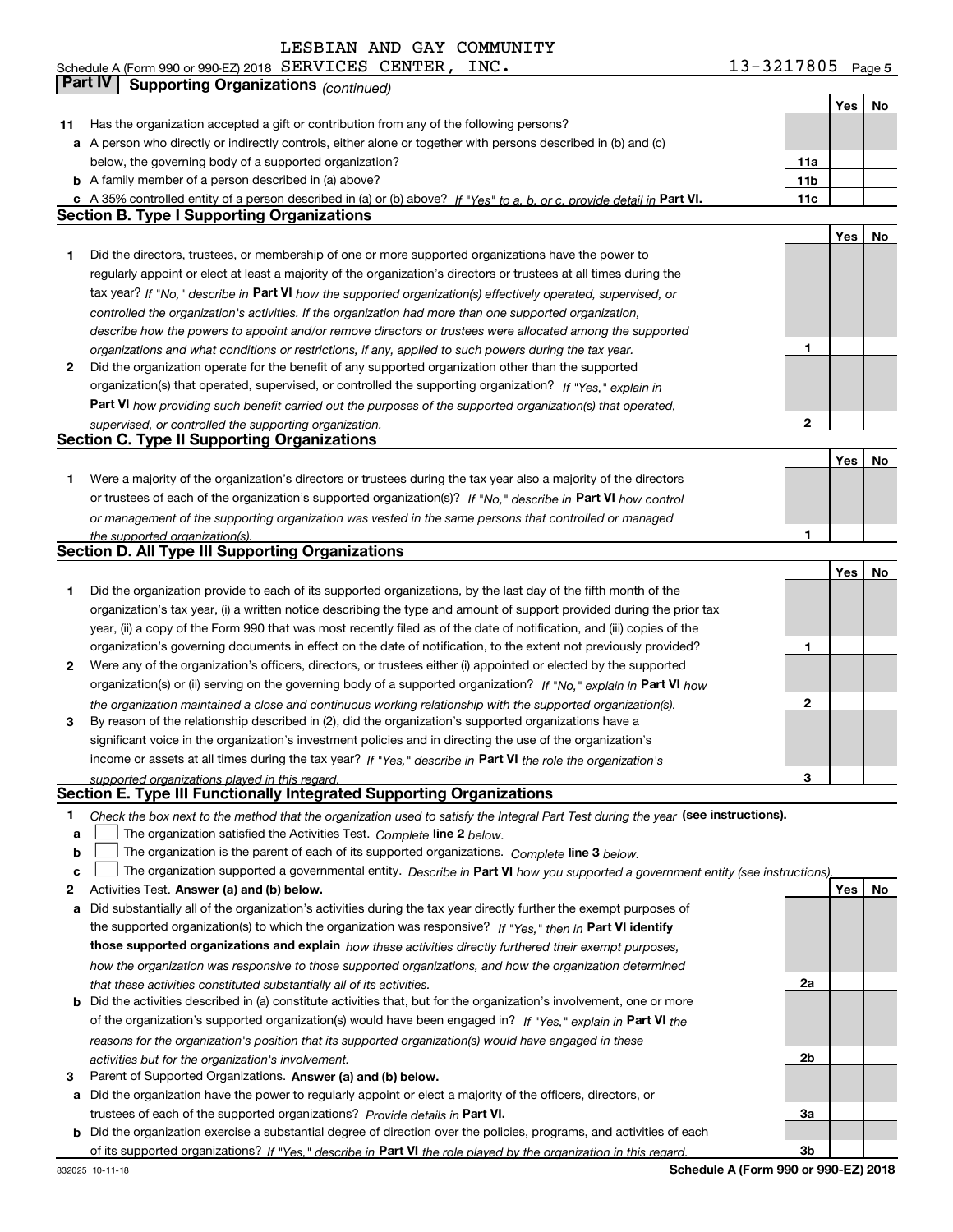# **Part V** | Type III Non-Functionally Integrated 509(a)(3) Supporting Organizations

**SEP 10. See instructions.** All antegral Part Test as a qualifying trust on Nov. 20, 1970 (explain in Part VI.) See instructions. All other Type III non-functionally integrated supporting organizations must complete Sections A through E.  $\mathcal{L}^{\text{max}}$ 

|              | Section A - Adjusted Net Income                                              |                | (A) Prior Year | (B) Current Year<br>(optional) |
|--------------|------------------------------------------------------------------------------|----------------|----------------|--------------------------------|
| 1            | Net short-term capital gain                                                  | 1              |                |                                |
| 2            | Recoveries of prior-year distributions                                       | $\mathbf{2}$   |                |                                |
| 3            | Other gross income (see instructions)                                        | 3              |                |                                |
| 4            | Add lines 1 through 3                                                        | 4              |                |                                |
| 5            | Depreciation and depletion                                                   | 5              |                |                                |
| 6            | Portion of operating expenses paid or incurred for production or             |                |                |                                |
|              | collection of gross income or for management, conservation, or               |                |                |                                |
|              | maintenance of property held for production of income (see instructions)     | 6              |                |                                |
| 7            | Other expenses (see instructions)                                            | $\overline{7}$ |                |                                |
| 8            | Adjusted Net Income (subtract lines 5, 6, and 7 from line 4)                 | 8              |                |                                |
|              | <b>Section B - Minimum Asset Amount</b>                                      |                | (A) Prior Year | (B) Current Year<br>(optional) |
| 1.           | Aggregate fair market value of all non-exempt-use assets (see                |                |                |                                |
|              | instructions for short tax year or assets held for part of year):            |                |                |                                |
|              | a Average monthly value of securities                                        | 1a             |                |                                |
|              | <b>b</b> Average monthly cash balances                                       | 1b             |                |                                |
|              | c Fair market value of other non-exempt-use assets                           | 1c             |                |                                |
|              | <b>d</b> Total (add lines 1a, 1b, and 1c)                                    | 1d             |                |                                |
|              | e Discount claimed for blockage or other                                     |                |                |                                |
|              | factors (explain in detail in Part VI):                                      |                |                |                                |
| $\mathbf{2}$ | Acquisition indebtedness applicable to non-exempt-use assets                 | $\mathbf 2$    |                |                                |
| 3            | Subtract line 2 from line 1d                                                 | 3              |                |                                |
| 4            | Cash deemed held for exempt use. Enter 1-1/2% of line 3 (for greater amount, |                |                |                                |
|              | see instructions)                                                            | 4              |                |                                |
| 5            | Net value of non-exempt-use assets (subtract line 4 from line 3)             | 5              |                |                                |
| 6            | Multiply line 5 by .035                                                      | 6              |                |                                |
| 7            | Recoveries of prior-year distributions                                       | $\overline{7}$ |                |                                |
| 8            | Minimum Asset Amount (add line 7 to line 6)                                  | 8              |                |                                |
|              | <b>Section C - Distributable Amount</b>                                      |                |                | <b>Current Year</b>            |
| 1            | Adjusted net income for prior year (from Section A, line 8, Column A)        | 1              |                |                                |
| $\mathbf{2}$ | Enter 85% of line 1                                                          | $\mathbf 2$    |                |                                |
| 3            | Minimum asset amount for prior year (from Section B, line 8, Column A)       | 3              |                |                                |
| 4            | Enter greater of line 2 or line 3                                            | 4              |                |                                |
| 5            | Income tax imposed in prior year                                             | 5              |                |                                |
| 6            | <b>Distributable Amount.</b> Subtract line 5 from line 4, unless subject to  |                |                |                                |
|              | emergency temporary reduction (see instructions)                             | 6              |                |                                |

**7**Check here if the current year is the organization's first as a non-functionally integrated Type III supporting organization (see instructions).

**Schedule A (Form 990 or 990-EZ) 2018**

**1**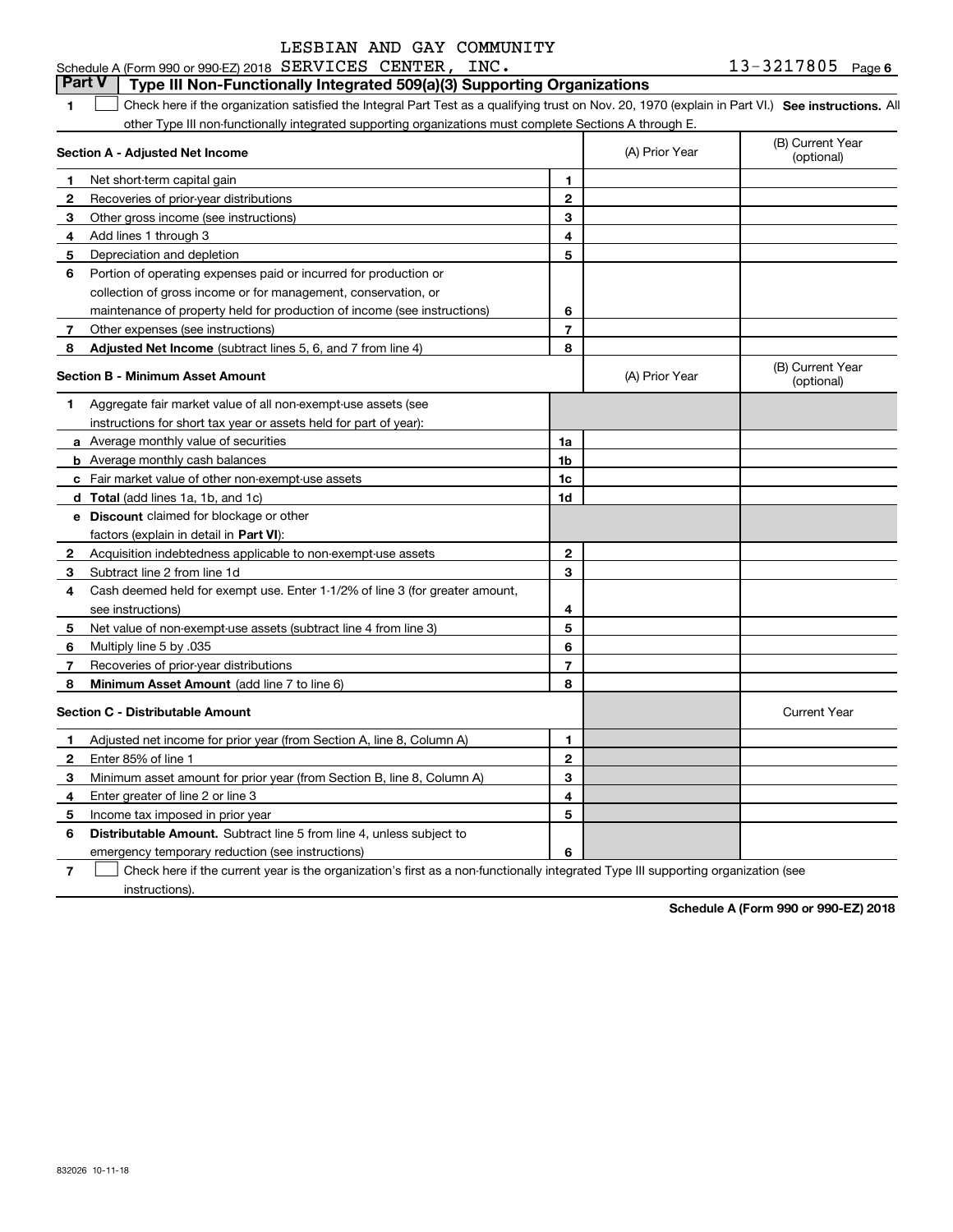|              | Schedule A (Form 990 or 990-EZ) 2018 SERVICES CENTER, INC.                                 |                             |                           | $13 - 3217805$ Page 7 |  |
|--------------|--------------------------------------------------------------------------------------------|-----------------------------|---------------------------|-----------------------|--|
| Part V       | Type III Non-Functionally Integrated 509(a)(3) Supporting Organizations (continued)        |                             |                           |                       |  |
|              | <b>Section D - Distributions</b>                                                           | <b>Current Year</b>         |                           |                       |  |
| 1.           | Amounts paid to supported organizations to accomplish exempt purposes                      |                             |                           |                       |  |
| $\mathbf{2}$ | Amounts paid to perform activity that directly furthers exempt purposes of supported       |                             |                           |                       |  |
|              | organizations, in excess of income from activity                                           |                             |                           |                       |  |
| 3            | Administrative expenses paid to accomplish exempt purposes of supported organizations      |                             |                           |                       |  |
| 4            | Amounts paid to acquire exempt-use assets                                                  |                             |                           |                       |  |
| 5            | Qualified set aside amounts (prior IRS approval required)                                  |                             |                           |                       |  |
| 6            | Other distributions (describe in Part VI). See instructions.                               |                             |                           |                       |  |
| 7            | Total annual distributions. Add lines 1 through 6.                                         |                             |                           |                       |  |
| 8            | Distributions to attentive supported organizations to which the organization is responsive |                             |                           |                       |  |
|              | (provide details in Part VI). See instructions.                                            |                             |                           |                       |  |
| 9            | Distributable amount for 2018 from Section C, line 6                                       |                             |                           |                       |  |
| 10           | Line 8 amount divided by line 9 amount                                                     |                             |                           |                       |  |
|              |                                                                                            | (i)                         | (ii)                      | (iii)                 |  |
|              | <b>Section E - Distribution Allocations</b> (see instructions)                             | <b>Excess Distributions</b> | <b>Underdistributions</b> | <b>Distributable</b>  |  |
|              |                                                                                            |                             | Pre-2018                  | Amount for 2018       |  |
| 1.           | Distributable amount for 2018 from Section C, line 6                                       |                             |                           |                       |  |
| 2            | Underdistributions, if any, for years prior to 2018 (reason-                               |                             |                           |                       |  |
|              | able cause required-explain in Part VI). See instructions.                                 |                             |                           |                       |  |
| 3            | Excess distributions carryover, if any, to 2018                                            |                             |                           |                       |  |
|              | <b>a</b> From 2013                                                                         |                             |                           |                       |  |
|              | $b$ From 2014                                                                              |                             |                           |                       |  |
|              | <b>c</b> From 2015                                                                         |                             |                           |                       |  |
|              | d From 2016                                                                                |                             |                           |                       |  |
|              | e From 2017                                                                                |                             |                           |                       |  |
|              | f Total of lines 3a through e                                                              |                             |                           |                       |  |
|              | g Applied to underdistributions of prior years                                             |                             |                           |                       |  |
|              | <b>h</b> Applied to 2018 distributable amount                                              |                             |                           |                       |  |
|              | Carryover from 2013 not applied (see instructions)                                         |                             |                           |                       |  |
|              | Remainder. Subtract lines 3g, 3h, and 3i from 3f.                                          |                             |                           |                       |  |
| 4            | Distributions for 2018 from Section D,                                                     |                             |                           |                       |  |
|              | line $7:$                                                                                  |                             |                           |                       |  |
|              | a Applied to underdistributions of prior years                                             |                             |                           |                       |  |
|              | <b>b</b> Applied to 2018 distributable amount                                              |                             |                           |                       |  |
|              | <b>c</b> Remainder. Subtract lines 4a and 4b from 4.                                       |                             |                           |                       |  |
|              | Remaining underdistributions for years prior to 2018, if                                   |                             |                           |                       |  |
|              | any. Subtract lines 3g and 4a from line 2. For result greater                              |                             |                           |                       |  |
|              | than zero, explain in Part VI. See instructions.                                           |                             |                           |                       |  |
| 6            | Remaining underdistributions for 2018. Subtract lines 3h                                   |                             |                           |                       |  |
|              | and 4b from line 1. For result greater than zero, explain in                               |                             |                           |                       |  |
|              | <b>Part VI.</b> See instructions.                                                          |                             |                           |                       |  |
| 7            | Excess distributions carryover to 2019. Add lines 3j                                       |                             |                           |                       |  |
|              | and 4c.                                                                                    |                             |                           |                       |  |
| 8            | Breakdown of line 7:                                                                       |                             |                           |                       |  |
|              | a Excess from 2014                                                                         |                             |                           |                       |  |
|              | <b>b</b> Excess from 2015                                                                  |                             |                           |                       |  |
|              | c Excess from 2016                                                                         |                             |                           |                       |  |
|              | d Excess from 2017                                                                         |                             |                           |                       |  |
|              | e Excess from 2018                                                                         |                             |                           |                       |  |

**Schedule A (Form 990 or 990-EZ) 2018**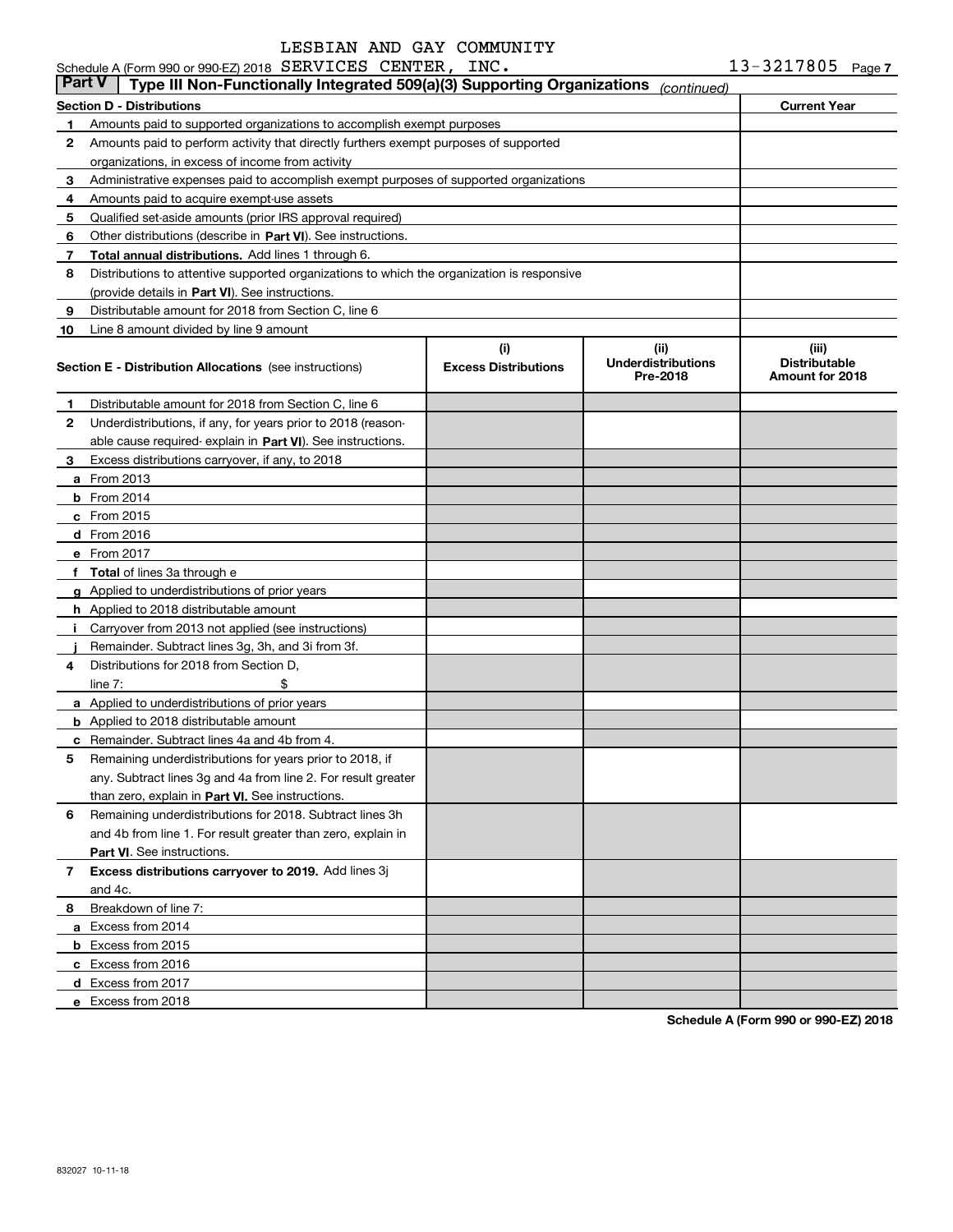Part VI | Supplemental Information. Provide the explanations required by Part II, line 10; Part II, line 17a or 17b; Part III, line 12; Part IV, Section A, lines 1, 2, 3b, 3c, 4b, 4c, 5a, 6, 9a, 9b, 9c, 11a, 11b, and 11c; Part IV, Section B, lines 1 and 2; Part IV, Section C, line 1; Part IV, Section D, lines 2 and 3; Part IV, Section E, lines 1c, 2a, 2b, 3a, and 3b; Part V, line 1; Part V, Section B, line 1e; Part V, Section D, lines 5, 6, and 8; and Part V, Section E, lines 2, 5, and 6. Also complete this part for any additional information. (See instructions.)

SCHEDULE A, PART II, LINE 10, EXPLANATION FOR OTHER INCOME:

| MISCELLANOUS                 |          |
|------------------------------|----------|
| 2014 AMOUNT: \$              | 10,705.  |
| 2015 AMOUNT: \$              | 9,717.   |
| 2016 AMOUNT: \$              | 138,130. |
| 2017 AMOUNT: \$              | 94,731.  |
| 2018 AMOUNT: \$              | 192,493. |
|                              |          |
| FUNDRAISING<br><b>INCOME</b> |          |
| 2014 AMOUNT: \$              | 670,629. |
| 2015 AMOUNT: \$              | 832,228. |
| 2016 AMOUNT: \$              | 690,709. |
| 2017 AMOUNT: \$              | 647,364. |
| 2018 AMOUNT: \$              | 389,271. |
|                              |          |
|                              |          |
|                              |          |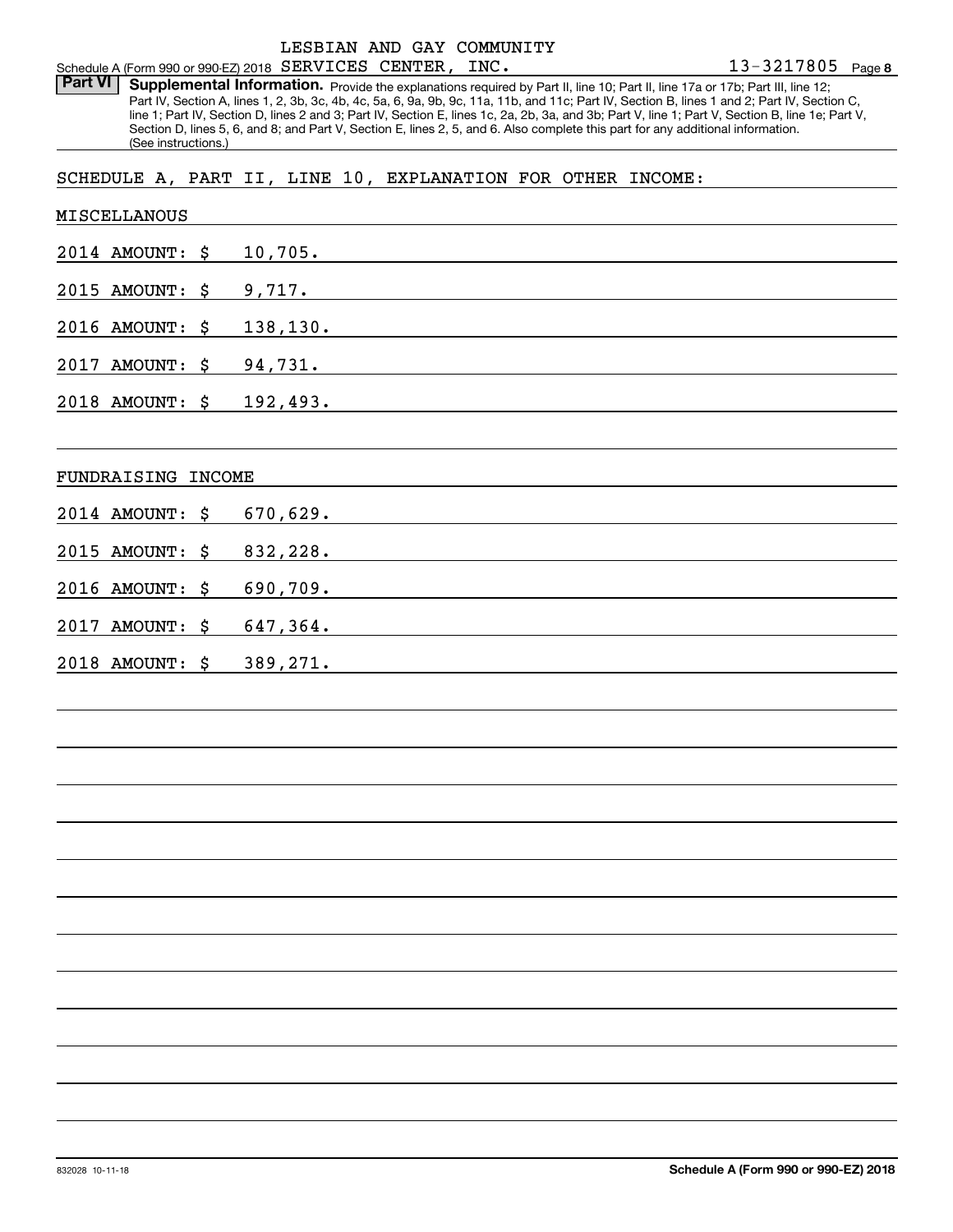| <b>SCHEDULE C</b>                                      | <b>Political Campaign and Lobbying Activities</b>                                      |                                                                                                                                                                                                                                                                                                |         |                            |                                                  |  |  |  |  |
|--------------------------------------------------------|----------------------------------------------------------------------------------------|------------------------------------------------------------------------------------------------------------------------------------------------------------------------------------------------------------------------------------------------------------------------------------------------|---------|----------------------------|--------------------------------------------------|--|--|--|--|
| (Form 990 or 990-EZ)                                   |                                                                                        |                                                                                                                                                                                                                                                                                                |         |                            |                                                  |  |  |  |  |
|                                                        |                                                                                        | For Organizations Exempt From Income Tax Under section 501(c) and section 527<br>Complete if the organization is described below. > Attach to Form 990 or Form 990-EZ.                                                                                                                         |         |                            |                                                  |  |  |  |  |
| Department of the Treasury<br>Internal Revenue Service |                                                                                        | Go to www.irs.gov/Form990 for instructions and the latest information.                                                                                                                                                                                                                         |         |                            | <b>Open to Public</b><br>Inspection              |  |  |  |  |
|                                                        |                                                                                        | If the organization answered "Yes," on Form 990, Part IV, line 3, or Form 990-EZ, Part V, line 46 (Political Campaign Activities), then                                                                                                                                                        |         |                            |                                                  |  |  |  |  |
|                                                        | • Section 501(c)(3) organizations: Complete Parts I-A and B. Do not complete Part I-C. |                                                                                                                                                                                                                                                                                                |         |                            |                                                  |  |  |  |  |
|                                                        |                                                                                        | • Section 501(c) (other than section 501(c)(3)) organizations: Complete Parts I-A and C below. Do not complete Part I-B.                                                                                                                                                                       |         |                            |                                                  |  |  |  |  |
| · Section 527 organizations: Complete Part I-A only.   |                                                                                        |                                                                                                                                                                                                                                                                                                |         |                            |                                                  |  |  |  |  |
|                                                        |                                                                                        | If the organization answered "Yes," on Form 990, Part IV, line 4, or Form 990-EZ, Part VI, line 47 (Lobbying Activities), then<br>• Section 501(c)(3) organizations that have filed Form 5768 (election under section 501(h)): Complete Part II-A. Do not complete Part II-B.                  |         |                            |                                                  |  |  |  |  |
|                                                        |                                                                                        | • Section 501(c)(3) organizations that have NOT filed Form 5768 (election under section 501(h)): Complete Part II-B. Do not complete Part II-A.                                                                                                                                                |         |                            |                                                  |  |  |  |  |
|                                                        |                                                                                        | If the organization answered "Yes," on Form 990, Part IV, line 5 (Proxy Tax) (see separate instructions) or Form 990-EZ, Part V, line 35c (Proxy                                                                                                                                               |         |                            |                                                  |  |  |  |  |
| Tax) (see separate instructions), then                 |                                                                                        |                                                                                                                                                                                                                                                                                                |         |                            |                                                  |  |  |  |  |
|                                                        |                                                                                        | • Section 501(c)(4), (5), or (6) organizations: Complete Part III.                                                                                                                                                                                                                             |         |                            |                                                  |  |  |  |  |
| Name of organization                                   |                                                                                        | LESBIAN AND GAY COMMUNITY                                                                                                                                                                                                                                                                      |         |                            | <b>Employer identification number</b>            |  |  |  |  |
|                                                        |                                                                                        | SERVICES CENTER, INC.                                                                                                                                                                                                                                                                          |         |                            | 13-3217805                                       |  |  |  |  |
| Part I-A                                               |                                                                                        | Complete if the organization is exempt under section 501(c) or is a section 527 organization.                                                                                                                                                                                                  |         |                            |                                                  |  |  |  |  |
|                                                        |                                                                                        |                                                                                                                                                                                                                                                                                                |         |                            |                                                  |  |  |  |  |
| 1.                                                     |                                                                                        | Provide a description of the organization's direct and indirect political campaign activities in Part IV.                                                                                                                                                                                      |         |                            |                                                  |  |  |  |  |
| Political campaign activity expenditures<br>2          |                                                                                        |                                                                                                                                                                                                                                                                                                |         | $\triangleright$ \$        |                                                  |  |  |  |  |
| Volunteer hours for political campaign activities<br>з |                                                                                        |                                                                                                                                                                                                                                                                                                |         |                            |                                                  |  |  |  |  |
| Part I-B                                               |                                                                                        | Complete if the organization is exempt under section 501(c)(3).                                                                                                                                                                                                                                |         |                            |                                                  |  |  |  |  |
|                                                        |                                                                                        | 1 Enter the amount of any excise tax incurred by the organization under section 4955                                                                                                                                                                                                           |         |                            | $\blacktriangleright$ \$                         |  |  |  |  |
| 2                                                      |                                                                                        | Enter the amount of any excise tax incurred by organization managers under section 4955                                                                                                                                                                                                        |         |                            |                                                  |  |  |  |  |
| 3                                                      |                                                                                        |                                                                                                                                                                                                                                                                                                |         |                            | <b>Yes</b><br><b>No</b>                          |  |  |  |  |
|                                                        |                                                                                        |                                                                                                                                                                                                                                                                                                |         |                            | Yes<br>No                                        |  |  |  |  |
| <b>b</b> If "Yes," describe in Part IV.                |                                                                                        |                                                                                                                                                                                                                                                                                                |         |                            |                                                  |  |  |  |  |
|                                                        |                                                                                        | Part I-C   Complete if the organization is exempt under section 501(c), except section 501(c)(3).                                                                                                                                                                                              |         |                            |                                                  |  |  |  |  |
|                                                        |                                                                                        | 1 Enter the amount directly expended by the filing organization for section 527 exempt function activities                                                                                                                                                                                     |         | $\blacktriangleright$ \$   |                                                  |  |  |  |  |
|                                                        |                                                                                        | 2 Enter the amount of the filing organization's funds contributed to other organizations for section 527                                                                                                                                                                                       |         |                            |                                                  |  |  |  |  |
| exempt function activities                             |                                                                                        |                                                                                                                                                                                                                                                                                                |         | $\blacktriangleright$ \$   |                                                  |  |  |  |  |
|                                                        |                                                                                        | 3 Total exempt function expenditures. Add lines 1 and 2. Enter here and on Form 1120-POL,                                                                                                                                                                                                      |         |                            |                                                  |  |  |  |  |
|                                                        |                                                                                        |                                                                                                                                                                                                                                                                                                |         | $\triangleright$ \$        |                                                  |  |  |  |  |
|                                                        |                                                                                        | Did the filing organization file Form 1120-POL for this year?                                                                                                                                                                                                                                  |         |                            | Yes<br><b>No</b>                                 |  |  |  |  |
| 5                                                      |                                                                                        | Enter the names, addresses and employer identification number (EIN) of all section 527 political organizations to which the filing organization<br>made payments. For each organization listed, enter the amount paid from the filing organization's funds. Also enter the amount of political |         |                            |                                                  |  |  |  |  |
|                                                        |                                                                                        | contributions received that were promptly and directly delivered to a separate political organization, such as a separate segregated fund or a                                                                                                                                                 |         |                            |                                                  |  |  |  |  |
|                                                        |                                                                                        | political action committee (PAC). If additional space is needed, provide information in Part IV.                                                                                                                                                                                               |         |                            |                                                  |  |  |  |  |
| (a) Name                                               |                                                                                        | (b) Address                                                                                                                                                                                                                                                                                    | (c) EIN | (d) Amount paid from       | (e) Amount of political                          |  |  |  |  |
|                                                        |                                                                                        |                                                                                                                                                                                                                                                                                                |         | filing organization's      | contributions received and                       |  |  |  |  |
|                                                        |                                                                                        |                                                                                                                                                                                                                                                                                                |         | funds. If none, enter -0-. | promptly and directly<br>delivered to a separate |  |  |  |  |
|                                                        |                                                                                        |                                                                                                                                                                                                                                                                                                |         |                            | political organization.                          |  |  |  |  |
|                                                        |                                                                                        |                                                                                                                                                                                                                                                                                                |         |                            | If none, enter -0-.                              |  |  |  |  |
|                                                        |                                                                                        |                                                                                                                                                                                                                                                                                                |         |                            |                                                  |  |  |  |  |
|                                                        |                                                                                        |                                                                                                                                                                                                                                                                                                |         |                            |                                                  |  |  |  |  |
|                                                        |                                                                                        |                                                                                                                                                                                                                                                                                                |         |                            |                                                  |  |  |  |  |
|                                                        |                                                                                        |                                                                                                                                                                                                                                                                                                |         |                            |                                                  |  |  |  |  |
|                                                        |                                                                                        |                                                                                                                                                                                                                                                                                                |         |                            |                                                  |  |  |  |  |
|                                                        |                                                                                        |                                                                                                                                                                                                                                                                                                |         |                            |                                                  |  |  |  |  |
|                                                        |                                                                                        |                                                                                                                                                                                                                                                                                                |         |                            |                                                  |  |  |  |  |
|                                                        |                                                                                        |                                                                                                                                                                                                                                                                                                |         |                            |                                                  |  |  |  |  |
|                                                        |                                                                                        |                                                                                                                                                                                                                                                                                                |         |                            |                                                  |  |  |  |  |
|                                                        |                                                                                        |                                                                                                                                                                                                                                                                                                |         |                            |                                                  |  |  |  |  |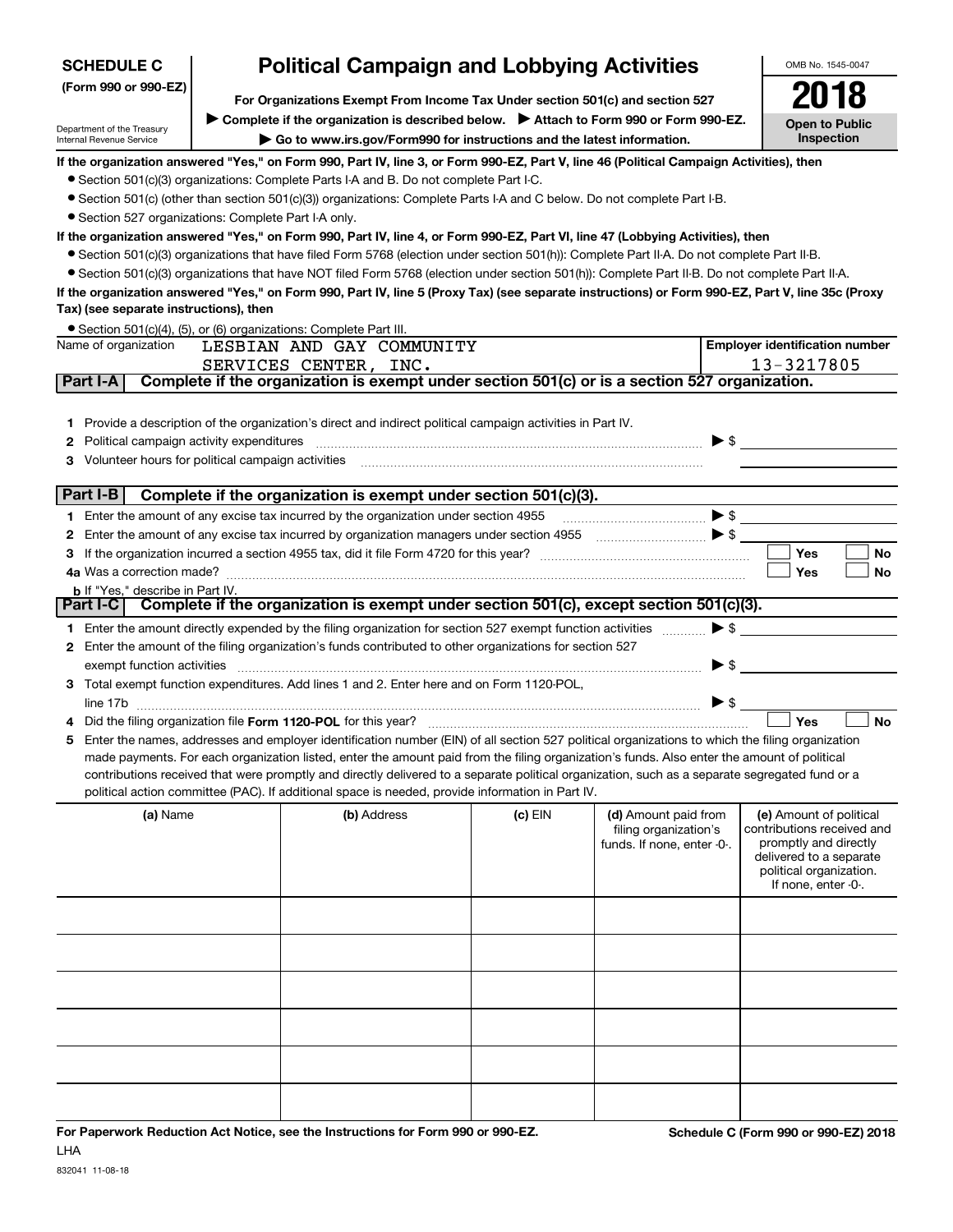| Schedule C (Form 990 or 990-EZ) 2018 SERVICES CENTER, INC.<br>Complete if the organization is exempt under section 501(c)(3) and filed Form 5768 (election under<br>Part II-A |                                        | LESBIAN AND GAY COMMUNITY                                                                                                         |            |                                        | $13 - 3217805$ Page 2          |
|-------------------------------------------------------------------------------------------------------------------------------------------------------------------------------|----------------------------------------|-----------------------------------------------------------------------------------------------------------------------------------|------------|----------------------------------------|--------------------------------|
| section 501(h)).                                                                                                                                                              |                                        |                                                                                                                                   |            |                                        |                                |
| A Check $\blacktriangleright$                                                                                                                                                 |                                        | if the filing organization belongs to an affiliated group (and list in Part IV each affiliated group member's name, address, EIN, |            |                                        |                                |
| expenses, and share of excess lobbying expenditures).                                                                                                                         |                                        |                                                                                                                                   |            |                                        |                                |
| <b>B</b> Check $\blacktriangleright$                                                                                                                                          |                                        | if the filing organization checked box A and "limited control" provisions apply.                                                  |            |                                        |                                |
|                                                                                                                                                                               | <b>Limits on Lobbying Expenditures</b> | (The term "expenditures" means amounts paid or incurred.)                                                                         |            | (a) Filing<br>organization's<br>totals | (b) Affiliated group<br>totals |
| 1a Total lobbying expenditures to influence public opinion (grass roots lobbying)                                                                                             |                                        |                                                                                                                                   |            | 0.                                     |                                |
| <b>b</b> Total lobbying expenditures to influence a legislative body (direct lobbying)                                                                                        |                                        |                                                                                                                                   |            | 90, 250.                               |                                |
|                                                                                                                                                                               |                                        |                                                                                                                                   |            | 90, 250.                               |                                |
| Other exempt purpose expenditures                                                                                                                                             |                                        |                                                                                                                                   |            | 16, 151, 872.                          |                                |
| e Total exempt purpose expenditures (add lines 1c and 1d)                                                                                                                     |                                        |                                                                                                                                   |            | <u>16,242,122.</u>                     |                                |
| f Lobbying nontaxable amount. Enter the amount from the following table in both columns.                                                                                      |                                        |                                                                                                                                   |            | 962, 106.                              |                                |
| If the amount on line 1e, column (a) or (b) is:                                                                                                                               |                                        | The lobbying nontaxable amount is:                                                                                                |            |                                        |                                |
| Not over \$500,000                                                                                                                                                            |                                        | 20% of the amount on line 1e.                                                                                                     |            |                                        |                                |
| Over \$500,000 but not over \$1,000,000                                                                                                                                       |                                        | \$100,000 plus 15% of the excess over \$500,000.                                                                                  |            |                                        |                                |
| Over \$1,000,000 but not over \$1,500,000<br>Over \$1,500,000 but not over \$17,000,000                                                                                       |                                        | \$175,000 plus 10% of the excess over \$1,000,000.                                                                                |            |                                        |                                |
| Over \$17,000,000                                                                                                                                                             |                                        | \$225,000 plus 5% of the excess over \$1,500,000.<br>\$1,000,000.                                                                 |            |                                        |                                |
|                                                                                                                                                                               |                                        |                                                                                                                                   |            |                                        |                                |
| g Grassroots nontaxable amount (enter 25% of line 1f)                                                                                                                         |                                        |                                                                                                                                   |            | 240,527.                               |                                |
| h Subtract line 1g from line 1a. If zero or less, enter -0-                                                                                                                   |                                        |                                                                                                                                   |            | 0.                                     |                                |
| i Subtract line 1f from line 1c. If zero or less, enter -0-                                                                                                                   |                                        |                                                                                                                                   |            | 0.                                     |                                |
| If there is an amount other than zero on either line 1h or line 1i, did the organization file Form 4720                                                                       |                                        |                                                                                                                                   |            |                                        |                                |
| reporting section 4911 tax for this year?                                                                                                                                     |                                        |                                                                                                                                   |            |                                        | Yes<br>No                      |
| (Some organizations that made a section 501(h) election do not have to complete all of the five columns below.                                                                |                                        | 4-Year Averaging Period Under Section 501(h)<br>See the separate instructions for lines 2a through 2f.)                           |            |                                        |                                |
|                                                                                                                                                                               |                                        | Lobbying Expenditures During 4-Year Averaging Period                                                                              |            |                                        |                                |
| Calendar year<br>(or fiscal year beginning in)                                                                                                                                | (a) $2015$                             | $(b)$ 2016                                                                                                                        | (c) $2017$ | $(d)$ 2018                             | (e) Total                      |
| 2a Lobbying nontaxable amount                                                                                                                                                 | 531,320.                               | 581,027.                                                                                                                          | 780,641.   |                                        | $962, 106.$ 2,855,094.         |
| <b>b</b> Lobbying ceiling amount<br>(150% of line 2a, column(e))                                                                                                              |                                        |                                                                                                                                   |            |                                        | 4,282,641.                     |
| c Total lobbying expenditures                                                                                                                                                 | 60, 100.                               | 60, 250.                                                                                                                          | 99,569.    | 90, 250.                               | 310, 169.                      |
| d Grassroots nontaxable amount                                                                                                                                                | 132,830.                               | 145,257.                                                                                                                          | 195,160.   | 240,527.                               | 713,774.                       |
| e Grassroots ceiling amount<br>(150% of line 2d, column (e))                                                                                                                  |                                        |                                                                                                                                   |            |                                        | 1,070,661.                     |
| f Grassroots lobbying expenditures                                                                                                                                            |                                        |                                                                                                                                   | 22,196.    |                                        | 22,196.                        |

**Schedule C (Form 990 or 990-EZ) 2018**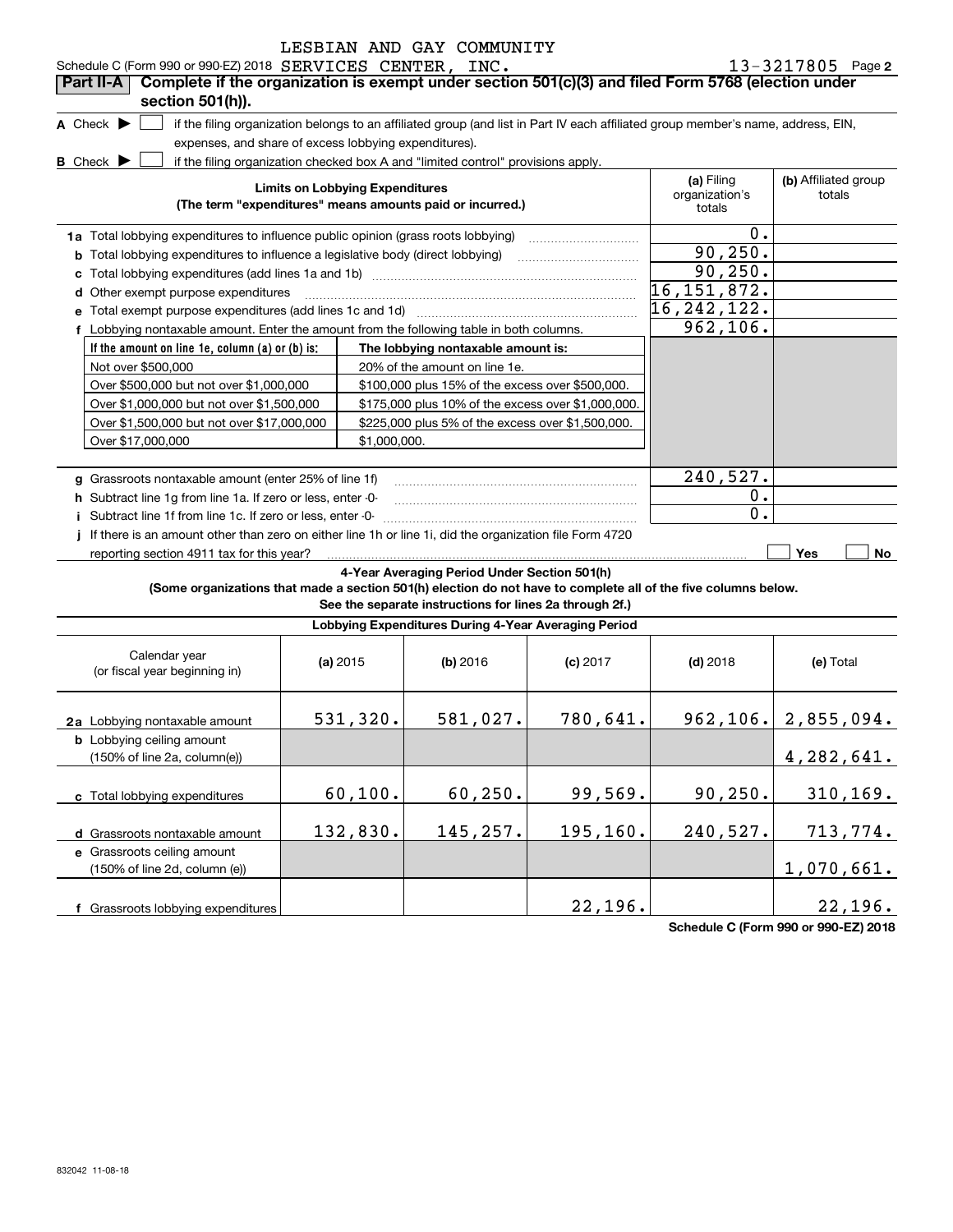#### Schedule C (Form 990 or 990-EZ) 2018  $S$ ERVICES CENTER,INC  $\boldsymbol{\cdot}$   $\boldsymbol{\cdot}$   $\boldsymbol{\cdot}$   $\boldsymbol{\cdot}$   $\boldsymbol{\cdot}$   $\boldsymbol{\cdot}$   $\boldsymbol{\cdot}$   $\boldsymbol{\cdot}$   $\boldsymbol{\cdot}$   $\boldsymbol{\cdot}$   $\boldsymbol{\cdot}$   $\boldsymbol{\cdot}$   $\boldsymbol{\cdot}$   $\boldsymbol{\cdot}$   $\boldsymbol{\cdot}$   $\boldsymbol{\cdot}$   $\boldsymbol{\cdot}$   $\boldsymbol{\cdot}$  SERVICES CENTER, INC. 13-3217805

# **Part II-B Complete if the organization is exempt under section 501(c)(3) and has NOT filed Form 5768 (election under section 501(h)).**

| (a)<br>For each "Yes," response on lines 1a through 1i below, provide in Part IV a detailed description                                                                                         | (b) |  |
|-------------------------------------------------------------------------------------------------------------------------------------------------------------------------------------------------|-----|--|
| of the lobbying activity.<br>Yes<br>No<br>Amount                                                                                                                                                |     |  |
| During the year, did the filing organization attempt to influence foreign, national, state, or<br>1.                                                                                            |     |  |
| local legislation, including any attempt to influence public opinion on a legislative matter                                                                                                    |     |  |
| or referendum, through the use of:                                                                                                                                                              |     |  |
|                                                                                                                                                                                                 |     |  |
| Paid staff or management (include compensation in expenses reported on lines 1c through 1i)?                                                                                                    |     |  |
|                                                                                                                                                                                                 |     |  |
|                                                                                                                                                                                                 |     |  |
| e Publications, or published or broadcast statements?                                                                                                                                           |     |  |
| f Grants to other organizations for lobbying purposes?                                                                                                                                          |     |  |
| Direct contact with legislators, their staffs, government officials, or a legislative body?<br>g                                                                                                |     |  |
| h Rallies, demonstrations, seminars, conventions, speeches, lectures, or any similar means?                                                                                                     |     |  |
| <i>i</i> Other activities?                                                                                                                                                                      |     |  |
|                                                                                                                                                                                                 |     |  |
| 2a Did the activities in line 1 cause the organization to be not described in section 501(c)(3)?                                                                                                |     |  |
|                                                                                                                                                                                                 |     |  |
| c If "Yes," enter the amount of any tax incurred by organization managers under section 4912                                                                                                    |     |  |
| d If the filing organization incurred a section 4912 tax, did it file Form 4720 for this year?<br>Complete if the organization is exempt under section 501(c)(4), section 501(c)(5), or section |     |  |
| <b>Part III-A</b><br>$501(c)(6)$ .                                                                                                                                                              |     |  |
| Yes                                                                                                                                                                                             | No  |  |
| 1<br>Were substantially all (90% or more) dues received nondeductible by members?<br>1                                                                                                          |     |  |
| $\overline{2}$<br>2                                                                                                                                                                             |     |  |
| 3<br>Did the organization agree to carry over lobbying and political campaign activity expenditures from the prior year?<br>3                                                                   |     |  |
| Complete if the organization is exempt under section 501(c)(4), section 501(c)(5), or section<br><b>Part III-B</b>                                                                              |     |  |
| 501(c)(6) and if either (a) BOTH Part III-A, lines 1 and 2, are answered "No," OR (b) Part III-A, line 3, is                                                                                    |     |  |
| answered "Yes."                                                                                                                                                                                 |     |  |
| Dues, assessments and similar amounts from members [111] www.communicallynews.communicallyness.communicallyness.com<br>1<br>1                                                                   |     |  |
| Section 162(e) nondeductible lobbying and political expenditures (do not include amounts of political<br>2                                                                                      |     |  |
| expenses for which the section 527(f) tax was paid).                                                                                                                                            |     |  |
| <b>a</b> Current year<br>2a                                                                                                                                                                     |     |  |
| 2b                                                                                                                                                                                              |     |  |
| 2c<br>c                                                                                                                                                                                         |     |  |
| 3<br>Aggregate amount reported in section 6033(e)(1)(A) notices of nondeductible section 162(e) dues<br>з                                                                                       |     |  |
| If notices were sent and the amount on line 2c exceeds the amount on line 3, what portion of the excess<br>4                                                                                    |     |  |
| does the organization agree to carryover to the reasonable estimate of nondeductible lobbying and political                                                                                     |     |  |
| expenditure next year?<br>4                                                                                                                                                                     |     |  |
| Taxable amount of lobbying and political expenditures (see instructions)<br>5<br>5                                                                                                              |     |  |
| <b>Part IV</b><br><b>Supplemental Information</b>                                                                                                                                               |     |  |
| Provide the descriptions required for Part I-A, line 1; Part I-B, line 4; Part I-C, line 5; Part II-A (affiliated group list); Part II-A, lines 1 and 2 (see                                    |     |  |
| instructions); and Part II-B, line 1. Also, complete this part for any additional information.                                                                                                  |     |  |
| SCHEDULE C, PART II-B                                                                                                                                                                           |     |  |
| CENTER PARTICIPATES IN BOTH DIRECT AND INDIRECT LOBBYING ACTIVITIES.<br>THE                                                                                                                     |     |  |
|                                                                                                                                                                                                 |     |  |
| TYPICALLY DIRECT ACTIVITIES CONSIST OF MEETINGS WITH ELECTED OFFICIALS, AS                                                                                                                      |     |  |
| WELL AS WRITING LETTERS AND MAKING PHONE CALLS.<br>INDIRECT ACTIVITIES ARE                                                                                                                      |     |  |
| 'GRASSROOTS' AND IS COMPLETED THROUGH COMMUNICATIONS<br>CONSIDERED TO BE MORE                                                                                                                   |     |  |
| COMMUNITY MEMBERS ABOUT VARIOUS POLICIES AND URGING THEM TO CONTACT<br>TOI                                                                                                                      |     |  |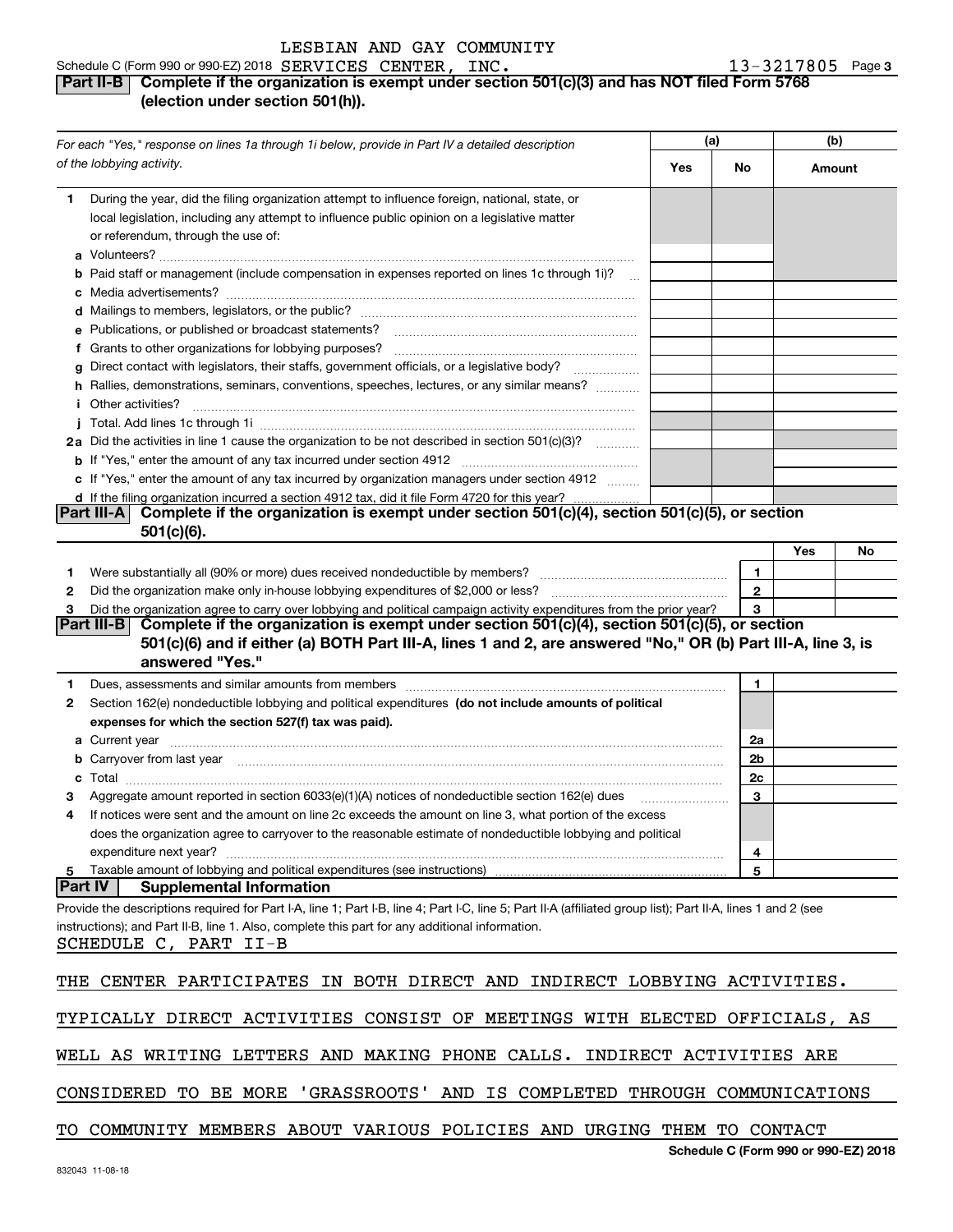| ELECTED OFFICIALS. |
|--------------------|
|                    |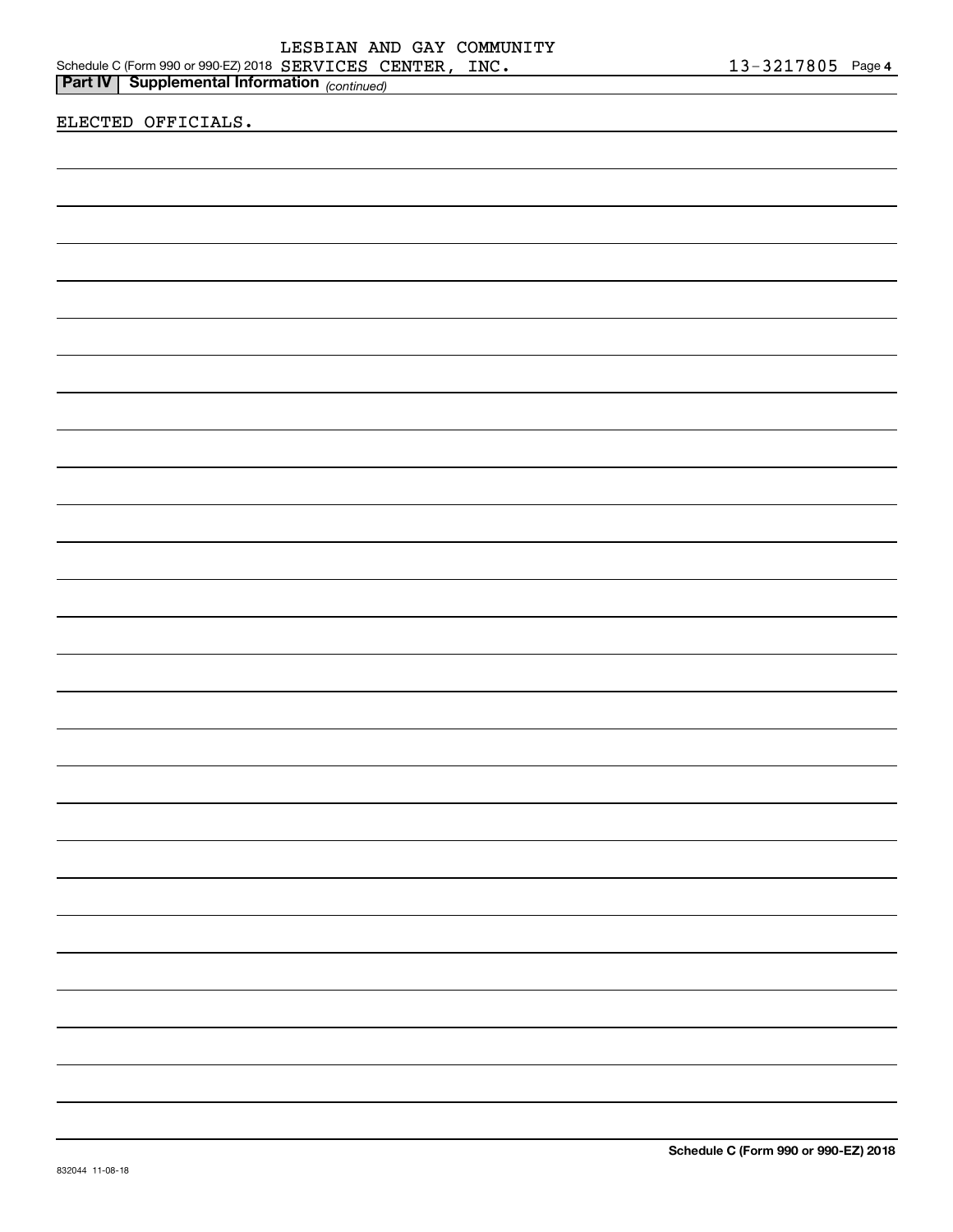|         | <b>SCHEDULE D</b><br>(Form 990)                                                                                                                                         |                                                                                                                    | <b>Supplemental Financial Statements</b><br>Complete if the organization answered "Yes" on Form 990,                                                       |                | OMB No. 1545-0047                     |  |  |
|---------|-------------------------------------------------------------------------------------------------------------------------------------------------------------------------|--------------------------------------------------------------------------------------------------------------------|------------------------------------------------------------------------------------------------------------------------------------------------------------|----------------|---------------------------------------|--|--|
|         |                                                                                                                                                                         |                                                                                                                    | Part IV, line 6, 7, 8, 9, 10, 11a, 11b, 11c, 11d, 11e, 11f, 12a, or 12b.                                                                                   |                | <b>Open to Public</b>                 |  |  |
|         | Department of the Treasury<br>Internal Revenue Service                                                                                                                  |                                                                                                                    | Attach to Form 990.<br>Go to www.irs.gov/Form990 for instructions and the latest information.                                                              |                | <b>Inspection</b>                     |  |  |
|         | Name of the organization                                                                                                                                                | LESBIAN AND GAY COMMUNITY                                                                                          |                                                                                                                                                            |                | <b>Employer identification number</b> |  |  |
|         |                                                                                                                                                                         | SERVICES CENTER, INC.                                                                                              |                                                                                                                                                            |                | 13-3217805                            |  |  |
| Part I  |                                                                                                                                                                         |                                                                                                                    | Organizations Maintaining Donor Advised Funds or Other Similar Funds or Accounts. Complete if the                                                          |                |                                       |  |  |
|         |                                                                                                                                                                         | organization answered "Yes" on Form 990, Part IV, line 6.                                                          | (a) Donor advised funds                                                                                                                                    |                | (b) Funds and other accounts          |  |  |
|         |                                                                                                                                                                         |                                                                                                                    |                                                                                                                                                            |                |                                       |  |  |
| 1       |                                                                                                                                                                         |                                                                                                                    |                                                                                                                                                            |                |                                       |  |  |
| 2<br>3  |                                                                                                                                                                         | Aggregate value of contributions to (during year)<br>Aggregate value of grants from (during year) <i>mimimimim</i> |                                                                                                                                                            |                |                                       |  |  |
| 4       |                                                                                                                                                                         |                                                                                                                    |                                                                                                                                                            |                |                                       |  |  |
| 5       |                                                                                                                                                                         |                                                                                                                    | Did the organization inform all donors and donor advisors in writing that the assets held in donor advised funds                                           |                |                                       |  |  |
|         |                                                                                                                                                                         |                                                                                                                    |                                                                                                                                                            |                | Yes<br><b>No</b>                      |  |  |
| 6       |                                                                                                                                                                         |                                                                                                                    | Did the organization inform all grantees, donors, and donor advisors in writing that grant funds can be used only                                          |                |                                       |  |  |
|         |                                                                                                                                                                         |                                                                                                                    | for charitable purposes and not for the benefit of the donor or donor advisor, or for any other purpose conferring                                         |                |                                       |  |  |
|         |                                                                                                                                                                         |                                                                                                                    |                                                                                                                                                            |                | Yes<br>No                             |  |  |
| Part II |                                                                                                                                                                         |                                                                                                                    | Conservation Easements. Complete if the organization answered "Yes" on Form 990, Part IV, line 7.                                                          |                |                                       |  |  |
| 1       |                                                                                                                                                                         | Purpose(s) of conservation easements held by the organization (check all that apply).                              |                                                                                                                                                            |                |                                       |  |  |
|         |                                                                                                                                                                         | Preservation of land for public use (e.g., recreation or education)                                                | Preservation of a historically important land area                                                                                                         |                |                                       |  |  |
|         |                                                                                                                                                                         | Protection of natural habitat                                                                                      | Preservation of a certified historic structure                                                                                                             |                |                                       |  |  |
|         |                                                                                                                                                                         | Preservation of open space                                                                                         |                                                                                                                                                            |                |                                       |  |  |
| 2       |                                                                                                                                                                         |                                                                                                                    | Complete lines 2a through 2d if the organization held a qualified conservation contribution in the form of a conservation easement on the last             |                |                                       |  |  |
|         | day of the tax year.                                                                                                                                                    |                                                                                                                    |                                                                                                                                                            |                | Held at the End of the Tax Year       |  |  |
| a       |                                                                                                                                                                         |                                                                                                                    |                                                                                                                                                            | 2a             |                                       |  |  |
| b       |                                                                                                                                                                         | Total acreage restricted by conservation easements                                                                 |                                                                                                                                                            | 2 <sub>b</sub> |                                       |  |  |
| c       |                                                                                                                                                                         |                                                                                                                    |                                                                                                                                                            | 2c             |                                       |  |  |
|         | d Number of conservation easements included in (c) acquired after 7/25/06, and not on a historic structure<br>2d                                                        |                                                                                                                    |                                                                                                                                                            |                |                                       |  |  |
| з       |                                                                                                                                                                         |                                                                                                                    | Number of conservation easements modified, transferred, released, extinguished, or terminated by the organization during the tax                           |                |                                       |  |  |
|         | $\gamma$ ear                                                                                                                                                            |                                                                                                                    |                                                                                                                                                            |                |                                       |  |  |
| 4       |                                                                                                                                                                         | Number of states where property subject to conservation easement is located $\blacktriangleright$                  |                                                                                                                                                            |                |                                       |  |  |
| 5       |                                                                                                                                                                         | Does the organization have a written policy regarding the periodic monitoring, inspection, handling of             |                                                                                                                                                            |                |                                       |  |  |
|         |                                                                                                                                                                         | violations, and enforcement of the conservation easements it holds?                                                |                                                                                                                                                            |                | Yes<br><b>No</b>                      |  |  |
| 6       |                                                                                                                                                                         |                                                                                                                    | Staff and volunteer hours devoted to monitoring, inspecting, handling of violations, and enforcing conservation easements during the year                  |                |                                       |  |  |
|         |                                                                                                                                                                         |                                                                                                                    |                                                                                                                                                            |                |                                       |  |  |
| 7       |                                                                                                                                                                         |                                                                                                                    | Amount of expenses incurred in monitoring, inspecting, handling of violations, and enforcing conservation easements during the year                        |                |                                       |  |  |
|         | ▶ \$                                                                                                                                                                    |                                                                                                                    |                                                                                                                                                            |                |                                       |  |  |
| 8       |                                                                                                                                                                         |                                                                                                                    | Does each conservation easement reported on line 2(d) above satisfy the requirements of section 170(h)(4)(B)(i)                                            |                |                                       |  |  |
|         |                                                                                                                                                                         |                                                                                                                    |                                                                                                                                                            |                | Yes<br>No                             |  |  |
| 9       |                                                                                                                                                                         |                                                                                                                    | In Part XIII, describe how the organization reports conservation easements in its revenue and expense statement, and balance sheet, and                    |                |                                       |  |  |
|         | include, if applicable, the text of the footnote to the organization's financial statements that describes the organization's accounting for<br>conservation easements. |                                                                                                                    |                                                                                                                                                            |                |                                       |  |  |
|         | Part III                                                                                                                                                                |                                                                                                                    | Organizations Maintaining Collections of Art, Historical Treasures, or Other Similar Assets.                                                               |                |                                       |  |  |
|         |                                                                                                                                                                         | Complete if the organization answered "Yes" on Form 990, Part IV, line 8.                                          |                                                                                                                                                            |                |                                       |  |  |
|         |                                                                                                                                                                         |                                                                                                                    | 1a If the organization elected, as permitted under SFAS 116 (ASC 958), not to report in its revenue statement and balance sheet works of art,              |                |                                       |  |  |
|         |                                                                                                                                                                         |                                                                                                                    | historical treasures, or other similar assets held for public exhibition, education, or research in furtherance of public service, provide, in Part XIII,  |                |                                       |  |  |
|         | the text of the footnote to its financial statements that describes these items.                                                                                        |                                                                                                                    |                                                                                                                                                            |                |                                       |  |  |
|         |                                                                                                                                                                         |                                                                                                                    | <b>b</b> If the organization elected, as permitted under SFAS 116 (ASC 958), to report in its revenue statement and balance sheet works of art, historical |                |                                       |  |  |
|         |                                                                                                                                                                         |                                                                                                                    | treasures, or other similar assets held for public exhibition, education, or research in furtherance of public service, provide the following amounts      |                |                                       |  |  |
|         | relating to these items:                                                                                                                                                |                                                                                                                    |                                                                                                                                                            |                |                                       |  |  |
|         |                                                                                                                                                                         |                                                                                                                    |                                                                                                                                                            |                | $\blacktriangleright$ \$              |  |  |
|         |                                                                                                                                                                         | (ii) Assets included in Form 990, Part X                                                                           |                                                                                                                                                            |                | $\blacktriangleright$ \$              |  |  |
| 2       |                                                                                                                                                                         |                                                                                                                    | If the organization received or held works of art, historical treasures, or other similar assets for financial gain, provide                               |                |                                       |  |  |
|         |                                                                                                                                                                         | the following amounts required to be reported under SFAS 116 (ASC 958) relating to these items:                    |                                                                                                                                                            |                |                                       |  |  |
| a       |                                                                                                                                                                         |                                                                                                                    |                                                                                                                                                            |                | $\blacktriangleright$ \$              |  |  |
|         |                                                                                                                                                                         |                                                                                                                    |                                                                                                                                                            |                | $\blacktriangleright$ \$              |  |  |

**For Paperwork Reduction Act Notice, see the Instructions for Form 990. Schedule D (Form 990) 2018** LHA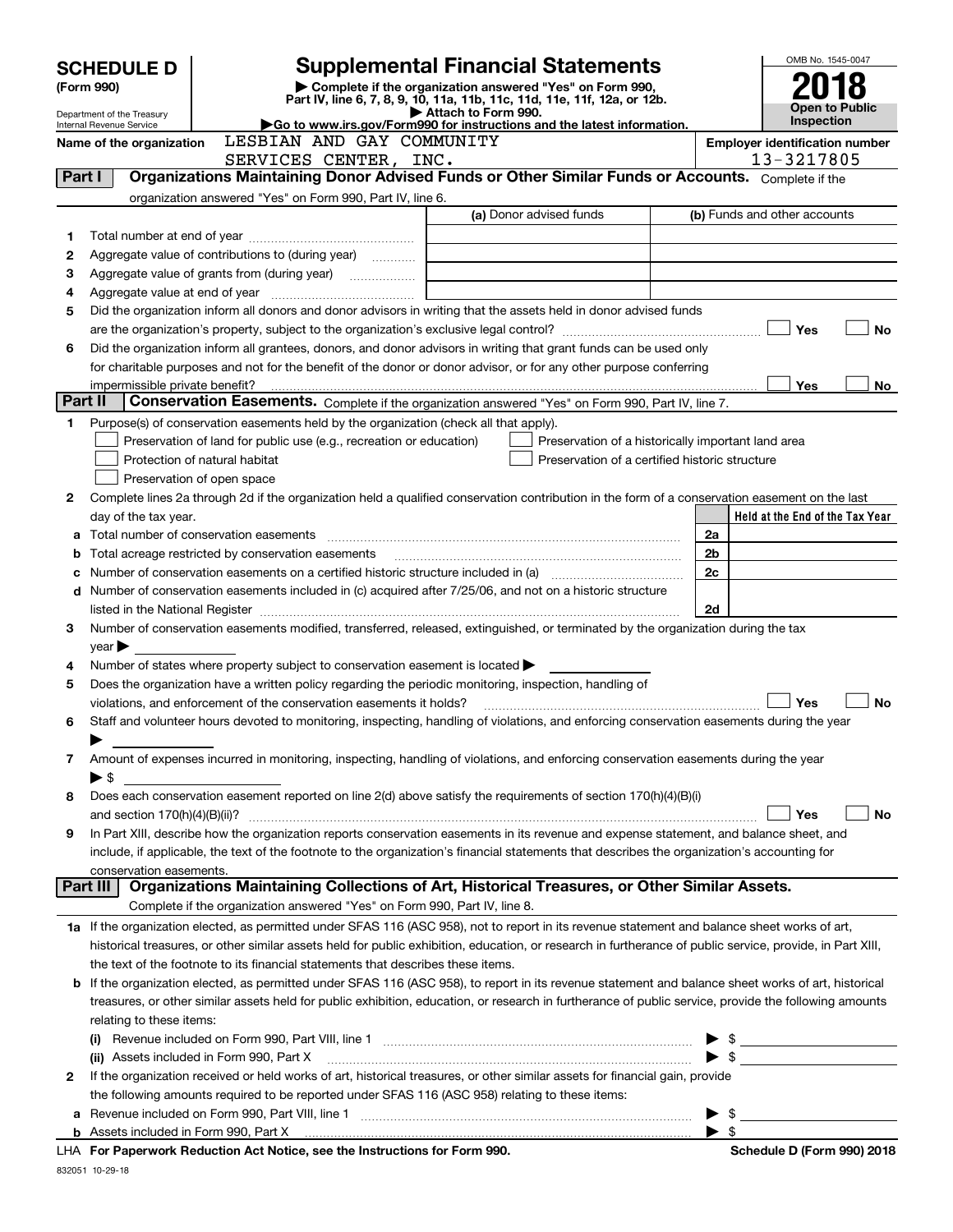|                |                                                                                                                                                                                                                                      | LESBIAN AND GAY COMMUNITY |             |                |                                        |                                            |                        |                             |
|----------------|--------------------------------------------------------------------------------------------------------------------------------------------------------------------------------------------------------------------------------------|---------------------------|-------------|----------------|----------------------------------------|--------------------------------------------|------------------------|-----------------------------|
|                | Schedule D (Form 990) 2018                                                                                                                                                                                                           | SERVICES CENTER, INC.     |             |                |                                        |                                            | 13-3217805 Page 2      |                             |
|                | Organizations Maintaining Collections of Art, Historical Treasures, or Other Similar Assets (continued)<br>Part III                                                                                                                  |                           |             |                |                                        |                                            |                        |                             |
| 3              | Using the organization's acquisition, accession, and other records, check any of the following that are a significant use of its collection items                                                                                    |                           |             |                |                                        |                                            |                        |                             |
|                | (check all that apply):                                                                                                                                                                                                              |                           |             |                |                                        |                                            |                        |                             |
| a              | $\boxed{\text{X}}$ Public exhibition                                                                                                                                                                                                 |                           | d           |                | Loan or exchange programs              |                                            |                        |                             |
| b              | Scholarly research                                                                                                                                                                                                                   |                           | $\mathbf e$ |                | $\boxed{\textbf{X}}$ Other EDUCATIONAL |                                            |                        |                             |
| с              | Preservation for future generations                                                                                                                                                                                                  |                           |             |                |                                        |                                            |                        |                             |
| 4              | Provide a description of the organization's collections and explain how they further the organization's exempt purpose in Part XIII.                                                                                                 |                           |             |                |                                        |                                            |                        |                             |
| 5              | During the year, did the organization solicit or receive donations of art, historical treasures, or other similar assets                                                                                                             |                           |             |                |                                        |                                            |                        |                             |
|                |                                                                                                                                                                                                                                      |                           |             |                |                                        |                                            | $\overline{X}$ Yes     | No                          |
|                | Part IV<br>Escrow and Custodial Arrangements. Complete if the organization answered "Yes" on Form 990, Part IV, line 9, or                                                                                                           |                           |             |                |                                        |                                            |                        |                             |
|                | reported an amount on Form 990, Part X, line 21.                                                                                                                                                                                     |                           |             |                |                                        |                                            |                        |                             |
|                |                                                                                                                                                                                                                                      |                           |             |                |                                        |                                            |                        |                             |
|                | 1a Is the organization an agent, trustee, custodian or other intermediary for contributions or other assets not included                                                                                                             |                           |             |                |                                        |                                            |                        | $\overline{X}$ No           |
|                |                                                                                                                                                                                                                                      |                           |             |                |                                        |                                            | Yes                    |                             |
|                | b If "Yes," explain the arrangement in Part XIII and complete the following table:                                                                                                                                                   |                           |             |                |                                        |                                            |                        |                             |
|                |                                                                                                                                                                                                                                      |                           |             |                |                                        |                                            | Amount                 |                             |
| c              | Beginning balance <b>contract the contract of the contract of the contract of the contract of the contract of the contract of the contract of the contract of the contract of the contract of the contract of the contract of th</b> |                           |             |                |                                        | 1c                                         |                        |                             |
|                | d Additions during the year manufactured and an account of a distribution of Additions during the year manufactured and account of Additions during the year manufactured and account of the state of Additional Additional Ad       |                           |             |                |                                        | 1d                                         |                        |                             |
|                | Distributions during the year manufactured and continuum control of the year manufactured and control of the year manufactured and control of the year manufactured and control of the year manufactured and control of the ye       |                           |             |                |                                        | 1e                                         |                        |                             |
|                |                                                                                                                                                                                                                                      |                           |             |                |                                        | 1f                                         |                        |                             |
|                | 2a Did the organization include an amount on Form 990, Part X, line 21, for escrow or custodial account liability?                                                                                                                   |                           |             |                |                                        |                                            | $\boxed{\text{X}}$ Yes | No                          |
|                | <b>b</b> If "Yes," explain the arrangement in Part XIII. Check here if the explanation has been provided on Part XIII                                                                                                                |                           |             |                |                                        |                                            |                        | $\overline{\textnormal{x}}$ |
| <b>Part V</b>  | Endowment Funds. Complete if the organization answered "Yes" on Form 990, Part IV, line 10.                                                                                                                                          |                           |             |                |                                        |                                            |                        |                             |
|                |                                                                                                                                                                                                                                      | (a) Current year          |             | (b) Prior year | (c) Two years back                     | (d) Three years back   (e) Four years back |                        |                             |
| 1a             | Beginning of year balance                                                                                                                                                                                                            |                           |             |                |                                        |                                            |                        |                             |
| b              |                                                                                                                                                                                                                                      |                           |             |                |                                        |                                            |                        |                             |
|                | Net investment earnings, gains, and losses                                                                                                                                                                                           |                           |             |                |                                        |                                            |                        |                             |
| d              |                                                                                                                                                                                                                                      |                           |             |                |                                        |                                            |                        |                             |
|                | <b>e</b> Other expenditures for facilities                                                                                                                                                                                           |                           |             |                |                                        |                                            |                        |                             |
|                |                                                                                                                                                                                                                                      |                           |             |                |                                        |                                            |                        |                             |
|                | and programs                                                                                                                                                                                                                         |                           |             |                |                                        |                                            |                        |                             |
| Ť.             |                                                                                                                                                                                                                                      |                           |             |                |                                        |                                            |                        |                             |
| g              | End of year balance                                                                                                                                                                                                                  |                           |             |                |                                        |                                            |                        |                             |
| 2              | Provide the estimated percentage of the current year end balance (line 1g, column (a)) held as:                                                                                                                                      |                           |             |                |                                        |                                            |                        |                             |
| a              | Board designated or quasi-endowment >                                                                                                                                                                                                |                           | %           |                |                                        |                                            |                        |                             |
| b              | Permanent endowment $\blacktriangleright$                                                                                                                                                                                            | %                         |             |                |                                        |                                            |                        |                             |
|                | Temporarily restricted endowment $\blacktriangleright$                                                                                                                                                                               | %                         |             |                |                                        |                                            |                        |                             |
|                | The percentages on lines 2a, 2b, and 2c should equal 100%.                                                                                                                                                                           |                           |             |                |                                        |                                            |                        |                             |
|                | 3a Are there endowment funds not in the possession of the organization that are held and administered for the organization                                                                                                           |                           |             |                |                                        |                                            |                        |                             |
|                | by:                                                                                                                                                                                                                                  |                           |             |                |                                        |                                            |                        | Yes<br>No                   |
|                | (i)                                                                                                                                                                                                                                  |                           |             |                |                                        |                                            | 3a(i)                  |                             |
|                |                                                                                                                                                                                                                                      |                           |             |                |                                        |                                            | 3a(ii)                 |                             |
|                |                                                                                                                                                                                                                                      |                           |             |                |                                        |                                            | 3b                     |                             |
| 4              | Describe in Part XIII the intended uses of the organization's endowment funds.                                                                                                                                                       |                           |             |                |                                        |                                            |                        |                             |
| <b>Part VI</b> | Land, Buildings, and Equipment.                                                                                                                                                                                                      |                           |             |                |                                        |                                            |                        |                             |
|                | Complete if the organization answered "Yes" on Form 990, Part IV, line 11a. See Form 990, Part X, line 10.                                                                                                                           |                           |             |                |                                        |                                            |                        |                             |
|                | Description of property                                                                                                                                                                                                              | (a) Cost or other         |             |                | (b) Cost or other                      | (c) Accumulated                            | (d) Book value         |                             |
|                |                                                                                                                                                                                                                                      | basis (investment)        |             |                | basis (other)                          | depreciation                               |                        |                             |
|                |                                                                                                                                                                                                                                      |                           |             |                | 227,150.                               |                                            |                        | 227,150.                    |
|                |                                                                                                                                                                                                                                      |                           |             |                | 25,059,212.                            | 9,032,547.                                 | 16,026,665.            |                             |
|                |                                                                                                                                                                                                                                      |                           |             |                |                                        |                                            |                        |                             |
|                |                                                                                                                                                                                                                                      |                           |             |                |                                        |                                            |                        |                             |
|                |                                                                                                                                                                                                                                      |                           |             |                | 351,750.                               | 229,790.                                   |                        | 121,960.                    |
|                |                                                                                                                                                                                                                                      |                           |             |                | 524,995.                               | 128,900.                                   |                        | 396,095.                    |
|                |                                                                                                                                                                                                                                      |                           |             |                |                                        |                                            | 16, 771, 870.          |                             |

**Schedule D (Form 990) 2018**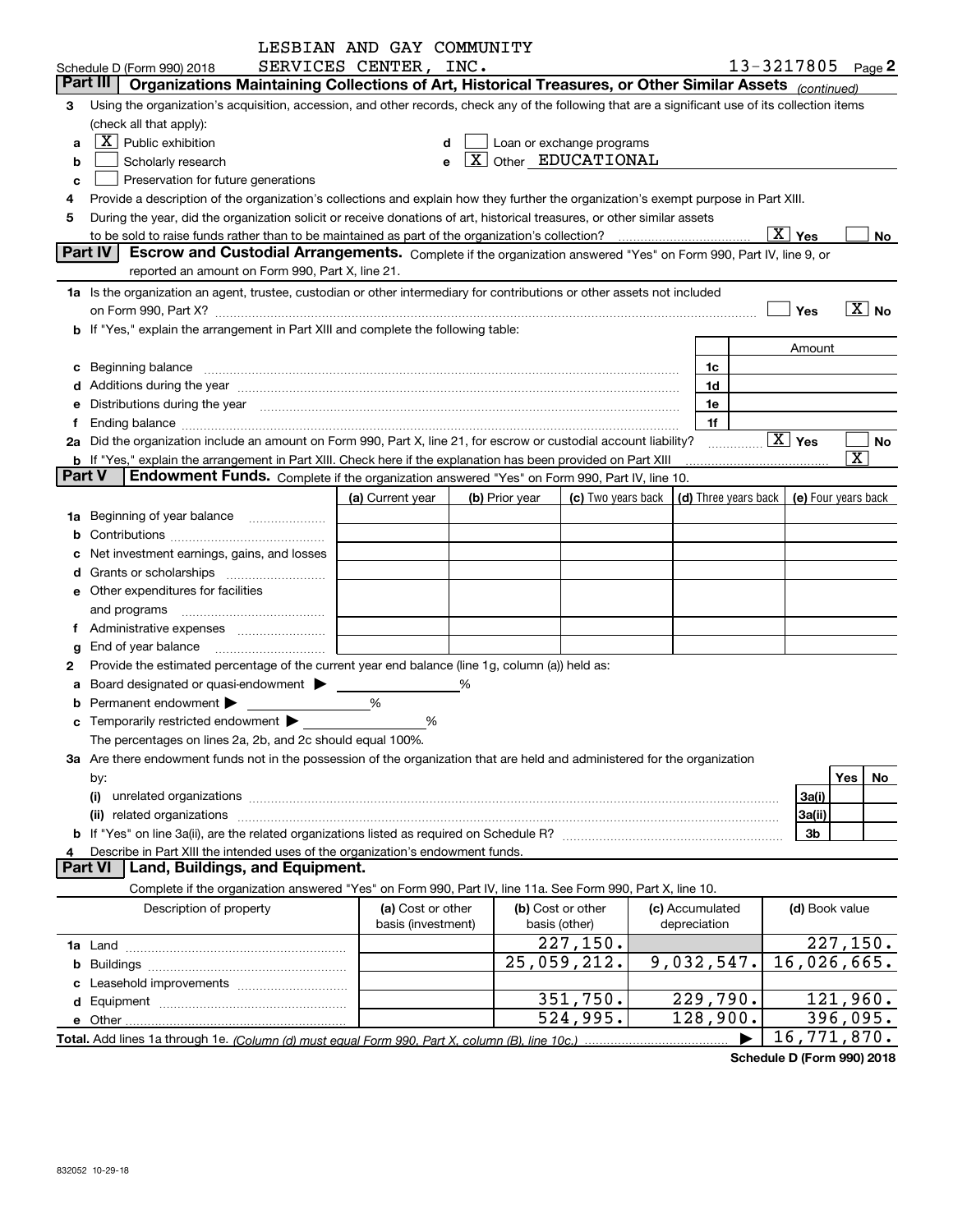|                                          |  | LESBIAN AND GAY COMMUNITY |
|------------------------------------------|--|---------------------------|
| $\alpha$ pritt $\alpha$ pritter $\alpha$ |  | <b>TIT</b>                |

### (a) Description of security or category (including name of security)  $\vert$  (b) Book value  $\vert$  (c) Total. (Col. (b) must equal Form 990, Part X, col. (B) line 12.) Total. (Col. (b) must equal Form 990, Part X, col. (B) line 13.) **(1)** Financial derivatives ~~~~~~~~~~~~~~~ **(2)** Closely-held equity interests ~~~~~~~~~~~ **(3)** Other (a) Description of investment **b (b)** Book value **(1)(2) (3)(4) (5)(6)(7)(8)(9)(a) (b)**  Description**(1)(2) (3)(4)(5) (6)(7) (8)(9)Total.**  *(Column (b) must equal Form 990, Part X, col. (B) line 15.)* **1.(a)** Description of liability **Book value (b)** Book value **Total.**  *(Column (b) must equal Form 990, Part X, col. (B) line 25.)* **2.**Schedule D (Form 990) 2018  ${\tt SERVICES}$   ${\tt CENTER}$  ,  ${\tt INC.}$   ${\tt 13-3217805}$   ${\tt Page}$ Complete if the organization answered "Yes" on Form 990, Part IV, line 11b. See Form 990, Part X, line 12.  $(b)$  Book value  $\vert$  (c) Method of valuation: Cost or end-of-year market value (A)(B)(C)(D)(E)(F)(G)(H)Complete if the organization answered "Yes" on Form 990, Part IV, line 11c. See Form 990, Part X, line 13. (c) Method of valuation: Cost or end-of-year market value Complete if the organization answered "Yes" on Form 990, Part IV, line 11d. See Form 990, Part X, line 15. (b) Book value  $\blacktriangleright$ Complete if the organization answered "Yes" on Form 990, Part IV, line 11e or 11f. See Form 990, Part X, line 25. (1)Federal income taxes (2)(3)(4)(5)(6)(7)(8)(9) $\blacktriangleright$ Liability for uncertain tax positions. In Part XIII, provide the text of the footnote to the organization's financial statements that reports the organization's liability for uncertain tax positions under FIN 48 (ASC 740). Check here if the text of the footnote has been provided in Part XIII **3Part VII Investments - Other Securities. Part VIII Investments - Program Related. Part IX Other Assets. Part X Other Liabilities.** ROOM DEPOSITS 4,950. 4,950.

**Schedule D (Form 990) 2018**

 $\vert$  X  $\vert$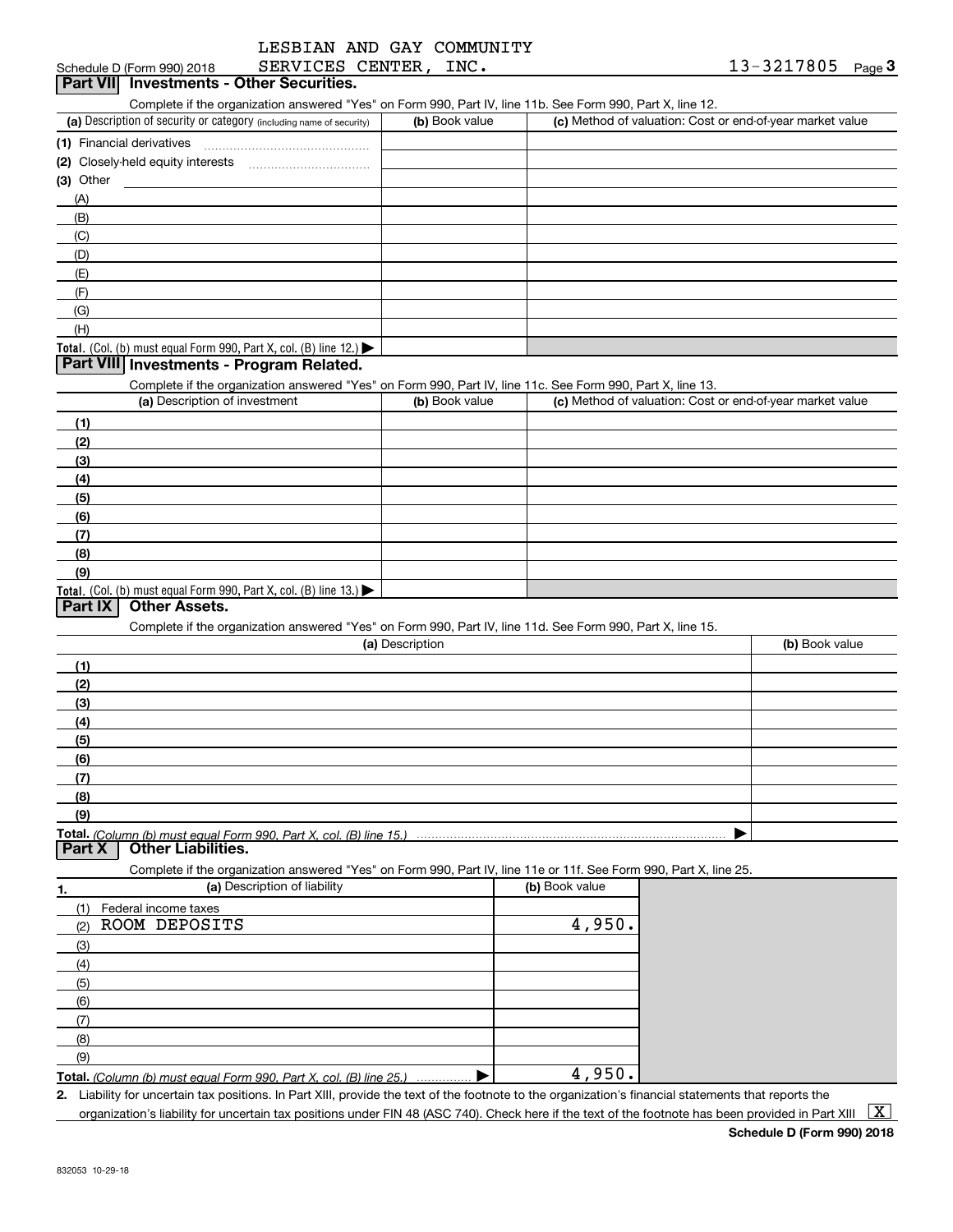|   | LESBIAN AND GAY COMMUNITY                                                                                                                                                                                                                     |                |            |                |                      |
|---|-----------------------------------------------------------------------------------------------------------------------------------------------------------------------------------------------------------------------------------------------|----------------|------------|----------------|----------------------|
|   | SERVICES CENTER, INC.<br>Schedule D (Form 990) 2018                                                                                                                                                                                           |                |            |                | 13-3217805<br>Page 4 |
|   | Reconciliation of Revenue per Audited Financial Statements With Revenue per Return.<br>Part XI                                                                                                                                                |                |            |                |                      |
|   | Complete if the organization answered "Yes" on Form 990, Part IV, line 12a.                                                                                                                                                                   |                |            |                |                      |
| 1 | Total revenue, gains, and other support per audited financial statements                                                                                                                                                                      |                |            | $\blacksquare$ | 15,839,473.          |
| 2 | Amounts included on line 1 but not on Form 990. Part VIII, line 12:                                                                                                                                                                           |                |            |                |                      |
| a | Net unrealized gains (losses) on investments [11] matter than the unrealized gains (losses) on investments                                                                                                                                    | 2a             |            |                |                      |
| b |                                                                                                                                                                                                                                               | 2 <sub>b</sub> | 43,582.    |                |                      |
| с |                                                                                                                                                                                                                                               | 2c             |            |                |                      |
| d | Other (Describe in Part XIII.) <b>COLOGIST: (2014)</b> (2014) <b>COLOGIST: (2014)</b> (2014) <b>COLOGIST: (2014)</b> (2014) (2014) (2014) (2014) (2014) (2014) (2014) (2014) (2014) (2014) (2014) (2014) (2014) (2014) (2014) (2014) (2014) ( | 2d             | $-51,568.$ |                |                      |
| e | Add lines 2a through 2d                                                                                                                                                                                                                       |                |            | 2e             | $-7,986.$            |
| 3 |                                                                                                                                                                                                                                               |                |            | $\mathbf{a}$   | 15,847,459.          |
| 4 | Amounts included on Form 990, Part VIII, line 12, but not on line 1:                                                                                                                                                                          |                |            |                |                      |
| a |                                                                                                                                                                                                                                               | 4a             |            |                |                      |
| b |                                                                                                                                                                                                                                               | 4b             |            |                |                      |
|   | Add lines 4a and 4b                                                                                                                                                                                                                           |                |            | 4c             | 0.                   |
| 5 |                                                                                                                                                                                                                                               |                |            | 5              | 15,847,459.          |
|   | Part XII   Reconciliation of Expenses per Audited Financial Statements With Expenses per Return.                                                                                                                                              |                |            |                |                      |
|   | Complete if the organization answered "Yes" on Form 990, Part IV, line 12a.                                                                                                                                                                   |                |            |                |                      |
| 1 | Total expenses and losses per audited financial statements [11, 11] manuscription control expenses and losses per audited financial statements [11] manuscription of the statements [11] manuscription of the statements [11]                 |                |            | $\blacksquare$ | 16, 234, 136.        |
| 2 | Amounts included on line 1 but not on Form 990, Part IX, line 25:                                                                                                                                                                             |                |            |                |                      |
| a |                                                                                                                                                                                                                                               | 2a             | 43,582.    |                |                      |
| b |                                                                                                                                                                                                                                               | 2 <sub>b</sub> |            |                |                      |
|   | Other losses                                                                                                                                                                                                                                  | 2c             |            |                |                      |
| d |                                                                                                                                                                                                                                               | 2d             |            |                |                      |
| e | Add lines 2a through 2d <b>contained a contained a contained a contained a</b> contained a contained a contained a contained a contained a contained a contained a contained a contained a contained a contained a contained a cont           |                |            | 2e             | 43,582.              |
| 3 |                                                                                                                                                                                                                                               |                |            | 3              | 16, 190, 554.        |
| 4 | Amounts included on Form 990, Part IX, line 25, but not on line 1:                                                                                                                                                                            |                |            |                |                      |
| a | Investment expenses not included on Form 990, Part VIII, line 7b [1000000000000000000000000000000000                                                                                                                                          | 4a             |            |                |                      |
| b | Other (Describe in Part XIII.) <b>Construction Contract Construction</b> Chemistry Chemistry Chemistry Chemistry Chemistry                                                                                                                    | 4 <sub>h</sub> | 51,568.    |                |                      |
|   | Add lines 4a and 4b                                                                                                                                                                                                                           |                |            | 4c             | 51,568.              |
| 5 |                                                                                                                                                                                                                                               |                |            | 5              | 16, 242, 122.        |
|   | Part XIII Supplemental Information.                                                                                                                                                                                                           |                |            |                |                      |

Provide the descriptions required for Part II, lines 3, 5, and 9; Part III, lines 1a and 4; Part IV, lines 1b and 2b; Part V, line 4; Part X, line 2; Part XI, lines 2d and 4b; and Part XII, lines 2d and 4b. Also complete this part to provide any additional information.

# PART III, LINE 4:

ARTWORK COLLECTIONS - THE VALUE OF THE CENTER'S ARTWORK COLLECTIONS IS NOT REFLECTED AS AN ASSET IN THE STATEMENTS OF FINANCIAL POSITION, AND GIFTS OR ARTWORK COLLECTION ITEMS ARE EXCLUDED FROM REVENUE AND SUPPORT IN THE STATEMENTS OF ACTIVITIES.

THE CENTER HOLDS PIECES OF ART FOR PUBLIC EXHIBITION AND EDUCATIONAL

PURPOSES. THE ARTWORK COLLECTION INCLUDES A PERMANENT COLLECTION LARGELY

CREATED FOR THE 1989 CENTER SHOW, ROTATING EXHIBITS IN HONOR OF THE 20TH

ANNIVERSARY OF THE STONEWALL REBELLION, WORKS BY KEITH HARING , MARTIN

WONG AND BARBARA SANDLER, THE CENTER'S NATIONAL ARCHIVE SERVES TO PRESERVE

THE HISTORY OF OUR COMMUNITY AND ITS RICH HERITAGE. FOUNDED IN 1990 BY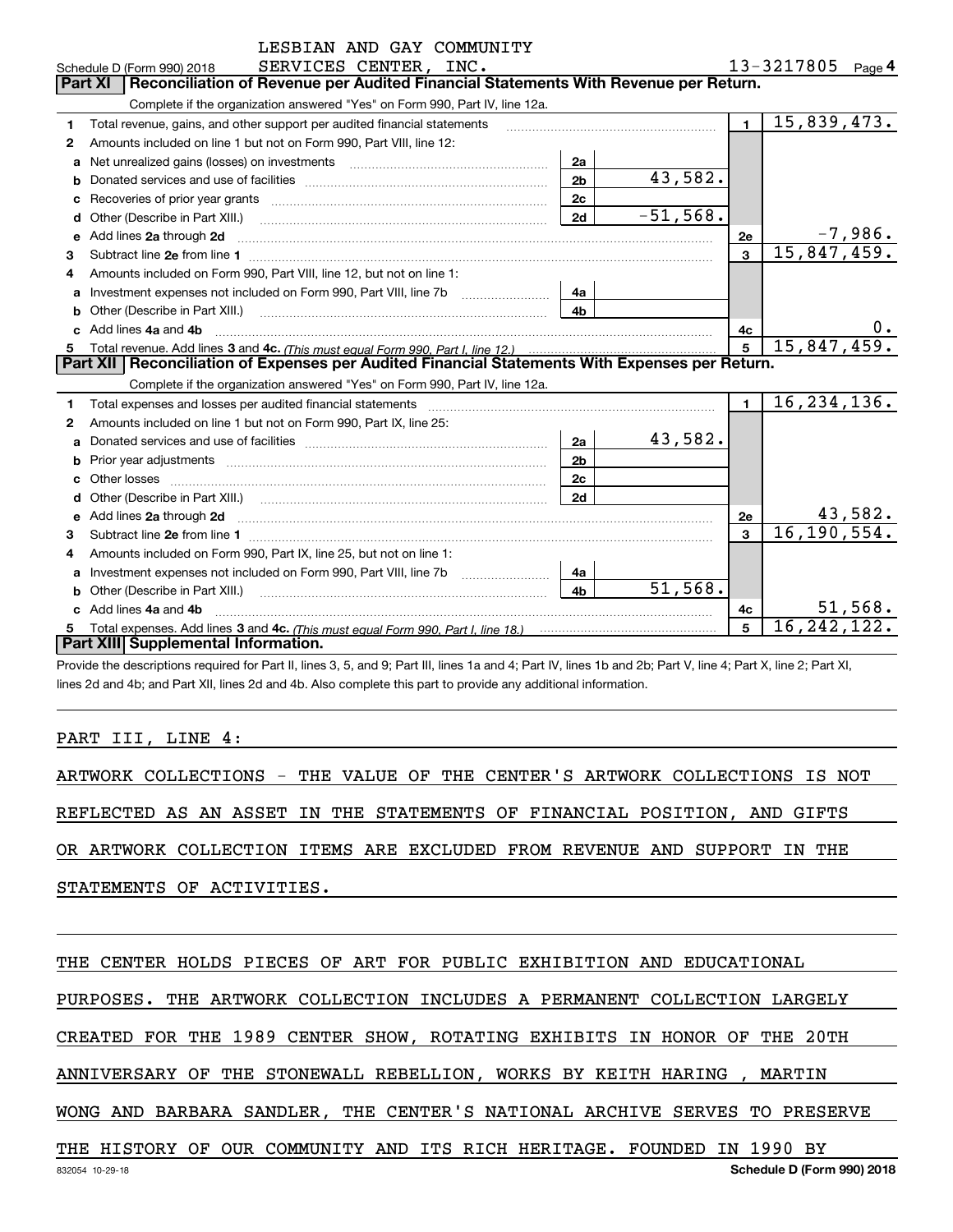# *(continued)* **Part XIII Supplemental Information**  Schedule D (Form 990) 2018 SERVICES CENTER, INC 1 3 – 3 2 1 7 8 0 5 Page VOLUNTEER ARCHIVIST RICH WANDEL, THE ARCHIVE PROVIDES A LOOK INTO THE LIVES AND EXPERIENCES OF LGBT PEOPLE THROUGHOUT THE YEARS. THE COLLECTION INCLUDES THOUSANDS OF PAPERS, PERIODICALS, CORRESPONDENCE AND PHOTOGRAPHS LESBIAN AND GAY COMMUNITY

DONATED BY LESBIAN, GAY, BISEXUAL AND TRANSGENDER INDIVIDUALS AND

ORGANIZATIONS.

PART IV, LINE 2B:

THE ORGANIZATION MAINTAINS CASH FOR OTHERS IN CONNECTION WITH TRANSACTIONS

IN WHICH THE ORGANIZATION ACTS AS AN AGENT. THIS CASH IS REPORTED IN THE

STATEMENT OF FINANCIAL POSITION WITH A RELATED LIABILITY ACCOUNT

CATEGORIZED UNDER AMOUNTS HELD FOR OTHER AGENCIES.

THE ORGANIZATION IS ALSO A FISCAL SPONSOR TO SIX PROJECTS AND CURRENTLY

HAS \$171,644 DUE TO THESE PROJECTS AS OF JUNE 30, 2019.

PART X, LINE 2:

THE CENTER BELIEVES IT HAS NO UNCERTAIN INCOME TAX POSITIONS AS OF JUNE

30, 2019 AND 2018, IN ACCORDANCE WITH ACCOUNTING STANDARDS CODIFICATION

("ASC") TOPIC 740, "INCOME TAXES", WHICH PROVIDES STANDARDS FOR

ESTABLISHING AND CLASSIFYING ANY TAX PROVISIONS FOR UNCERTAIN TAX

POSITIONS.

PART XI, LINE 2D - OTHER ADJUSTMENTS:

INDIRECT FUNDRAISING EXPENSES -51,568.

# PART XII, LINE 4B - OTHER ADJUSTMENTS:

INDIRECT FUNDRAISING EXPENSES 51,568.

**Schedule D (Form 990) 2018**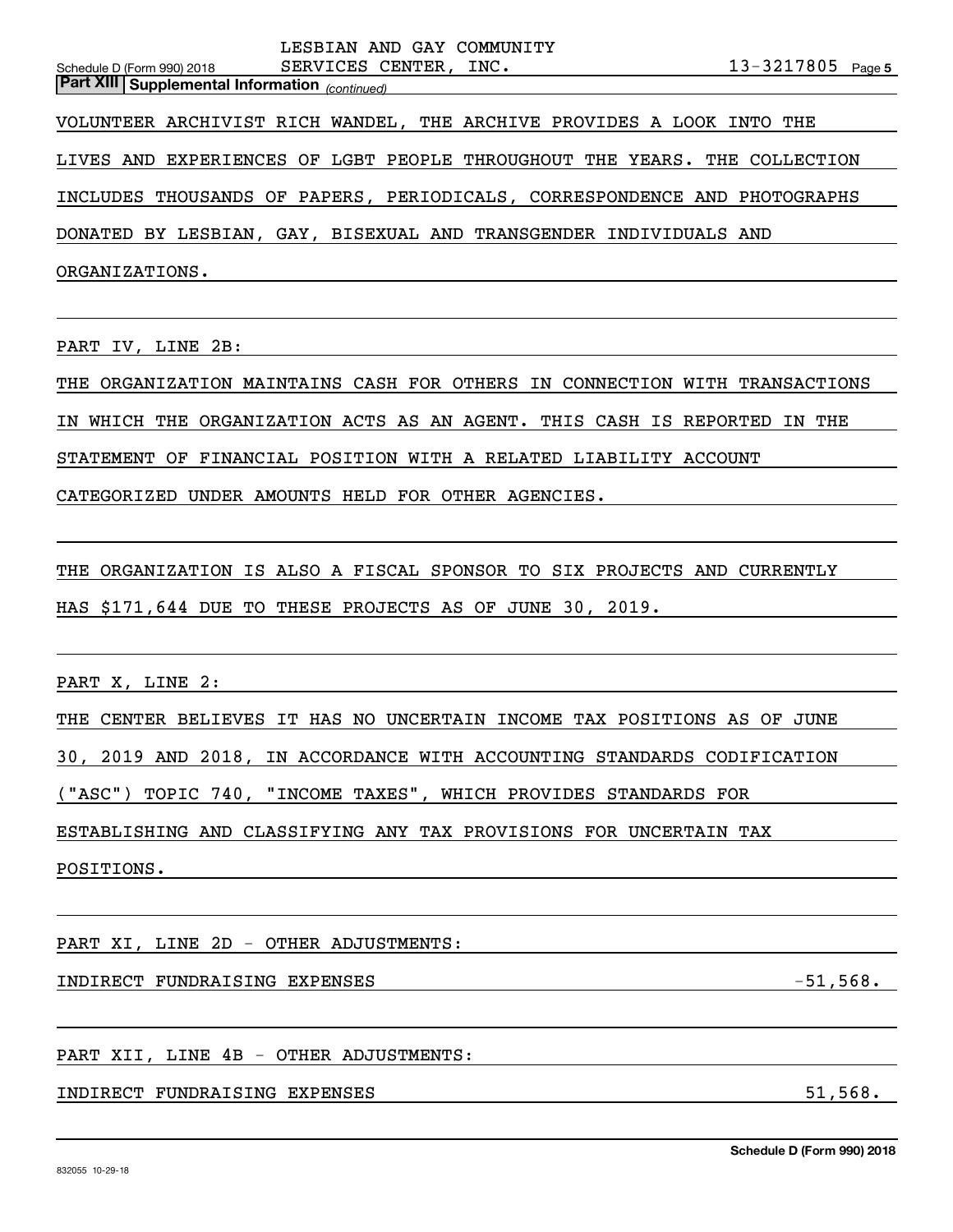| <b>SCHEDULE G</b>                                                                                                                                                                                                                                                                                                                         |                                  | <b>Supplemental Information Regarding Fundraising or Gaming Activities</b>                                        |                                                                                                                                                                     |                                                 |                         |                                                                            |  |                                                                            | OMB No. 1545-0047                                       |  |  |  |
|-------------------------------------------------------------------------------------------------------------------------------------------------------------------------------------------------------------------------------------------------------------------------------------------------------------------------------------------|----------------------------------|-------------------------------------------------------------------------------------------------------------------|---------------------------------------------------------------------------------------------------------------------------------------------------------------------|-------------------------------------------------|-------------------------|----------------------------------------------------------------------------|--|----------------------------------------------------------------------------|---------------------------------------------------------|--|--|--|
| (Form 990 or 990-EZ)                                                                                                                                                                                                                                                                                                                      |                                  |                                                                                                                   | Complete if the organization answered "Yes" on Form 990, Part IV, line 17, 18, or 19, or if the<br>organization entered more than \$15,000 on Form 990-EZ, line 6a. |                                                 |                         |                                                                            |  |                                                                            |                                                         |  |  |  |
| Department of the Treasury                                                                                                                                                                                                                                                                                                                |                                  |                                                                                                                   | Attach to Form 990 or Form 990-EZ.                                                                                                                                  |                                                 |                         |                                                                            |  |                                                                            |                                                         |  |  |  |
| Internal Revenue Service                                                                                                                                                                                                                                                                                                                  |                                  | Inspection<br>Go to www.irs.gov/Form990 for instructions and the latest information.<br>LESBIAN AND GAY COMMUNITY |                                                                                                                                                                     |                                                 |                         |                                                                            |  |                                                                            |                                                         |  |  |  |
| Name of the organization                                                                                                                                                                                                                                                                                                                  |                                  |                                                                                                                   |                                                                                                                                                                     |                                                 |                         |                                                                            |  |                                                                            | <b>Employer identification number</b>                   |  |  |  |
| 13-3217805<br>SERVICES CENTER, INC.<br>Part I<br>Fundraising Activities. Complete if the organization answered "Yes" on Form 990, Part IV, line 17. Form 990-EZ filers are not                                                                                                                                                            |                                  |                                                                                                                   |                                                                                                                                                                     |                                                 |                         |                                                                            |  |                                                                            |                                                         |  |  |  |
|                                                                                                                                                                                                                                                                                                                                           | required to complete this part.  |                                                                                                                   |                                                                                                                                                                     |                                                 |                         |                                                                            |  |                                                                            |                                                         |  |  |  |
| 1 Indicate whether the organization raised funds through any of the following activities. Check all that apply.<br>Mail solicitations<br>a<br>b<br>Phone solicitations<br>c<br>In-person solicitations<br>d<br>2 a Did the organization have a written or oral agreement with any individual (including officers, directors, trustees, or | Internet and email solicitations | key employees listed in Form 990, Part VII) or entity in connection with professional fundraising services?       | e<br>f<br>Special fundraising events<br>g                                                                                                                           |                                                 |                         | Solicitation of non-government grants<br>Solicitation of government grants |  |                                                                            | Yes<br>No                                               |  |  |  |
| <b>b</b> If "Yes," list the 10 highest paid individuals or entities (fundraisers) pursuant to agreements under which the fundraiser is to be<br>compensated at least \$5,000 by the organization.                                                                                                                                         |                                  |                                                                                                                   |                                                                                                                                                                     |                                                 |                         |                                                                            |  |                                                                            |                                                         |  |  |  |
| (i) Name and address of individual<br>or entity (fundraiser)                                                                                                                                                                                                                                                                              |                                  | (ii) Activity                                                                                                     |                                                                                                                                                                     | have custody<br>or control of<br>contributions? | (iii) Did<br>fundraiser | (iv) Gross receipts<br>from activity                                       |  | (v) Amount paid<br>to (or retained by)<br>fundraiser<br>listed in col. (i) | (vi) Amount paid<br>to (or retained by)<br>organization |  |  |  |
|                                                                                                                                                                                                                                                                                                                                           |                                  |                                                                                                                   |                                                                                                                                                                     | Yes                                             | No                      |                                                                            |  |                                                                            |                                                         |  |  |  |
|                                                                                                                                                                                                                                                                                                                                           |                                  |                                                                                                                   |                                                                                                                                                                     |                                                 |                         |                                                                            |  |                                                                            |                                                         |  |  |  |
|                                                                                                                                                                                                                                                                                                                                           |                                  |                                                                                                                   |                                                                                                                                                                     |                                                 |                         |                                                                            |  |                                                                            |                                                         |  |  |  |
|                                                                                                                                                                                                                                                                                                                                           |                                  |                                                                                                                   |                                                                                                                                                                     |                                                 |                         |                                                                            |  |                                                                            |                                                         |  |  |  |
|                                                                                                                                                                                                                                                                                                                                           |                                  |                                                                                                                   |                                                                                                                                                                     |                                                 |                         |                                                                            |  |                                                                            |                                                         |  |  |  |
|                                                                                                                                                                                                                                                                                                                                           |                                  |                                                                                                                   |                                                                                                                                                                     |                                                 |                         |                                                                            |  |                                                                            |                                                         |  |  |  |
|                                                                                                                                                                                                                                                                                                                                           |                                  |                                                                                                                   |                                                                                                                                                                     |                                                 |                         |                                                                            |  |                                                                            |                                                         |  |  |  |
|                                                                                                                                                                                                                                                                                                                                           |                                  |                                                                                                                   |                                                                                                                                                                     |                                                 |                         |                                                                            |  |                                                                            |                                                         |  |  |  |
|                                                                                                                                                                                                                                                                                                                                           |                                  |                                                                                                                   |                                                                                                                                                                     |                                                 |                         |                                                                            |  |                                                                            |                                                         |  |  |  |
|                                                                                                                                                                                                                                                                                                                                           |                                  |                                                                                                                   |                                                                                                                                                                     |                                                 |                         |                                                                            |  |                                                                            |                                                         |  |  |  |
| Total                                                                                                                                                                                                                                                                                                                                     |                                  |                                                                                                                   |                                                                                                                                                                     |                                                 |                         |                                                                            |  |                                                                            |                                                         |  |  |  |
| 3 List all states in which the organization is registered or licensed to solicit contributions or has been notified it is exempt from registration<br>or licensing.                                                                                                                                                                       |                                  |                                                                                                                   |                                                                                                                                                                     |                                                 |                         |                                                                            |  |                                                                            |                                                         |  |  |  |
|                                                                                                                                                                                                                                                                                                                                           |                                  |                                                                                                                   |                                                                                                                                                                     |                                                 |                         |                                                                            |  |                                                                            |                                                         |  |  |  |
|                                                                                                                                                                                                                                                                                                                                           |                                  |                                                                                                                   |                                                                                                                                                                     |                                                 |                         |                                                                            |  |                                                                            |                                                         |  |  |  |
|                                                                                                                                                                                                                                                                                                                                           |                                  |                                                                                                                   |                                                                                                                                                                     |                                                 |                         |                                                                            |  |                                                                            |                                                         |  |  |  |
|                                                                                                                                                                                                                                                                                                                                           |                                  |                                                                                                                   |                                                                                                                                                                     |                                                 |                         |                                                                            |  |                                                                            |                                                         |  |  |  |

LHA For Paperwork Reduction Act Notice, see the Instructions for Form 990 or 990-EZ. Schedule G (Form 990 or 990-EZ) 2018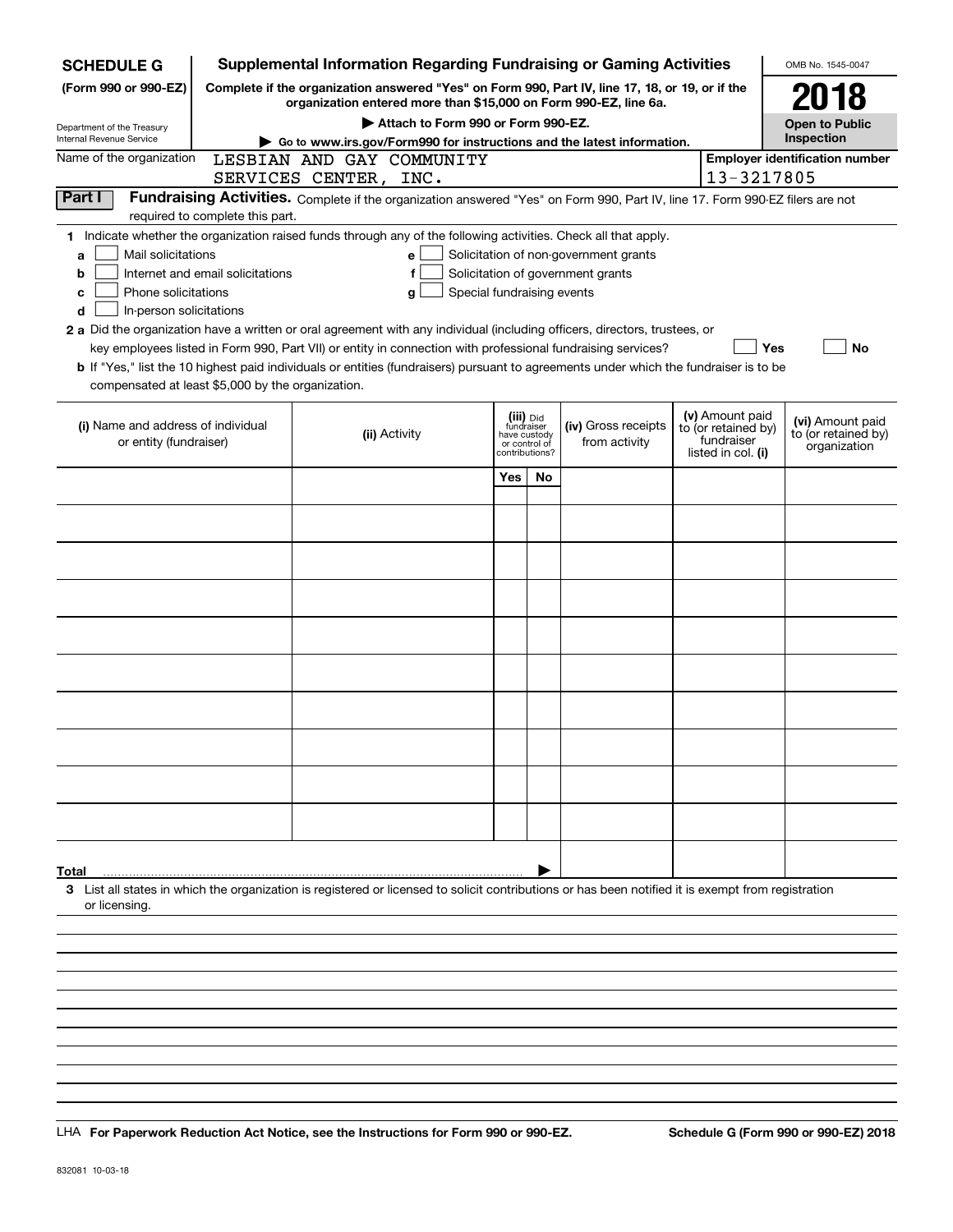LESBIAN AND GAY COMMUNITY Schedule G (Form 990 or 990-EZ) 2018  ${\tt SERVICES}$   ${\tt CENTER}$  ,  ${\tt INC}$  ,  ${\tt NCC}$  ,  ${\tt NSC}$  ,  ${\tt 13-3217805}$   ${\tt Page}$ **2 Part II** | Fundraising Events. Complete if the organization answered "Yes" on Form 990, Part IV, line 18, or reported more than \$15,000 of fundraising event contributions and gross income on Form 990-EZ, lines 1 and 6b. List events with gross receipts greater than \$5,000. **(a)** Event #1  $\vert$  **(b)** Event #2 (c) Other events **(d)**  Total events CENTER (add col. **(a)** through DINNER GARDEN PARTY 4 col. **(c)**) (event type) (event type) (total number) Revenue Revenue 1,095,067. 287,085. 547,153. 1,929,305. **1**Gross receipts ~~~~~~~~~~~~~~ 896,067. 237,185. 406,782. 1,540,034. **2** Less: Contributions ................................ 199,000. Gross income (line 1 minus line 2) 49,900. 140,371. 389,271. **3**. . . . . . . . . . . . **4** Cash prizes \_\_\_\_\_\_\_\_\_\_\_\_\_\_\_\_\_\_\_\_\_\_\_\_\_\_\_\_\_\_\_\_ **5** Noncash prizes \_\_\_\_\_\_\_\_\_\_\_\_\_\_\_\_\_\_\_\_\_\_\_\_\_\_\_\_ Direct Expenses Direct Expenses 244,315. 91,950. 116,433. 452,698. **6**Rent/facility costs ~~~~~~~~~~~~59,217. 59,217. **7**Food and beverages ~~~~~~~~~~**8**Entertainment ~~~~~~~~~~~~~~ 79,036. 88,199. 75,908. 243,143.Other direct expenses ~~~~~~~~~~ **9**755,058. | **10** Direct expense summary. Add lines 4 through 9 in column (d)  $-365,787$ . …… ▶ **11** Net income summary. Subtract line 10 from line 3, column (d) **Part III Part III | Gaming.** Complete if the organization answered "Yes" on Form 990, Part IV, line 19, or reported more than \$15,000 on Form 990-EZ, line 6a. **(b)**  Pull tabs/instant **(d)**  Total gaming (add **(a)**  Revenue Bingo **Contract of Contract Contract Contract Contract Contract Contract Contract Contract Contract Contract Contract Contract Contract Contract Contract Contract Contract Contract Contract Contract Contract Contract Contr** Revenue bingo/progressive bingo col. **(a)** through col. **(c)**) Gross revenue **12** Cash prizes \_\_\_\_\_\_\_\_\_\_\_\_\_\_\_\_\_\_\_\_\_\_\_\_\_\_\_\_\_\_\_\_ Direct Expenses Direct Expenses **3**Noncash prizes <sub>………………………………</sub>… **4**Rent/facility costs ~~~~~~~~~~~~**5**Other direct expenses  $\boxed{\Box}$  Yes \_\_\_\_\_\_\_ %  $\boxed{\Box}$  Yes \_\_\_\_\_\_\_ %  $\boxed{\Box}$  $\mathcal{L}^{\text{max}}$ **Yes**% **Yes Yes** % %

| 10a Were any of the organization's gaming licenses revoked, suspended, or terminated during the tax year? | Yes |  |
|-----------------------------------------------------------------------------------------------------------|-----|--|
| <b>b</b> If "Yes," explain:                                                                               |     |  |

**8**Net gaming income summary. Subtract line 7 from line 1, column (d)

**9**Enter the state(s) in which the organization conducts gaming activities:

Volunteer labor \_\_\_\_\_\_\_\_\_\_\_\_\_\_\_\_\_\_\_\_\_\_\_\_\_\_\_\_\_

**7**Direct expense summary. Add lines 2 through 5 in column (d) ~~~~~~~~~~~~~~~~~~~~~~~~ |

**a**Is the organization licensed to conduct gaming activities in each of these states? ~~~~~~~~~~~~~~~~~~~~

**No No**

**No**

 $\mathcal{L}^{\text{max}}$ 

832082 10-03-18

**6** Volunteer labor

**b**If "No," explain:

**Schedule G (Form 990 or 990-EZ) 2018**

**Yes**

 $\mathcal{L}^{\text{max}}$ 

…… ▶

**No**

**No**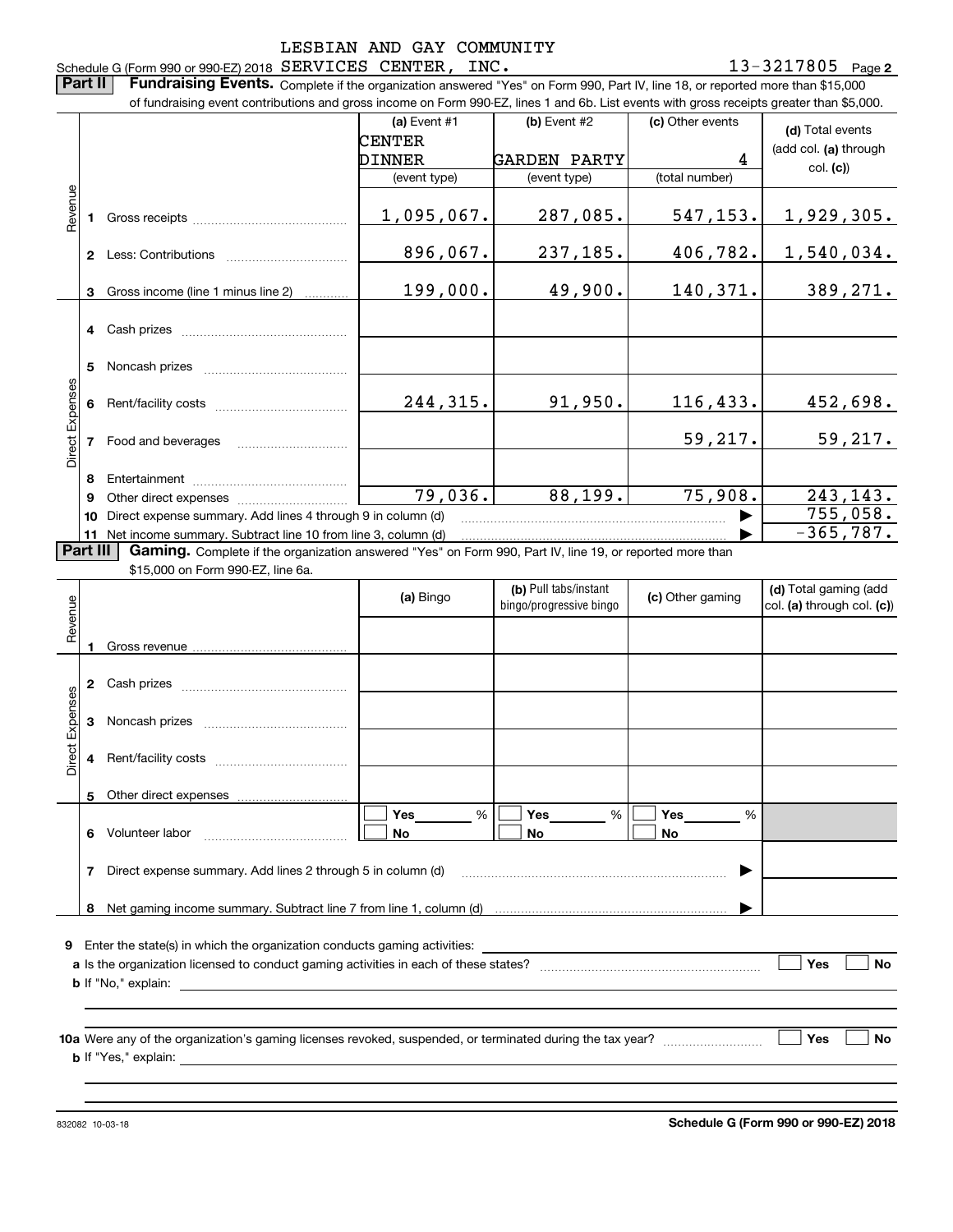| LESBIAN AND GAY COMMUNITY                                                                                                                                                                                                                 |            |                 |     |        |
|-------------------------------------------------------------------------------------------------------------------------------------------------------------------------------------------------------------------------------------------|------------|-----------------|-----|--------|
| Schedule G (Form 990 or 990-EZ) 2018 SERVICES CENTER, INC.                                                                                                                                                                                | 13-3217805 |                 |     | Page 3 |
|                                                                                                                                                                                                                                           |            |                 | Yes | No     |
| 12 Is the organization a grantor, beneficiary or trustee of a trust, or a member of a partnership or other entity formed                                                                                                                  |            |                 |     |        |
|                                                                                                                                                                                                                                           |            |                 | Yes | No     |
| 13 Indicate the percentage of gaming activity conducted in:                                                                                                                                                                               |            |                 |     |        |
| a The organization's facility <i>[[[[[[[[[[[[[[[[]]]]</i> ] The organization's facility                                                                                                                                                   |            | 13а             |     | %      |
| <b>b</b> An outside facility <i>www.communically.communically.communically.communically.communically.communically.communically.communically.communically.communically.communically.communically.communically.communically.communicall</i> |            | 13 <sub>b</sub> |     | %      |
| Enter the name and address of the person who prepares the organization's gaming/special events books and records:<br>14                                                                                                                   |            |                 |     |        |
| Name $\blacktriangleright$<br>Address $\blacktriangleright$                                                                                                                                                                               |            |                 |     |        |
| 15a Does the organization have a contract with a third party from whom the organization receives gaming revenue?                                                                                                                          |            |                 | Yes | No     |
|                                                                                                                                                                                                                                           |            |                 |     |        |
|                                                                                                                                                                                                                                           |            |                 |     |        |
| of gaming revenue retained by the third party $\triangleright$ \$                                                                                                                                                                         |            |                 |     |        |
| c If "Yes," enter name and address of the third party:                                                                                                                                                                                    |            |                 |     |        |
|                                                                                                                                                                                                                                           |            |                 |     |        |
| Name $\blacktriangleright$                                                                                                                                                                                                                |            |                 |     |        |
| Address $\blacktriangleright$                                                                                                                                                                                                             |            |                 |     |        |
| Gaming manager information:<br>16                                                                                                                                                                                                         |            |                 |     |        |
| Name $\blacktriangleright$                                                                                                                                                                                                                |            |                 |     |        |
| Gaming manager compensation > \$                                                                                                                                                                                                          |            |                 |     |        |
| $\blacksquare$ Description of services provided $\blacktriangleright$                                                                                                                                                                     |            |                 |     |        |
|                                                                                                                                                                                                                                           |            |                 |     |        |
|                                                                                                                                                                                                                                           |            |                 |     |        |
| Director/officer<br>Employee<br>Independent contractor                                                                                                                                                                                    |            |                 |     |        |
| <b>17</b> Mandatory distributions:                                                                                                                                                                                                        |            |                 |     |        |
| a Is the organization required under state law to make charitable distributions from the gaming proceeds to                                                                                                                               |            |                 |     |        |
| retain the state gaming license?                                                                                                                                                                                                          |            |                 | Yes | No     |
| <b>b</b> Enter the amount of distributions required under state law to be distributed to other exempt organizations or spent in the                                                                                                       |            |                 |     |        |
| organization's own exempt activities during the tax year $\triangleright$ \$                                                                                                                                                              |            |                 |     |        |
| Supplemental Information. Provide the explanations required by Part I, line 2b, columns (iii) and (v); and Part III, lines 9, 9b, 10b,<br><b>Part IV</b>                                                                                  |            |                 |     |        |
| 15b, 15c, 16, and 17b, as applicable. Also provide any additional information. See instructions.                                                                                                                                          |            |                 |     |        |
|                                                                                                                                                                                                                                           |            |                 |     |        |
|                                                                                                                                                                                                                                           |            |                 |     |        |
|                                                                                                                                                                                                                                           |            |                 |     |        |
|                                                                                                                                                                                                                                           |            |                 |     |        |
|                                                                                                                                                                                                                                           |            |                 |     |        |
|                                                                                                                                                                                                                                           |            |                 |     |        |
|                                                                                                                                                                                                                                           |            |                 |     |        |
|                                                                                                                                                                                                                                           |            |                 |     |        |
|                                                                                                                                                                                                                                           |            |                 |     |        |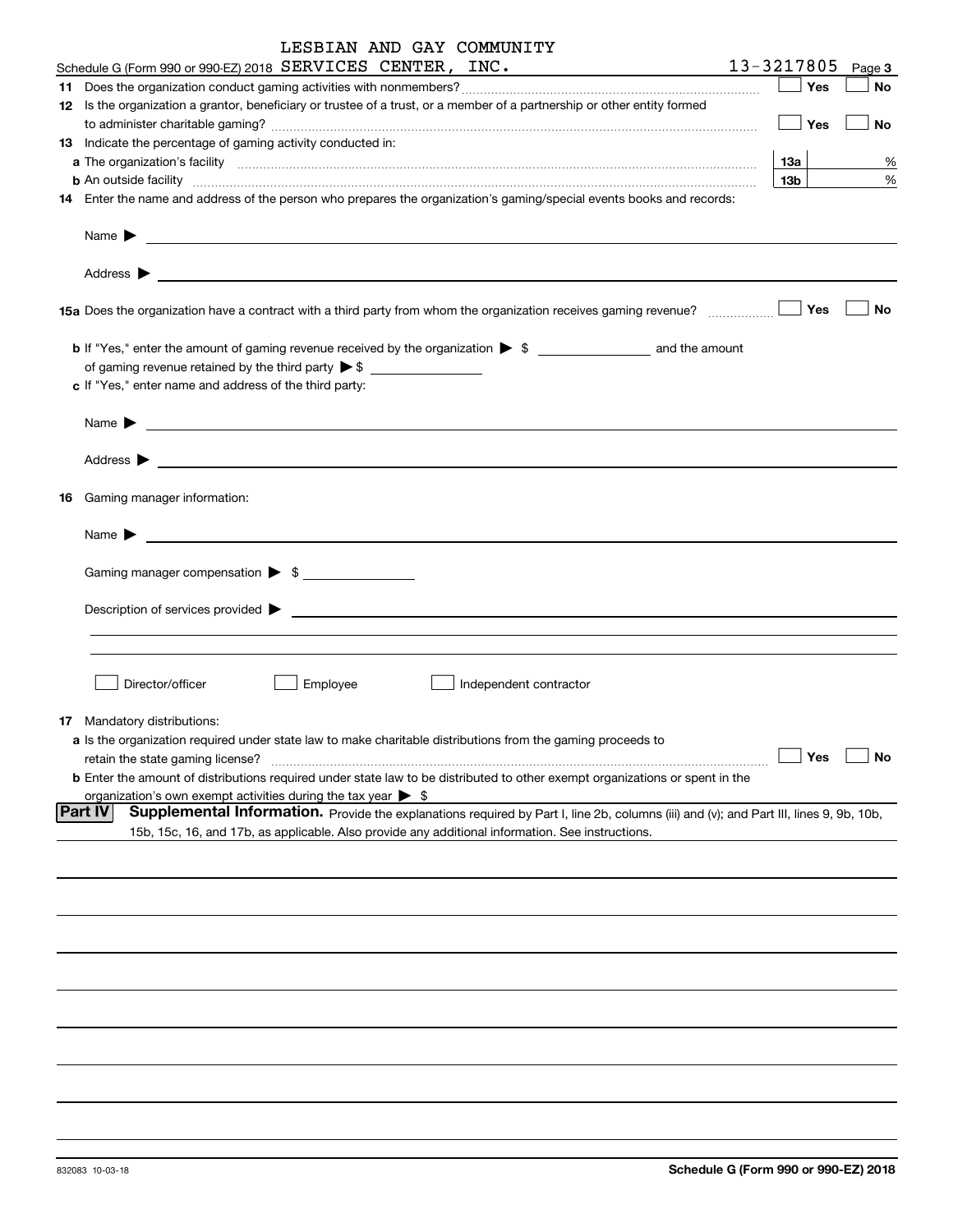|                                 | LESBIAN AND GAY COMMUNITY |                       |
|---------------------------------|---------------------------|-----------------------|
| Schedule G (Form 990 or 990-EZ) | SERVICES CENTER,<br>INC.  | $13 - 3217805$ Page 4 |
| $P - I N I R$                   |                           |                       |

| <b>Part IV   Supplemental Information</b> (continued) |
|-------------------------------------------------------|
|                                                       |
|                                                       |
|                                                       |
|                                                       |
|                                                       |
|                                                       |
|                                                       |
|                                                       |
|                                                       |
|                                                       |
|                                                       |
|                                                       |
|                                                       |
|                                                       |
|                                                       |
|                                                       |
|                                                       |
|                                                       |
|                                                       |
|                                                       |
|                                                       |
|                                                       |
|                                                       |
|                                                       |
|                                                       |
|                                                       |
|                                                       |
|                                                       |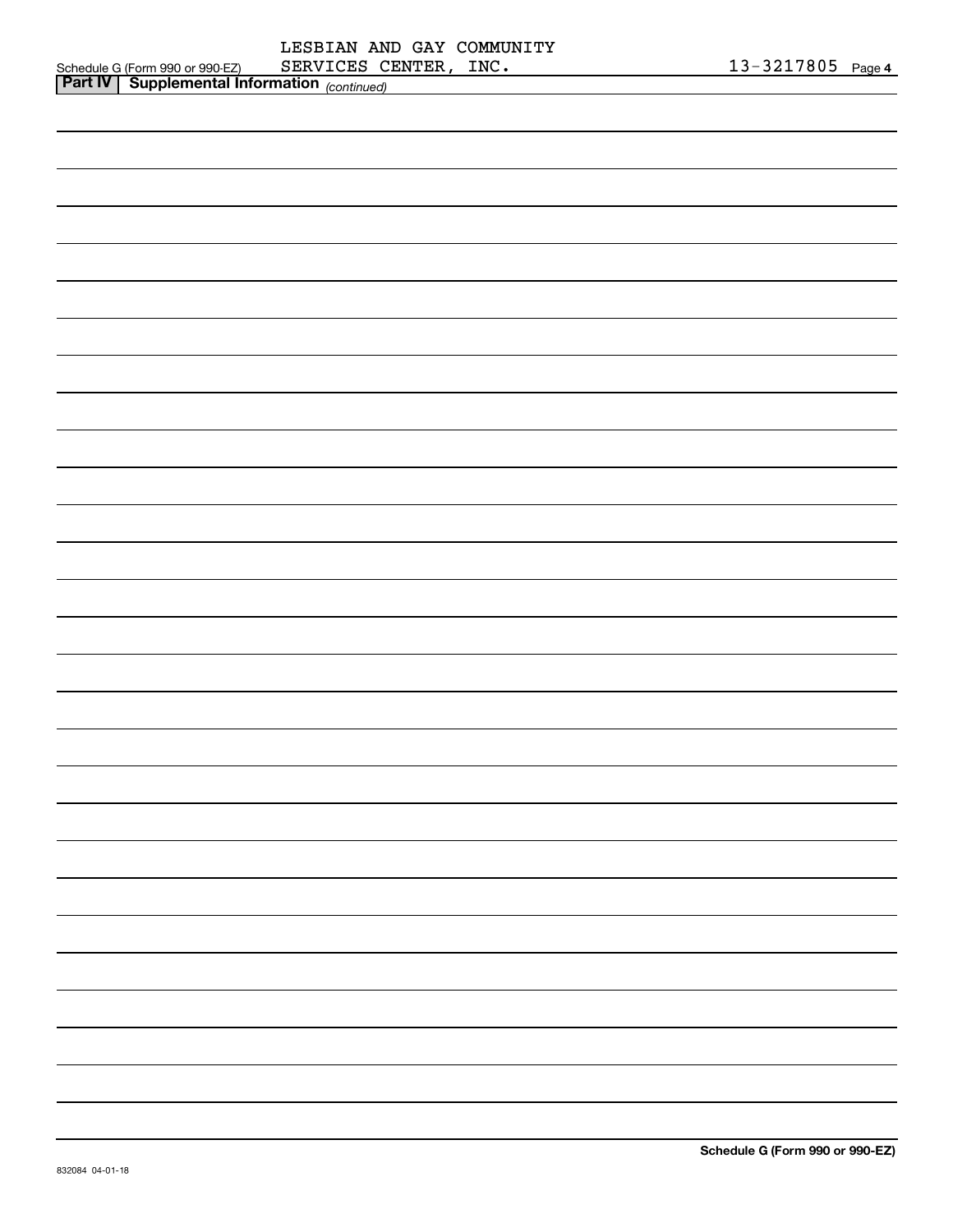|   | <b>Compensation Information</b><br><b>SCHEDULE J</b>   |                                                                                                                           |                                       | OMB No. 1545-0047          |     |             |
|---|--------------------------------------------------------|---------------------------------------------------------------------------------------------------------------------------|---------------------------------------|----------------------------|-----|-------------|
|   | (Form 990)                                             | For certain Officers, Directors, Trustees, Key Employees, and Highest                                                     |                                       |                            |     |             |
|   |                                                        | <b>Compensated Employees</b>                                                                                              |                                       | 2018                       |     |             |
|   |                                                        | Complete if the organization answered "Yes" on Form 990, Part IV, line 23.<br>Attach to Form 990.                         |                                       | <b>Open to Public</b>      |     |             |
|   | Department of the Treasury<br>Internal Revenue Service | Go to www.irs.gov/Form990 for instructions and the latest information.                                                    |                                       | Inspection                 |     |             |
|   | Name of the organization                               | LESBIAN AND GAY COMMUNITY                                                                                                 | <b>Employer identification number</b> |                            |     |             |
|   |                                                        | SERVICES CENTER, INC.                                                                                                     |                                       | 13-3217805                 |     |             |
|   | Part I                                                 | <b>Questions Regarding Compensation</b>                                                                                   |                                       |                            |     |             |
|   |                                                        |                                                                                                                           |                                       |                            | Yes | No          |
|   |                                                        | 1a Check the appropriate box(es) if the organization provided any of the following to or for a person listed on Form 990, |                                       |                            |     |             |
|   |                                                        | Part VII, Section A, line 1a. Complete Part III to provide any relevant information regarding these items.                |                                       |                            |     |             |
|   | First-class or charter travel                          | Housing allowance or residence for personal use                                                                           |                                       |                            |     |             |
|   | Travel for companions                                  | Payments for business use of personal residence                                                                           |                                       |                            |     |             |
|   |                                                        | Tax indemnification and gross-up payments<br>Health or social club dues or initiation fees                                |                                       |                            |     |             |
|   |                                                        | Discretionary spending account<br>Personal services (such as maid, chauffeur, chef)                                       |                                       |                            |     |             |
|   |                                                        |                                                                                                                           |                                       |                            |     |             |
|   |                                                        | <b>b</b> If any of the boxes on line 1a are checked, did the organization follow a written policy regarding payment or    |                                       |                            |     |             |
|   |                                                        |                                                                                                                           |                                       | 1b                         |     |             |
| 2 |                                                        | Did the organization require substantiation prior to reimbursing or allowing expenses incurred by all directors,          |                                       |                            |     |             |
|   |                                                        |                                                                                                                           |                                       | $\mathbf{2}$               |     |             |
|   |                                                        |                                                                                                                           |                                       |                            |     |             |
| З |                                                        | Indicate which, if any, of the following the filing organization used to establish the compensation of the organization's |                                       |                            |     |             |
|   |                                                        | CEO/Executive Director. Check all that apply. Do not check any boxes for methods used by a related organization to        |                                       |                            |     |             |
|   |                                                        | establish compensation of the CEO/Executive Director, but explain in Part III.                                            |                                       |                            |     |             |
|   | $X$ Compensation committee                             | Written employment contract                                                                                               |                                       |                            |     |             |
|   |                                                        | $X$ Compensation survey or study<br>Independent compensation consultant                                                   |                                       |                            |     |             |
|   | $ \mathbf{X} $ Form 990 of other organizations         | $X$ Approval by the board or compensation committee                                                                       |                                       |                            |     |             |
|   |                                                        |                                                                                                                           |                                       |                            |     |             |
| 4 |                                                        | During the year, did any person listed on Form 990, Part VII, Section A, line 1a, with respect to the filing              |                                       |                            |     |             |
|   | organization or a related organization:                |                                                                                                                           |                                       |                            |     | х           |
| а |                                                        | Receive a severance payment or change-of-control payment?                                                                 |                                       | 4a                         |     | X           |
| b |                                                        |                                                                                                                           |                                       | 4b<br>4c                   |     | $\mathbf X$ |
| с |                                                        | If "Yes" to any of lines 4a-c, list the persons and provide the applicable amounts for each item in Part III.             |                                       |                            |     |             |
|   |                                                        |                                                                                                                           |                                       |                            |     |             |
|   |                                                        | Only section 501(c)(3), 501(c)(4), and 501(c)(29) organizations must complete lines 5-9.                                  |                                       |                            |     |             |
|   |                                                        | For persons listed on Form 990, Part VII, Section A, line 1a, did the organization pay or accrue any compensation         |                                       |                            |     |             |
|   | contingent on the revenues of:                         |                                                                                                                           |                                       |                            |     |             |
|   |                                                        | a The organization? <b>Entitation</b> 2008 Communication of the organization of the organization?                         |                                       | 5а                         |     | х           |
|   |                                                        |                                                                                                                           |                                       | 5b                         |     | х           |
|   |                                                        | If "Yes" on line 5a or 5b, describe in Part III.                                                                          |                                       |                            |     |             |
|   |                                                        | 6 For persons listed on Form 990, Part VII, Section A, line 1a, did the organization pay or accrue any compensation       |                                       |                            |     |             |
|   | contingent on the net earnings of:                     |                                                                                                                           |                                       |                            |     |             |
|   |                                                        | a The organization? <b>Entitled Strategies and Strategies and Strategies</b> and The organization?                        |                                       | 6a                         |     | х           |
|   |                                                        |                                                                                                                           |                                       | 6b                         |     | х           |
|   |                                                        | If "Yes" on line 6a or 6b, describe in Part III.                                                                          |                                       |                            |     |             |
|   |                                                        | 7 For persons listed on Form 990, Part VII, Section A, line 1a, did the organization provide any nonfixed payments        |                                       |                            |     |             |
|   |                                                        |                                                                                                                           |                                       | 7                          |     | х           |
| 8 |                                                        | Were any amounts reported on Form 990, Part VII, paid or accrued pursuant to a contract that was subject to the           |                                       |                            |     |             |
|   |                                                        | initial contract exception described in Regulations section 53.4958-4(a)(3)? If "Yes," describe in Part III               |                                       | 8                          |     | х           |
| 9 |                                                        | If "Yes" on line 8, did the organization also follow the rebuttable presumption procedure described in                    |                                       |                            |     |             |
|   |                                                        |                                                                                                                           |                                       | 9                          |     |             |
|   |                                                        | LHA For Paperwork Reduction Act Notice, see the Instructions for Form 990.                                                |                                       | Schedule J (Form 990) 2018 |     |             |

832111 10-26-18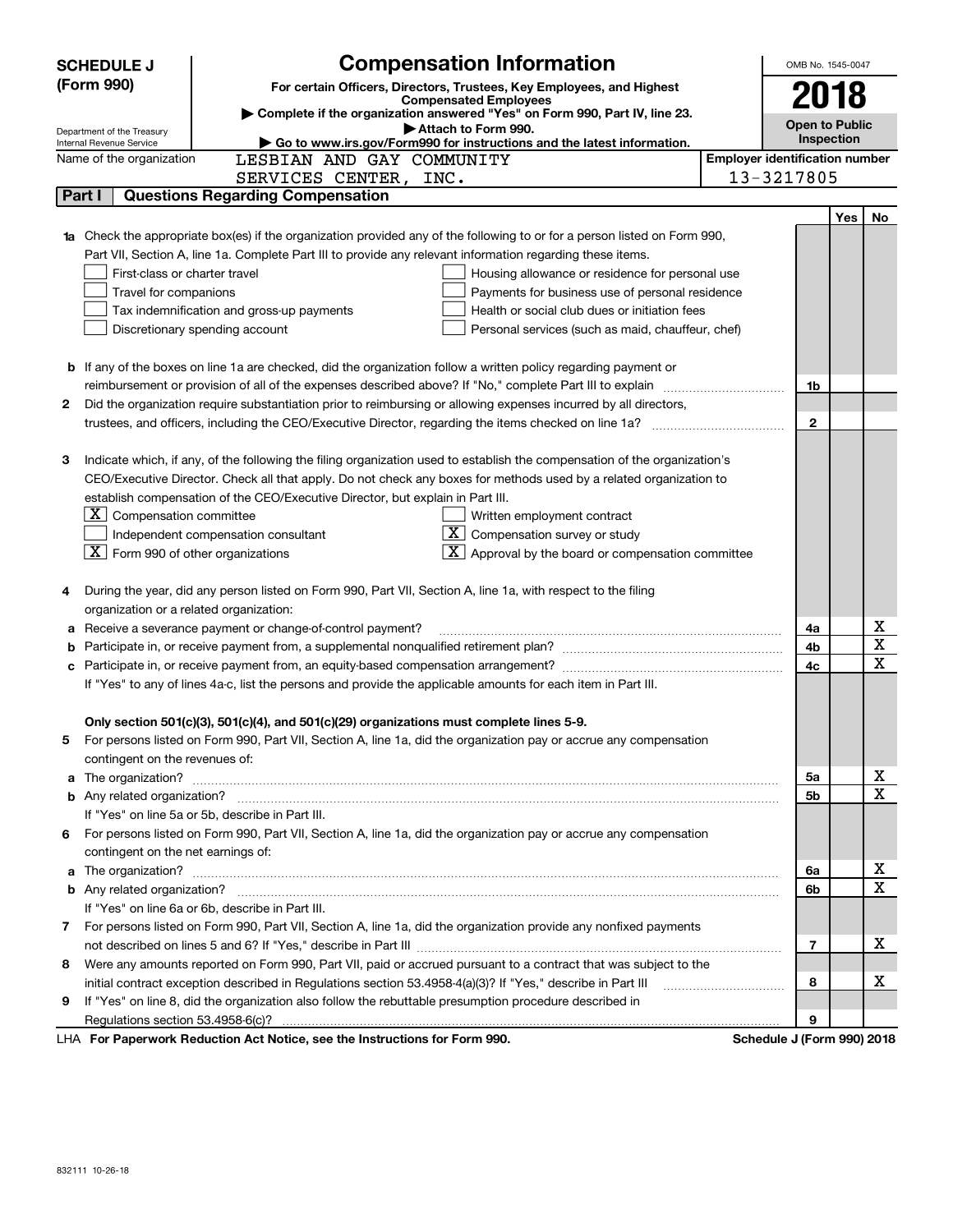SERVICES CENTER, INC.

**Part II Officers, Directors, Trustees, Key Employees, and Highest Compensated Employees.**  Schedule J (Form 990) 2018 Page Use duplicate copies if additional space is needed.

For each individual whose compensation must be reported on Schedule J, report compensation from the organization on row (i) and from related organizations, described in the instructions, on row (ii). Do not list any individuals that aren't listed on Form 990, Part VII.

**Note:**  The sum of columns (B)(i)-(iii) for each listed individual must equal the total amount of Form 990, Part VII, Section A, line 1a, applicable column (D) and (E) amounts for that individual.

|                              |      |                          | (B) Breakdown of W-2 and/or 1099-MISC compensation |                                           | (C) Retirement and<br>other deferred | (D) Nontaxable<br>benefits | (E) Total of columns<br>$(B)(i)-(D)$ | (F) Compensation<br>in column (B)         |
|------------------------------|------|--------------------------|----------------------------------------------------|-------------------------------------------|--------------------------------------|----------------------------|--------------------------------------|-------------------------------------------|
| (A) Name and Title           |      | (i) Base<br>compensation | (ii) Bonus &<br>incentive<br>compensation          | (iii) Other<br>reportable<br>compensation | compensation                         |                            |                                      | reported as deferred<br>on prior Form 990 |
| WHEELER, ROBERT<br>(1)       | (i)  | 241,560.                 | 0.                                                 | 0.                                        | 12,275.                              | 12, 221.                   | 266,056.                             | 0.                                        |
| CHIEF OPERATING OFFICER      | (ii) | 0.                       | 0.                                                 | 0.                                        | 0.                                   | 0.                         | 0.                                   | 0.                                        |
| TESTONE, GLENNDA<br>(2)      | (i)  | 275,294.                 | 0.                                                 | 0.                                        | 13,750.                              | 13,500.                    | 302,544.                             | $\overline{0}$ .                          |
| EXECUTIVE DIRECTOR           | (ii) | 0.                       | 0.                                                 | 0.                                        | 0.                                   | 0.                         | 0.                                   | $\overline{0}$ .                          |
| KADREE, SHIJUADE<br>(3)      | (i)  | 139,514.                 | 0.                                                 | 0.                                        | 7,168.                               | 5,936.                     | 152,618.                             | $\overline{0}$ .                          |
| CHIEF ADVOCACY OFFICER       | (ii) | 0.                       | 0.                                                 | 0.                                        | $\mathbf 0$ .                        | 0.                         | 0.                                   | $\overline{0}$ .                          |
| OSBURN, JOHANNA<br>(4)       | (i)  | 154,509.                 | 0.                                                 | 0.                                        | 627.                                 | 1,953.                     | 157,089.                             | $\overline{0}$ .                          |
| SENIOR DIRECTOR, DEVELOPMENT | (ii) | $0$ .                    | 0.                                                 | 0.                                        | 0.                                   | 0.                         | 0.                                   | $\overline{0}$ .                          |
| KLEIN, JEFFREY<br>(5)        | (i)  | 204, 241.                | 0.                                                 | 0.                                        | 10, 375.                             | 5,352.                     | 219,968.                             | $\overline{0}$ .                          |
| CHIEF STRATEGY OFFICER       | (ii) | 0.                       | 0.                                                 | 0.                                        | 0.                                   | 0.                         | 0.                                   | 0.                                        |
|                              | (i)  |                          |                                                    |                                           |                                      |                            |                                      |                                           |
|                              | (ii) |                          |                                                    |                                           |                                      |                            |                                      |                                           |
|                              | (i)  |                          |                                                    |                                           |                                      |                            |                                      |                                           |
|                              | (ii) |                          |                                                    |                                           |                                      |                            |                                      |                                           |
|                              | (i)  |                          |                                                    |                                           |                                      |                            |                                      |                                           |
|                              | (ii) |                          |                                                    |                                           |                                      |                            |                                      |                                           |
|                              | (i)  |                          |                                                    |                                           |                                      |                            |                                      |                                           |
|                              | (ii) |                          |                                                    |                                           |                                      |                            |                                      |                                           |
|                              | (i)  |                          |                                                    |                                           |                                      |                            |                                      |                                           |
|                              | (ii) |                          |                                                    |                                           |                                      |                            |                                      |                                           |
|                              | (i)  |                          |                                                    |                                           |                                      |                            |                                      |                                           |
|                              | (ii) |                          |                                                    |                                           |                                      |                            |                                      |                                           |
|                              | (i)  |                          |                                                    |                                           |                                      |                            |                                      |                                           |
|                              | (ii) |                          |                                                    |                                           |                                      |                            |                                      |                                           |
|                              | (i)  |                          |                                                    |                                           |                                      |                            |                                      |                                           |
|                              | (ii) |                          |                                                    |                                           |                                      |                            |                                      |                                           |
|                              | (i)  |                          |                                                    |                                           |                                      |                            |                                      |                                           |
|                              | (ii) |                          |                                                    |                                           |                                      |                            |                                      |                                           |
|                              | (i)  |                          |                                                    |                                           |                                      |                            |                                      |                                           |
|                              | (ii) |                          |                                                    |                                           |                                      |                            |                                      |                                           |
|                              | (i)  |                          |                                                    |                                           |                                      |                            |                                      |                                           |
|                              | (ii) |                          |                                                    |                                           |                                      |                            |                                      |                                           |

**2**

13-3217805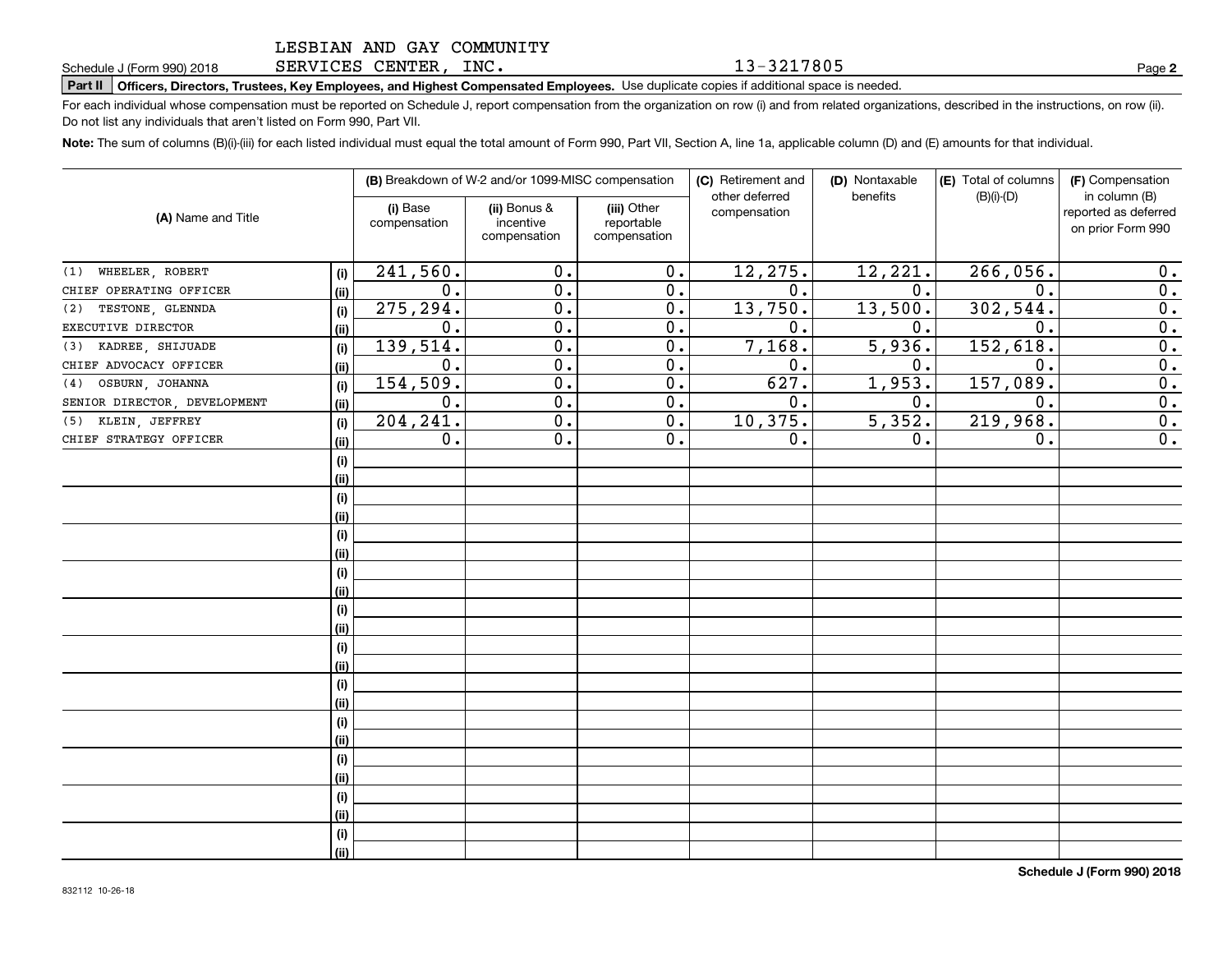|                       |  | LESBIAN AND GAY COMMUNITY |
|-----------------------|--|---------------------------|
| SERVICES CENTER, INC. |  |                           |

# **Part III Supplemental Information**

Schedule J (Form 990) 2018 SERVICES CENTER, INC.<br>
Part III Supplemental Information<br>
Provide the information, explanation, or descriptions required for Part I, lines 1a, 1b, 3, 4a, 4b, 4c, 5a, 5b, 6a, 6b, 7, and 8, and for

**Schedule J (Form 990) 2018**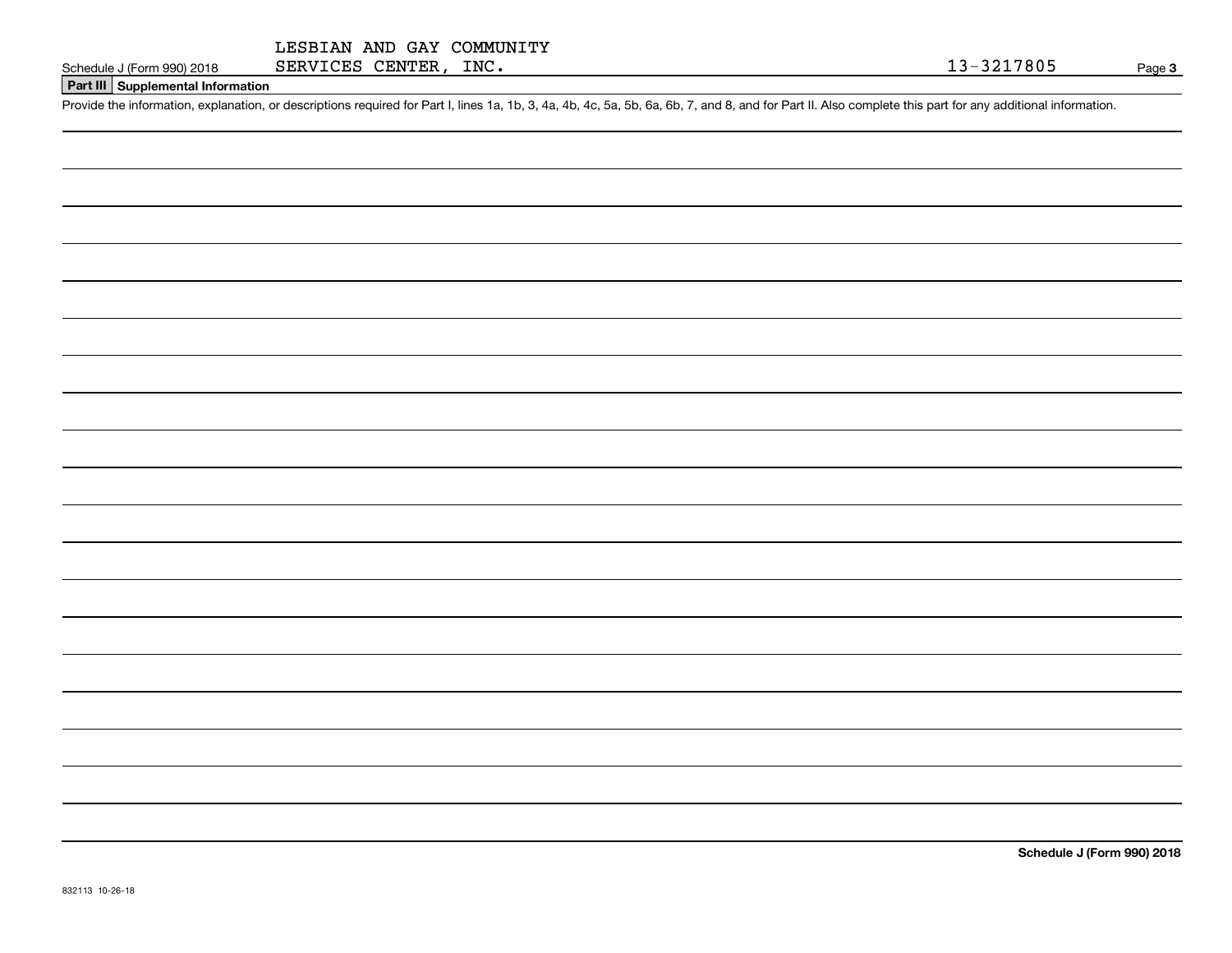|          | <b>SCHEDULE M</b>                                                                                    |                                                                                                                   | <b>Noncash Contributions</b> | OMB No. 1545-0047     |                                                                                                                                |  |                                       |     |    |
|----------|------------------------------------------------------------------------------------------------------|-------------------------------------------------------------------------------------------------------------------|------------------------------|-----------------------|--------------------------------------------------------------------------------------------------------------------------------|--|---------------------------------------|-----|----|
|          | (Form 990)                                                                                           |                                                                                                                   |                              |                       |                                                                                                                                |  | 2018                                  |     |    |
|          |                                                                                                      |                                                                                                                   |                              |                       | > Complete if the organizations answered "Yes" on Form 990, Part IV, lines 29 or 30.                                           |  |                                       |     |    |
|          | Department of the Treasury<br><b>Internal Revenue Service</b>                                        |                                                                                                                   |                              | <b>Open to Public</b> |                                                                                                                                |  |                                       |     |    |
|          |                                                                                                      |                                                                                                                   |                              |                       | Go to www.irs.gov/Form990 for instructions and the latest information.                                                         |  | Inspection                            |     |    |
|          | Name of the organization                                                                             | LESBIAN AND GAY COMMUNITY                                                                                         |                              |                       |                                                                                                                                |  | <b>Employer identification number</b> |     |    |
| Part I   |                                                                                                      | SERVICES CENTER, INC.<br><b>Types of Property</b>                                                                 |                              |                       |                                                                                                                                |  | 13-3217805                            |     |    |
|          |                                                                                                      |                                                                                                                   |                              | (b)                   |                                                                                                                                |  | (d)                                   |     |    |
|          |                                                                                                      |                                                                                                                   | (a)<br>Check if              | Number of             | (c)<br>Noncash contribution                                                                                                    |  | Method of determining                 |     |    |
|          |                                                                                                      |                                                                                                                   | applicable                   | contributions or      | amounts reported on                                                                                                            |  | noncash contribution amounts          |     |    |
|          |                                                                                                      |                                                                                                                   |                              |                       | litems contributed Form 990, Part VIII, line 1q                                                                                |  |                                       |     |    |
| 1<br>2   |                                                                                                      |                                                                                                                   |                              |                       |                                                                                                                                |  |                                       |     |    |
| з        |                                                                                                      |                                                                                                                   |                              |                       |                                                                                                                                |  |                                       |     |    |
| 4        |                                                                                                      |                                                                                                                   |                              |                       |                                                                                                                                |  |                                       |     |    |
| 5        |                                                                                                      | Clothing and household goods                                                                                      |                              |                       |                                                                                                                                |  |                                       |     |    |
| 6        |                                                                                                      |                                                                                                                   |                              |                       |                                                                                                                                |  |                                       |     |    |
| 7        |                                                                                                      |                                                                                                                   |                              |                       |                                                                                                                                |  |                                       |     |    |
|          |                                                                                                      |                                                                                                                   |                              |                       |                                                                                                                                |  |                                       |     |    |
| 8<br>9   |                                                                                                      |                                                                                                                   | $\mathbf X$                  | 9                     | 228,715. FAIR VALUE                                                                                                            |  |                                       |     |    |
|          |                                                                                                      |                                                                                                                   |                              |                       |                                                                                                                                |  |                                       |     |    |
| 10       |                                                                                                      | Securities - Closely held stock                                                                                   |                              |                       |                                                                                                                                |  |                                       |     |    |
| 11       | Securities - Partnership, LLC, or                                                                    |                                                                                                                   |                              |                       |                                                                                                                                |  |                                       |     |    |
| 12       | trust interests<br>Securities - Miscellaneous                                                        |                                                                                                                   |                              |                       |                                                                                                                                |  |                                       |     |    |
|          | Qualified conservation contribution -                                                                |                                                                                                                   |                              |                       |                                                                                                                                |  |                                       |     |    |
| 13       | Historic structures                                                                                  |                                                                                                                   |                              |                       |                                                                                                                                |  |                                       |     |    |
| 14       |                                                                                                      | Qualified conservation contribution - Other                                                                       |                              |                       |                                                                                                                                |  |                                       |     |    |
| 15       |                                                                                                      |                                                                                                                   |                              |                       |                                                                                                                                |  |                                       |     |    |
| 16       |                                                                                                      |                                                                                                                   |                              |                       |                                                                                                                                |  |                                       |     |    |
| 17       |                                                                                                      |                                                                                                                   |                              |                       |                                                                                                                                |  |                                       |     |    |
| 18       |                                                                                                      |                                                                                                                   |                              |                       |                                                                                                                                |  |                                       |     |    |
| 19       |                                                                                                      |                                                                                                                   |                              |                       |                                                                                                                                |  |                                       |     |    |
| 20       |                                                                                                      | Drugs and medical supplies                                                                                        |                              |                       |                                                                                                                                |  |                                       |     |    |
| 21       |                                                                                                      |                                                                                                                   |                              |                       |                                                                                                                                |  |                                       |     |    |
| 22       |                                                                                                      |                                                                                                                   |                              |                       |                                                                                                                                |  |                                       |     |    |
| 23       |                                                                                                      |                                                                                                                   |                              |                       |                                                                                                                                |  |                                       |     |    |
| 24       |                                                                                                      |                                                                                                                   |                              |                       |                                                                                                                                |  |                                       |     |    |
|          |                                                                                                      |                                                                                                                   |                              |                       |                                                                                                                                |  |                                       |     |    |
| 25<br>26 | Other<br>Other                                                                                       |                                                                                                                   |                              |                       |                                                                                                                                |  |                                       |     |    |
| 27       | Other                                                                                                |                                                                                                                   |                              |                       |                                                                                                                                |  |                                       |     |    |
| 28       | Other                                                                                                |                                                                                                                   |                              |                       |                                                                                                                                |  |                                       |     |    |
| 29       |                                                                                                      | Number of Forms 8283 received by the organization during the tax year for contributions                           |                              |                       |                                                                                                                                |  |                                       |     |    |
|          |                                                                                                      | for which the organization completed Form 8283, Part IV, Donee Acknowledgement                                    |                              |                       | 29                                                                                                                             |  |                                       |     |    |
|          |                                                                                                      |                                                                                                                   |                              |                       |                                                                                                                                |  |                                       | Yes | No |
|          |                                                                                                      |                                                                                                                   |                              |                       | 30a During the year, did the organization receive by contribution any property reported in Part I, lines 1 through 28, that it |  |                                       |     |    |
|          |                                                                                                      |                                                                                                                   |                              |                       | must hold for at least three years from the date of the initial contribution, and which isn't required to be used for          |  |                                       |     |    |
|          |                                                                                                      | exempt purposes for the entire holding period?                                                                    |                              |                       |                                                                                                                                |  | 30a                                   |     | х  |
| b        |                                                                                                      | If "Yes," describe the arrangement in Part II.                                                                    |                              |                       |                                                                                                                                |  |                                       |     |    |
| 31       |                                                                                                      |                                                                                                                   |                              |                       | Does the organization have a gift acceptance policy that requires the review of any nonstandard contributions?                 |  | 31                                    | х   |    |
|          |                                                                                                      | 32a Does the organization hire or use third parties or related organizations to solicit, process, or sell noncash |                              |                       |                                                                                                                                |  |                                       |     |    |
|          | contributions?                                                                                       |                                                                                                                   |                              |                       |                                                                                                                                |  | 32a                                   |     | х  |
|          | <b>b</b> If "Yes," describe in Part II.                                                              |                                                                                                                   |                              |                       |                                                                                                                                |  |                                       |     |    |
| 33       |                                                                                                      |                                                                                                                   |                              |                       | If the organization didn't report an amount in column (c) for a type of property for which column (a) is checked,              |  |                                       |     |    |
|          | describe in Part II.                                                                                 |                                                                                                                   |                              |                       |                                                                                                                                |  |                                       |     |    |
| LHA      | For Paperwork Reduction Act Notice, see the Instructions for Form 990.<br>Schedule M (Form 990) 2018 |                                                                                                                   |                              |                       |                                                                                                                                |  |                                       |     |    |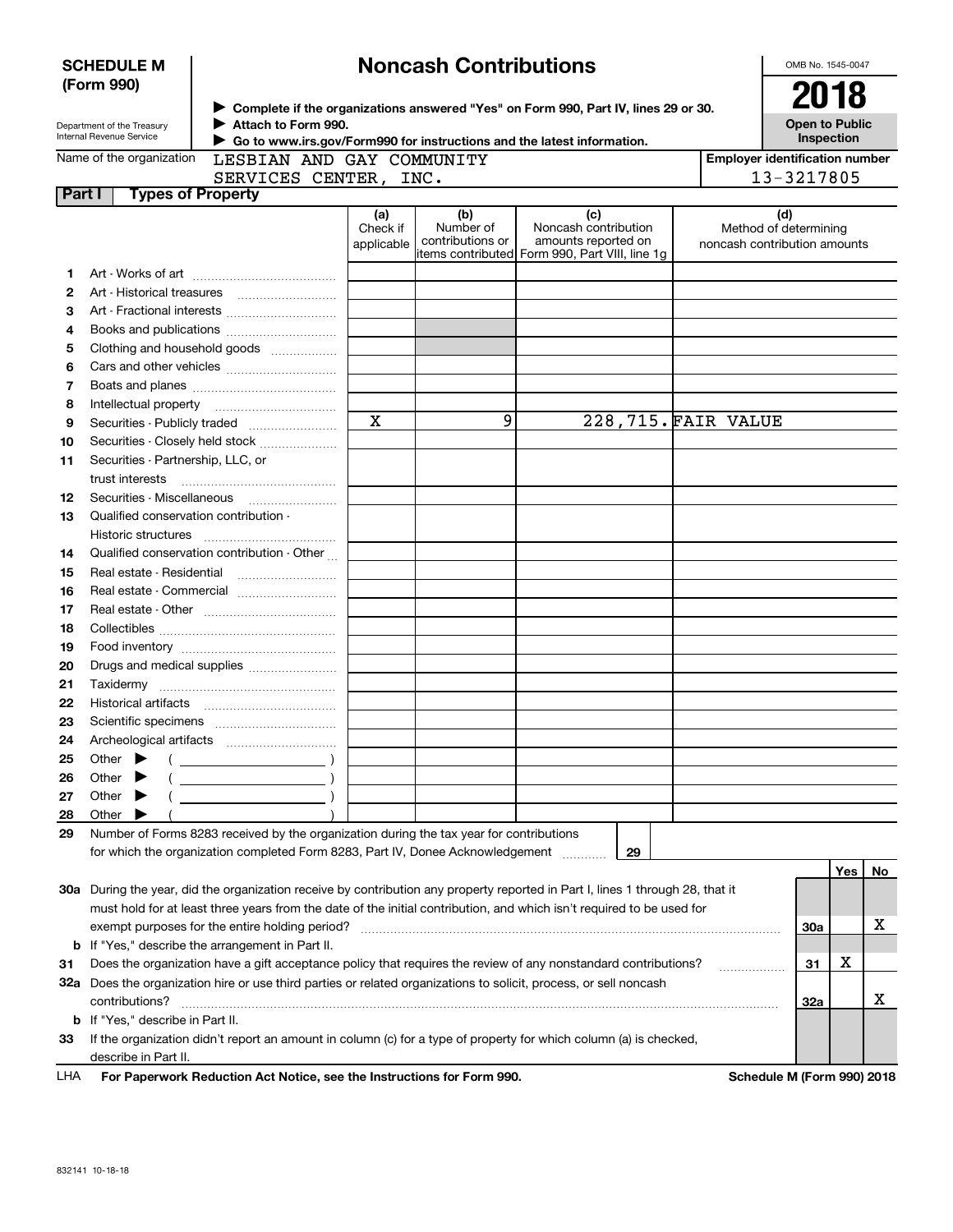Schedule M (Form 990) 2018  ${\tt SERVICES}$   ${\tt CENTER}$  ,  ${\tt INC.}$   ${\tt 13-3217805}$   ${\tt Page}$ 

Part II | Supplemental Information. Provide the information required by Part I, lines 30b, 32b, and 33, and whether the organization is reporting in Part I, column (b), the number of contributions, the number of items received, or a combination of both. Also complete this part for any additional information.

# SCHEDULE M, PART I, COLUMN (B):

THE NUMBER ON COLUMN (B) REPRESENTS THE NUMBER OF CONTRIBUTORS.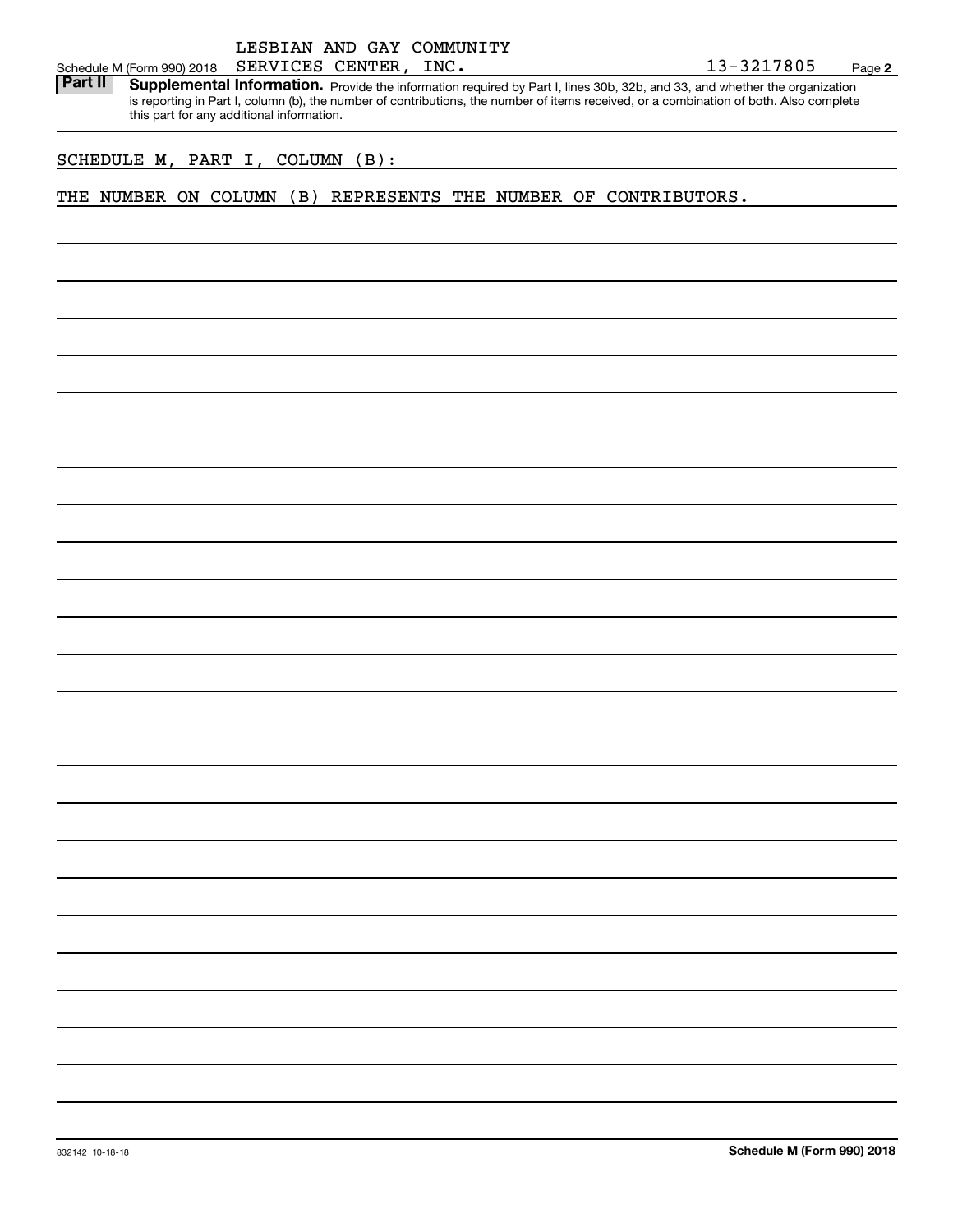**(Form 990 or 990-EZ)**

Department of the Treasury Internal Revenue Service Name of the organization

### OMB No. 1545-0047 **Complete to provide information for responses to specific questions on Form 990 or 990-EZ or to provide any additional information. | Attach to Form 990 or 990-EZ. | Go to www.irs.gov/Form990 for the latest information. Open to Public InspectionSCHEDULE O Supplemental Information to Form 990 or 990-EZ 2018**

SERVICES CENTER, INC. 13-3217805 LESBIAN AND GAY COMMUNITY

**Employer identification number**

# FORM 990, PART III, LINE 1, DESCRIPTION OF ORGANIZATION MISSION:

GAY, BISEXUAL, & TRANSGENDER COMMUNITY CENTER EMPOWERS PEOPLE TO LEAD

HEALTHY, SUCCESSFUL LIVES. THE CENTER CELEBRATES OUR DIVERSITY AND

ADVOCATES FOR JUSTICE AND OPPORTUNITY.

FORM 990, PART III, LINE 4A, PROGRAM SERVICE ACCOMPLISHMENTS:

- OTHER LGBT PEOPLE - THROUGH A RANGE OF PROGRAMS, SERVICES AND EVENTS,

CENTER WELLNESS PROVIDES THE MENTAL AND PHYSICAL HEALTH RESOURCES TO

HELP PEOPLE TAKE CHARGE AND LIVE THE HAPPY, HEALTHY LIVES THEY DESERVE.

CENTER WELLNESS ADDRESSES ALCOHOL AND OTHER DRUG USE; SMOKING

CESSATION; COMING OUT; HIV AND AIDS PREVENTION AND EDUCATION; LIVING

WITH HIV AND AIDS; GENDER EXPLORATION, TRANSGENDER AND GENDER IDENTITY

CONCERNS; MENTAL HEALTH; IMMIGRATION; AND MORE.

FORM 990, PART III, LINE 4B, PROGRAM SERVICE ACCOMPLISHMENTS:

FAMILY-FRIENDLY ENVIRONMENT, THE CENTER IS HERE TO HELP. THE CENTER HAS

SUPPORTED THOUSANDS OF LGBT FAMILIES OVER THE YEARS WITH RELATIONSHIP

AND FAMILY COUNSELING; PARENTHOOD PROGRAMMING; THE LGBT FOSTER CARE

PROJECT; AND FAMILY RESOURCE COACHING.

FORM 990, PART III, LINE 4C, PROGRAM SERVICE ACCOMPLISHMENTS:

INCLUDE THOUSANDS OF PAPERS, PERIODICALS, CORRESPONDENCE AND

PHOTOGRAPHS DONATED BY LGBT COMMUNITY MEMBERS AND ORGANIZATIONS.

# INFORMATION AND REFERRAL SERVICES - OUR FUNCTION IS TO PROVIDE A PLACE

IN WHICH LGBT PEOPLE CAN MEET, SEEK SERVICES AND FIND SUPPORT. WHAT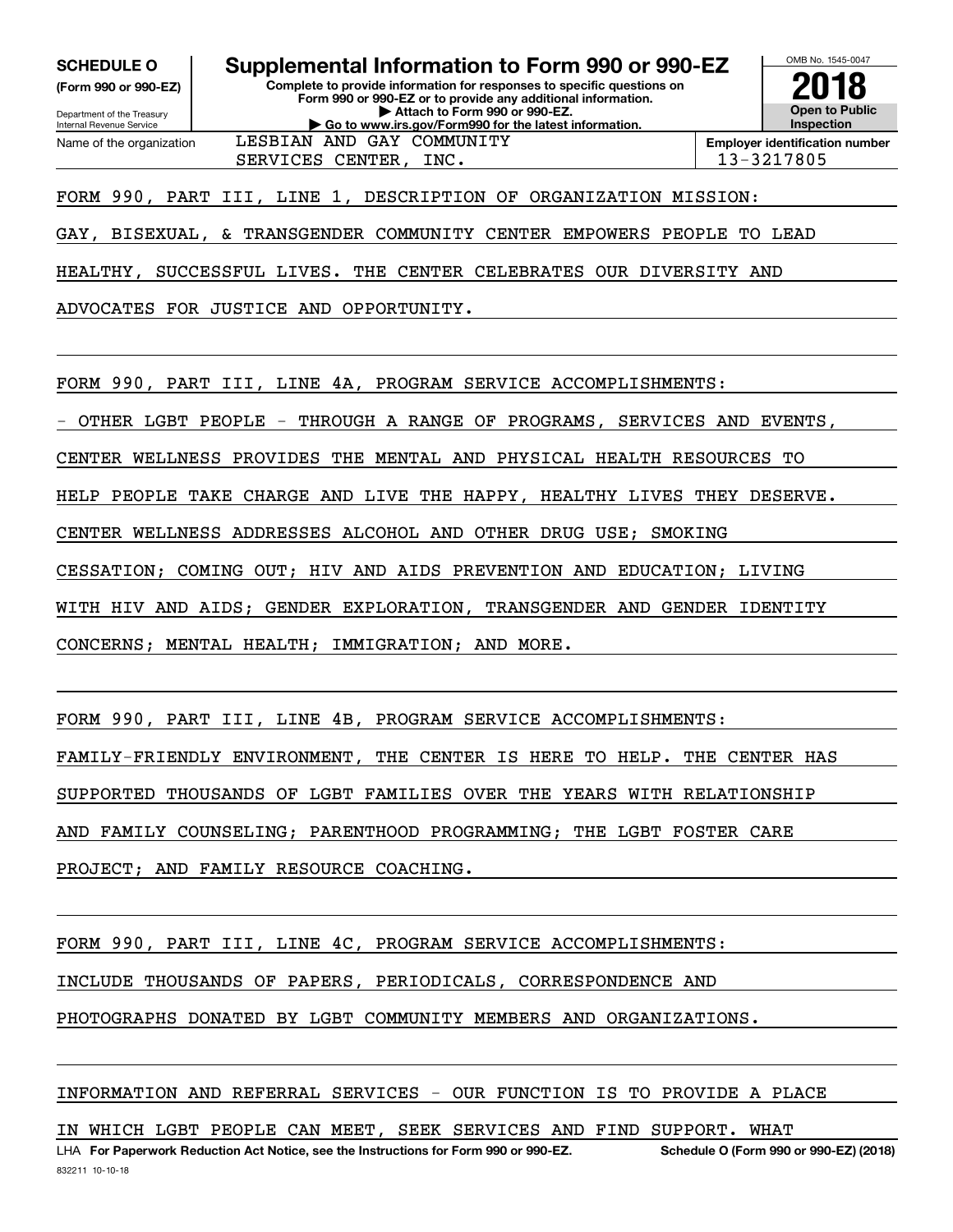| Schedule O (Form 990 or 990-EZ) (2018)                                         | Page 2                                              |  |
|--------------------------------------------------------------------------------|-----------------------------------------------------|--|
| LESBIAN AND GAY COMMUNITY<br>Name of the organization<br>SERVICES CENTER, INC. | <b>Employer identification number</b><br>13-3217805 |  |
| TRULY DIFFERENTIATES THE<br>CENTER IS THE SENSE<br>HOME<br>OF<br>THAT          | WE<br>PROVIDE                                       |  |
| FOR THE MORE THAN 6,000 PEOPLE WHO VISIT US EACH WEEK.                         | IN ADDITION TO                                      |  |
| OFFERING AFFORDABLE MEETINGS ROOMS AND EVENT SPACES FOR RENT, THE              |                                                     |  |
| CENTER IS A RESOURCE AND INFORMATION HUB. OUR INFORMATION AND                  | REFERRAL                                            |  |
| COORDINATE THOUSANDS OF ACTIVITIES EACH YEAR ON BEHALF<br>THE<br>STAFF<br>OF   |                                                     |  |
| INDIVIDUALS AND NON-PROFITS WHO HOST THEIR<br>LGBT ORGANIZATIONS,              |                                                     |  |
| IN OUR BUILDING. THE CENTER IS THE BACKBONE OF<br>FUNCTIONS                    | OUR COMMUNITY,                                      |  |
| OUR DEDICATED<br>INFORMATION AND REFERRAL STAFF HELP THOUSANDS<br>AND          | OF                                                  |  |
| CENTER AND ALL OF NEW YORK CITY EVERY WEEK.<br>VISITORS NAVIGATE<br>THE        |                                                     |  |
| COMBINE OUR SERVICES AND PROGRAMMING WITH OUR ROLE<br>IN THE COMMUNITY,        |                                                     |  |
| THEN PLACE ALL OF THIS IN A FACILITY LIKE OURS, AND WHAT YOU GET IS A          |                                                     |  |
| ONE-OF-A-KIND LGBT<br>CENTER WITH A SPECIAL PURPOSE.                           |                                                     |  |

THE CENTER MANAGES A STATEWIDE ADVOCACY PROGRAM CALLED RISEOUT. THE PROGRAM CONSISTS OF FOUR GOALS TO CREATE LASTING CHANGE FOR THE CIVIL RIGHTS OF THE LGBTQ COMMUNITY OF NEW YORK STATE. THROUGH THIS PROGRAM, WE ORGANIZE, LEAD AND SUPPORT THE DIVERSE INTERSECTIONS OF OUR COMMUNITY; ENFORCE, PROTECT AND ADVANCE OUR RIGHTS THROUGH PROACTIVE POLICY AND LEGISLATIVE WORK; EDUCATE, EMPOWER AND MOBILIZE THE COMMUNITY VIA THE PROVISION OF CIVIC ENGAGEMENT TOOLS AND TRAININGS; AND, INCUBATE AND DEVELOP THE NEXT GENERATION OF THOUGHT LEADERS AND ACTIVISTS. THE PROGRAM'S GOALS ARE EXECUTED THROUGH EVENTS, TRAININGS AND OUTREACH AND ENGAGEMENT OF COMMUNITY AROUND THE STATE.

FORM 990, PART VI, SECTION A, LINE 3:

THE ORGANIZATION DELEGATED CONTROL OVER MANAGEMENT DUTIES CUSTOMARILY

PERFORMED BY OR UNDER THE DIRECT SUPERVISION OF OFFICERS, DIRECTOR, TRUSTEE

OR KEY EMPLOYEE TO BRIAN DANIEL. HE WAS COMPENSATED \$250,000 FOR HIS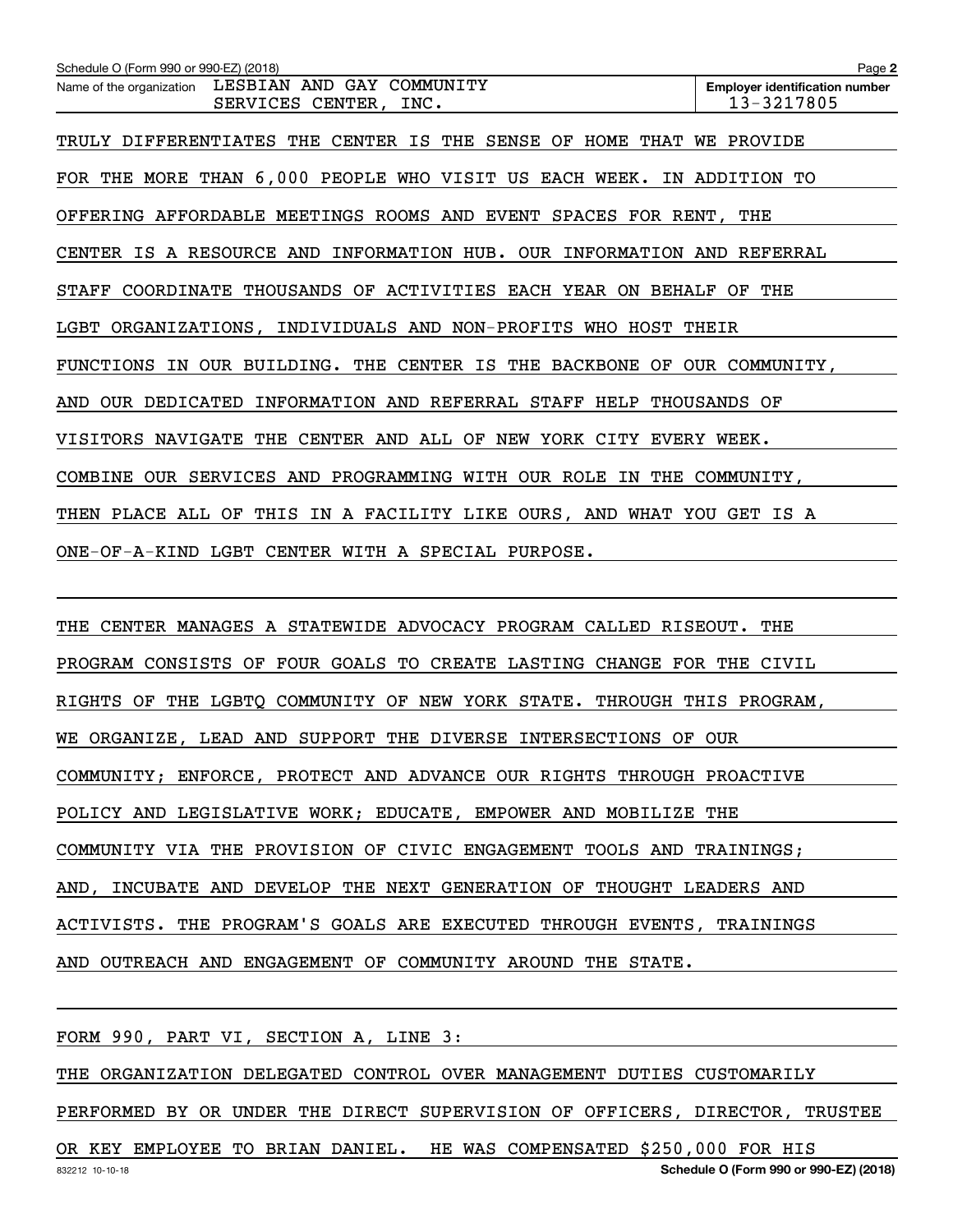| Schedule O (Form 990 or 990-EZ) (2018) |                                                                                | Page 2                                                                                                                                                                                                                                                    |
|----------------------------------------|--------------------------------------------------------------------------------|-----------------------------------------------------------------------------------------------------------------------------------------------------------------------------------------------------------------------------------------------------------|
|                                        | Name of the organization LESBIAN AND GAY COMMUNITY<br>SERVICES CENTER.<br>INC. | <b>Employer identification number</b><br>13-3217805                                                                                                                                                                                                       |
|                                        |                                                                                | $-1.0001 - 1.0001 - 1.0001 - 1.0001 - 1.0001 - 1.0001 - 1.0001 - 1.0001 - 1.0001 - 1.0001 - 1.0001 - 1.0001 - 1.0001 - 1.0001 - 1.0001 - 1.0001 - 1.0001 - 1.0001 - 1.0001 - 1.0001 - 1.0001 - 1.0001 - 1.0001 - 1.0001 - 1.0001 - 1.0001 - 1.0001 - 1.0$ |

SERVICES AS CONTRACTED CFO, AND ISSUED A 1099 MADE TO CLEAR SIGHT ADVISORS.

FORM 990, PART VI, SECTION B, LINE 11B:

THE ORGANIZATION HAS ITS FORM 990 PREPARED BY AN OUTSIDE ACCOUNTING FIRM AND HAS ESTABLISHED THE FOLLOWING REVIEW PROCESS TO ENSURE THAT THE INFORMATION REPORTED IS COMPLETE AND ACCURATE. WHEN THE FORM 990 HAS BEEN PREPARED, REVIEWED BY MANAGEMENT, AND IS READY TO BE FILED WITH THE INTERNAL REVENUE SERVICE, IT'S SUBMITTED ELECTRONICALLY TO MEMBERS OF THE ORGANIZATION'S GOVERNING BODY FOR ANY COMMENTS PRIOR TO ITS SUBMISSION. THE GOVERNING BODY IS PROVIDED WITH ONE WEEK TO REVIEW THE PREPARED FORM 990 AND PROVIDE THEIR COMMENTS. ANY COMMENTS ARE THEN GROUPED, SUMMARIZED AND PROVIDED TO THE COMPLIANCE OFFICER OR COMMITTEE IN CHARGE OF FILING THE RETURN FOR THEIR REVIEW. EACH ISSUE IS DOCUMENTED AND ADDRESSED UNTIL THE RETURN IS FINALIZED AND APPROVED FOR FILING.

FORM 990, PART VI, SECTION B, LINE 12C:

THE ORGANIZATION CURRENTLY HAS IN PLACE A CONFLICT OF INTEREST POLICY WHICH IT MONITORS AND ENFORCES. IF A DIRECTOR, OFFICER, OR KEY EMPLOYEE HAS A PERSONAL OR FINANCIAL INTEREST IN A PROPOSED CONTRACT OR TRANSACTION WITH THE CENTER, HE OR SHE MUST MAKE FULL DISCLOSURE OF SUCH INTEREST BEFORE ANY DISCUSSION, NEGOTIATION, OR ACTION IS TAKEN ON SUCH TRANSACTION. ANY DIRECTOR, OFFICER, OR KEY EMPLOYEE WHO IS AWARE OF A POTENTIAL CONFLICT OF INTEREST WITH RESPECT TO ANY MATTER COMING BEFORE THE BOARD SHALL NOT BE PRESENT FOR ANY VOTE IN CONNECTION WITH THE MATTER OR OTHERWISE ATTEMPT TO INFLUENCE THE VOTE OF THE BOARD OF DIRECTORS ON SUCH MATTER. TO IMPLEMENT THIS POLICY, EACH DIRECTOR, OFFICER, AND KEY EMPLOYEE OF THE CENTER WILL SUBMIT ANNUALLY A CONFLICT OF INTEREST DISCLOSURE STATEMENT AND ANY CONFLICT, IF NOT PREVIOUSLY DISCLOSED, SHALL BE DISCLOSED PRIOR TO ANY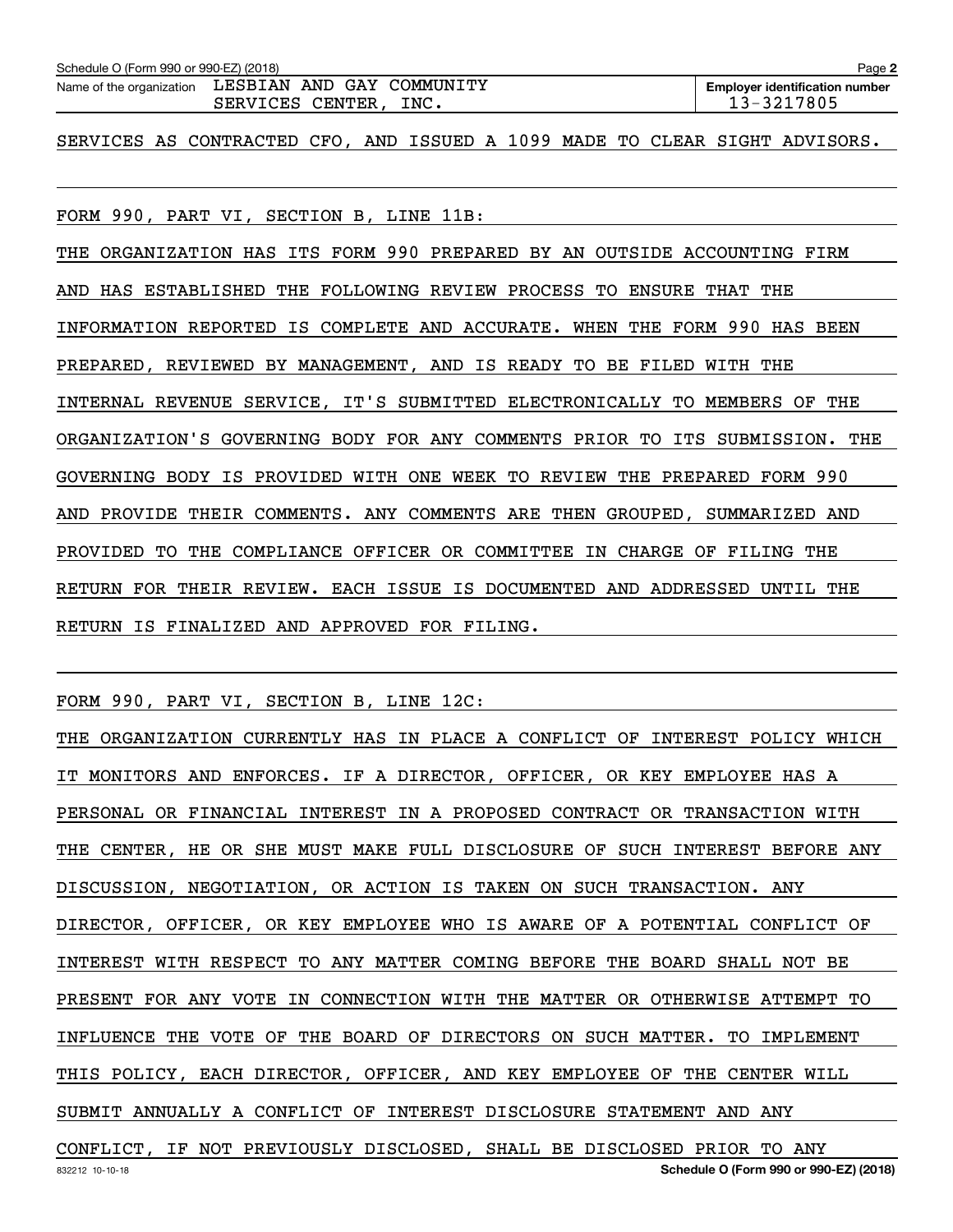| Schedule O (Form 990 or 990-EZ) (2018) |                                                                            | Page 2                                              |
|----------------------------------------|----------------------------------------------------------------------------|-----------------------------------------------------|
| Name of the organization               | LESBIAN AND GAY<br>COMMUNITY<br>SERVICES CENTER, INC.                      | <b>Employer identification number</b><br>13-3217805 |
|                                        | DISCUSSION OR VOTE OF THE DIRECTORS ON ANY MATTER WHICH MAY PRESENT A      |                                                     |
|                                        | POTENTIAL CONFLICT OF INTEREST. THESE DISCLOSURE FORMS WILL BE REVIEWED BY |                                                     |
|                                        | THE EXECUTIVE COMMITTEE, WHICH WILL ATTEMPT TO RESOLVE ANY ACTUAL OR       |                                                     |
|                                        | POTENTIAL CONFLICT AND, IN THE ABSENCE OF RESOLUTION, REFER THE MATTER TO  |                                                     |
|                                        | THE FULL BOARD OF DIRECTORS FOR CONSIDERATION.                             |                                                     |

FORM 990, PART VI, SECTION B, LINE 15:

THE ORGANIZATION HAS ESTABLISHED A WRITTEN COMPENSATION POLICY FOR THEIR COMPENSATION COMMITTEE TO FOLLOW IN ESTABLISHING THE COMPENSATION FOR THE EXECUTIVE DIRECTOR AND OTHER OFFICERS. THE POLICY MANDATES THE EXECUTIVE COMMITTEE WILL OBTAIN RESEARCH AND INFORMATION TO MAKE A RECOMMENDATION TO THE FULL BOARD FOR THE COMPENSATION (SALARY AND BENEFITS) OF THE EXECUTIVE DIRECTOR AND OTHER OFFICERS BASED ON A REVIEW OF COMPARABILITY DATA. FOR EXAMPLE, THE EXECUTIVE COMMITTEE WILL SECURE DATA THAT DOCUMENTS COMPENSATION LEVELS AND BENEFITS FOR SIMILARLY QUALIFIED INDIVIDUALS IN COMPARABLE POSITIONS AT SIMILAR ORGANIZATIONS. THIS DATA MAY INCLUDE THE FOLLOWING:

1. SALARY AND BENEFIT COMPENSATION STUDIES BY INDEPENDENT SOURCES;

2. WRITTEN JOB OFFERS FOR POSITIONS AT SIMILAR ORGANIZATIONS;

3. DOCUMENTED TELEPHONE CALLS ABOUT SIMILAR POSITIONS AT BOTH NONPROFIT AND

FOR - PROFIT ORGANIZATIONS; AND 4. INFORMATION OBTAINED FROM THE IRS FORM

990 FILINGS OF SIMILAR ORGANIZATIONS.

TO APPROVE THE COMPENSATION FOR THE EXECUTIVE DIRECTOR AND OTHER OFFICERS THE BOARD MUST DOCUMENT HOW IT REACHED ITS DECISIONS, INCLUDING THE DATA ON WHICH IT RELIED, IN MINUTES OF THE MEETING DURING WHICH THE COMPENSATION WAS APPROVED. DOCUMENTATION WILL INCLUDE: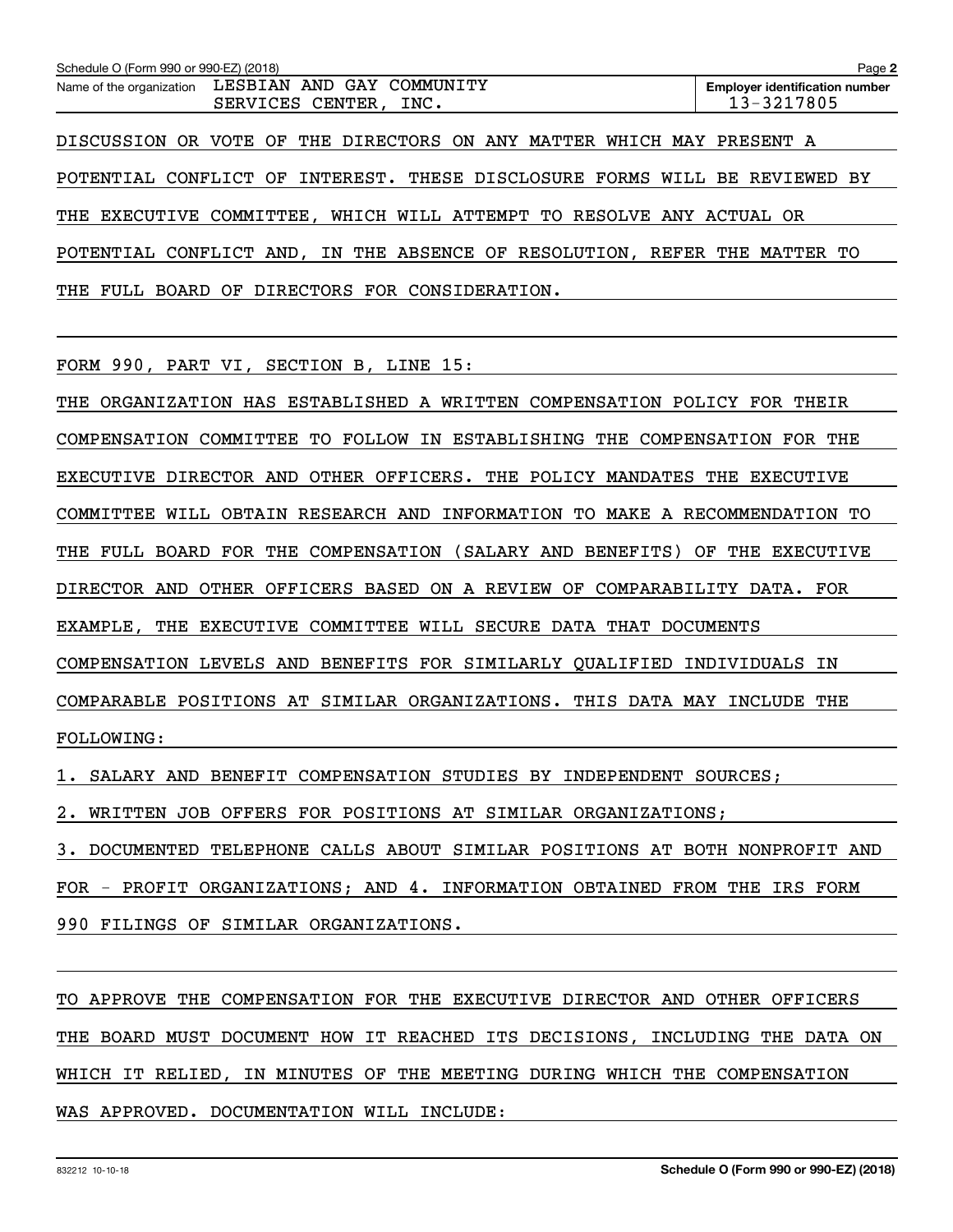Schedule O (Form 990 or 990-EZ) (2018) Page Name of the organization LESBIAN AND GAY COMMUNITY SERVICES CENTER, INC. 13-3217805

**Employer identification number**

A) A DESCRIPTION OF THE COMPENSATION AND BENEFITS AND THE DATE IT WAS APPROVED;

B) THE MEMBERS OF THE BOARD WHO WERE PRESENT DURING THE DISCUSSION ABOUT

COMPENSATION AND BENEFITS, AND THE RESULTS OF THE VOTE;

C) A DESCRIPTION OF THE COMPARABILITY DATA RELIED UPON AND HOW THE DATA WAS OBTAINED; AND

D) ANY ACTIONS TAKEN (SUCH AS ABSTAINING FROM DISCUSSION AND VOTE) WITH RESPECT TO CONSIDERATION OF THE COMPENSATION BY ANYONE WHO IS OTHERWISE A MEMBER OF THE BOARD BUT WHO HAD A CONFLICT OF INTEREST WITH RESPECT TO THE DECISION ON THE COMPENSATION AND BENEFITS.

THE PRESIDENT OF THE BOARD, WHO IS A VOLUNTEER AND NOT COMPENSATED BY THE CENTER, WILL OPERATE INDEPENDENTLY WITHOUT UNDUE INFLUENCE FROM THE EXECUTIVE DIRECTOR. NO MEMBER OF THE EXECUTIVE COMMITTEE WILL BE A STAFF MEMBER, THE RELATIVE OF A STAFF MEMBER, OR HAVE ANY RELATIONSHIP WITH STAFF THAT COULD PRESENT A CONFLICT OF INTEREST.

THIS PROCESS WAS LAST UNDERTAKEN IN JUNE 2017.

FORM 990, PART VI, SECTION C, LINE 19:

THE ORGANIZATION MAKES ITS FORM 990 AVAILABLE FOR PUBLIC INSPECTION AS REQUIRED UNDER SECTION 6104 OF THE INTERNAL REVENUE CODE BY POSTING IT ON THEIR WEBSITE. IN ADDITION, FORMS 990 AND 1023 AS WELL AS THE FINANCIAL STATEMENTS AND CONFLICT OF INTEREST POLICY ARE AVAILABLE UPON WRITTEN REQUEST AT 208 WEST 13TH STREET, NEW YORK, NY 10011 OR BY CALLING THE ORGANIZATION DIRECTLY AT (212) 620 - 7310.